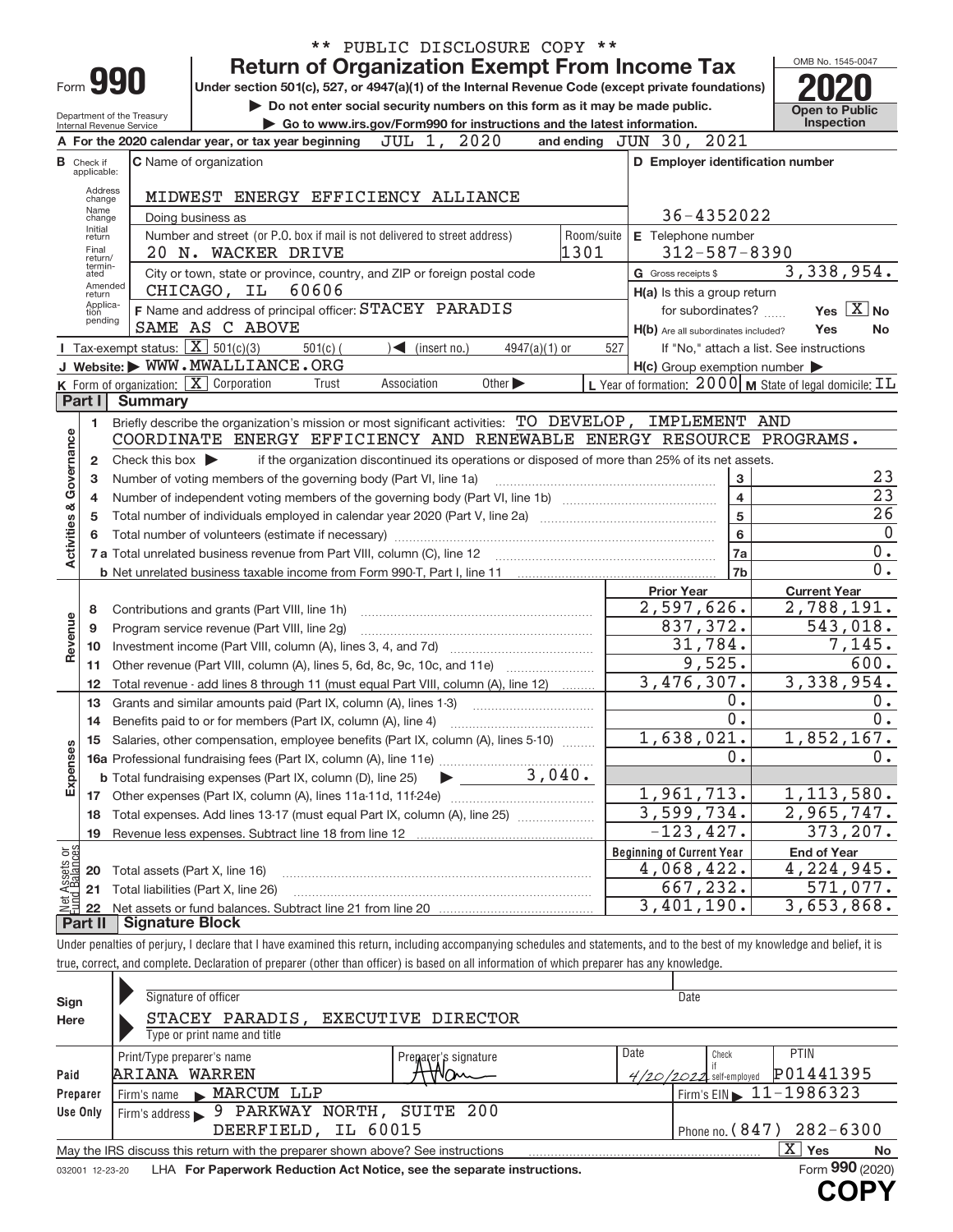|              | Form 990 (2020)                                                                                                                              | MIDWEST ENERGY EFFICIENCY ALLIANCE                                                                                                                                                                                                                                                                                                                                                                                                               |               | 36-4352022<br>Page 2                    |
|--------------|----------------------------------------------------------------------------------------------------------------------------------------------|--------------------------------------------------------------------------------------------------------------------------------------------------------------------------------------------------------------------------------------------------------------------------------------------------------------------------------------------------------------------------------------------------------------------------------------------------|---------------|-----------------------------------------|
| Part III     | <b>Statement of Program Service Accomplishments</b>                                                                                          |                                                                                                                                                                                                                                                                                                                                                                                                                                                  |               |                                         |
|              |                                                                                                                                              |                                                                                                                                                                                                                                                                                                                                                                                                                                                  |               |                                         |
| 1            | Briefly describe the organization's mission:                                                                                                 |                                                                                                                                                                                                                                                                                                                                                                                                                                                  |               |                                         |
|              | THE MIDWEST ENERGY EFFICIENCY ALLIANCE IS A COLLABORATIVE NETWORK<br>ADVANCING ENERGY EFFICIENCY IN THE MIDWEST FOR SUSTAINABLE ECONOMIC     |                                                                                                                                                                                                                                                                                                                                                                                                                                                  |               |                                         |
|              | DEVELOPMENT AND ENVIRONMENTAL STEWARDSHIP BY SUPPORTING PROGRAMS,                                                                            |                                                                                                                                                                                                                                                                                                                                                                                                                                                  |               |                                         |
|              | POLICIES, TRAININGS AND EDUCATIONAL ACTIVITIES.                                                                                              |                                                                                                                                                                                                                                                                                                                                                                                                                                                  |               |                                         |
| $\mathbf{2}$ | Did the organization undertake any significant program services during the year which were not listed on the                                 |                                                                                                                                                                                                                                                                                                                                                                                                                                                  |               |                                         |
|              | prior Form 990 or 990-EZ?                                                                                                                    | $\begin{minipage}{0.5\textwidth} \begin{tabular}{ l l l } \hline \multicolumn{1}{ l l l } \hline \multicolumn{1}{ l l } \hline \multicolumn{1}{ l } \multicolumn{1}{ l } \hline \multicolumn{1}{ l } \multicolumn{1}{ l } \multicolumn{1}{ l } \hline \multicolumn{1}{ l } \multicolumn{1}{ l } \multicolumn{1}{ l } \hline \multicolumn{1}{ l } \multicolumn{1}{ l } \hline \multicolumn{1}{ l } \multicolumn{1}{ l } \hline \multicolumn{1}{ $ |               | $\Box$ Yes $[\overline{\mathrm{X}}]$ No |
|              | If "Yes," describe these new services on Schedule O.                                                                                         |                                                                                                                                                                                                                                                                                                                                                                                                                                                  |               |                                         |
| 3            | Did the organization cease conducting, or make significant changes in how it conducts, any program services?                                 |                                                                                                                                                                                                                                                                                                                                                                                                                                                  |               | $\sqrt{}$ Yes $\sqrt{}$ X $\sqrt{}$ No  |
|              | If "Yes," describe these changes on Schedule O.                                                                                              |                                                                                                                                                                                                                                                                                                                                                                                                                                                  |               |                                         |
| 4            | Describe the organization's program service accomplishments for each of its three largest program services, as measured by expenses.         |                                                                                                                                                                                                                                                                                                                                                                                                                                                  |               |                                         |
|              | Section 501(c)(3) and 501(c)(4) organizations are required to report the amount of grants and allocations to others, the total expenses, and |                                                                                                                                                                                                                                                                                                                                                                                                                                                  |               |                                         |
|              | revenue, if any, for each program service reported.                                                                                          |                                                                                                                                                                                                                                                                                                                                                                                                                                                  |               |                                         |
| 4a           | (Code: ) (Expenses \$<br>PROMOTING ENERGY EFFICIENCY THROUGH EDUCATION AND COLLABORATION IN                                                  | 1,977,892. including grants of \$                                                                                                                                                                                                                                                                                                                                                                                                                | ) (Revenue \$ | 543,018.                                |
|              | MIDWEST STATES.                                                                                                                              |                                                                                                                                                                                                                                                                                                                                                                                                                                                  |               |                                         |
|              |                                                                                                                                              |                                                                                                                                                                                                                                                                                                                                                                                                                                                  |               |                                         |
|              |                                                                                                                                              |                                                                                                                                                                                                                                                                                                                                                                                                                                                  |               |                                         |
|              |                                                                                                                                              |                                                                                                                                                                                                                                                                                                                                                                                                                                                  |               |                                         |
|              |                                                                                                                                              |                                                                                                                                                                                                                                                                                                                                                                                                                                                  |               |                                         |
|              |                                                                                                                                              |                                                                                                                                                                                                                                                                                                                                                                                                                                                  |               |                                         |
|              |                                                                                                                                              |                                                                                                                                                                                                                                                                                                                                                                                                                                                  |               |                                         |
|              |                                                                                                                                              |                                                                                                                                                                                                                                                                                                                                                                                                                                                  |               |                                         |
|              |                                                                                                                                              |                                                                                                                                                                                                                                                                                                                                                                                                                                                  |               |                                         |
|              |                                                                                                                                              |                                                                                                                                                                                                                                                                                                                                                                                                                                                  |               |                                         |
|              |                                                                                                                                              |                                                                                                                                                                                                                                                                                                                                                                                                                                                  |               |                                         |
| 4b           |                                                                                                                                              |                                                                                                                                                                                                                                                                                                                                                                                                                                                  |               |                                         |
|              |                                                                                                                                              |                                                                                                                                                                                                                                                                                                                                                                                                                                                  |               |                                         |
|              |                                                                                                                                              |                                                                                                                                                                                                                                                                                                                                                                                                                                                  |               |                                         |
|              |                                                                                                                                              |                                                                                                                                                                                                                                                                                                                                                                                                                                                  |               |                                         |
|              |                                                                                                                                              |                                                                                                                                                                                                                                                                                                                                                                                                                                                  |               |                                         |
|              |                                                                                                                                              |                                                                                                                                                                                                                                                                                                                                                                                                                                                  |               |                                         |
|              |                                                                                                                                              |                                                                                                                                                                                                                                                                                                                                                                                                                                                  |               |                                         |
|              |                                                                                                                                              |                                                                                                                                                                                                                                                                                                                                                                                                                                                  |               |                                         |
|              |                                                                                                                                              |                                                                                                                                                                                                                                                                                                                                                                                                                                                  |               |                                         |
|              |                                                                                                                                              |                                                                                                                                                                                                                                                                                                                                                                                                                                                  |               |                                         |
|              |                                                                                                                                              |                                                                                                                                                                                                                                                                                                                                                                                                                                                  |               |                                         |
|              |                                                                                                                                              |                                                                                                                                                                                                                                                                                                                                                                                                                                                  |               |                                         |
| 4c           | $\left(\text{Code:}\right)$ $\left(\text{Expenses $}\right)$                                                                                 | including grants of \$                                                                                                                                                                                                                                                                                                                                                                                                                           |               |                                         |
|              |                                                                                                                                              |                                                                                                                                                                                                                                                                                                                                                                                                                                                  |               |                                         |
|              |                                                                                                                                              |                                                                                                                                                                                                                                                                                                                                                                                                                                                  |               |                                         |
|              |                                                                                                                                              |                                                                                                                                                                                                                                                                                                                                                                                                                                                  |               |                                         |
|              |                                                                                                                                              |                                                                                                                                                                                                                                                                                                                                                                                                                                                  |               |                                         |
|              |                                                                                                                                              |                                                                                                                                                                                                                                                                                                                                                                                                                                                  |               |                                         |
|              |                                                                                                                                              |                                                                                                                                                                                                                                                                                                                                                                                                                                                  |               |                                         |
|              |                                                                                                                                              |                                                                                                                                                                                                                                                                                                                                                                                                                                                  |               |                                         |
|              |                                                                                                                                              |                                                                                                                                                                                                                                                                                                                                                                                                                                                  |               |                                         |
|              |                                                                                                                                              |                                                                                                                                                                                                                                                                                                                                                                                                                                                  |               |                                         |
|              |                                                                                                                                              |                                                                                                                                                                                                                                                                                                                                                                                                                                                  |               |                                         |
|              |                                                                                                                                              |                                                                                                                                                                                                                                                                                                                                                                                                                                                  |               |                                         |
| 4d           | Other program services (Describe on Schedule O.)                                                                                             |                                                                                                                                                                                                                                                                                                                                                                                                                                                  |               |                                         |
| 4e           | (Expenses \$<br>Total program service expenses                                                                                               | including grants of \$<br>1,977,892.                                                                                                                                                                                                                                                                                                                                                                                                             | ) (Revenue \$ |                                         |
|              |                                                                                                                                              |                                                                                                                                                                                                                                                                                                                                                                                                                                                  |               | Form 990 (2020)                         |
|              | 032002 12-23-20                                                                                                                              |                                                                                                                                                                                                                                                                                                                                                                                                                                                  |               |                                         |
|              |                                                                                                                                              |                                                                                                                                                                                                                                                                                                                                                                                                                                                  |               | ranv                                    |

2 21200420 150872 155019 2020.05093 MIDWEST ENERGY EFFICIENCY 155019\_1 **COPY**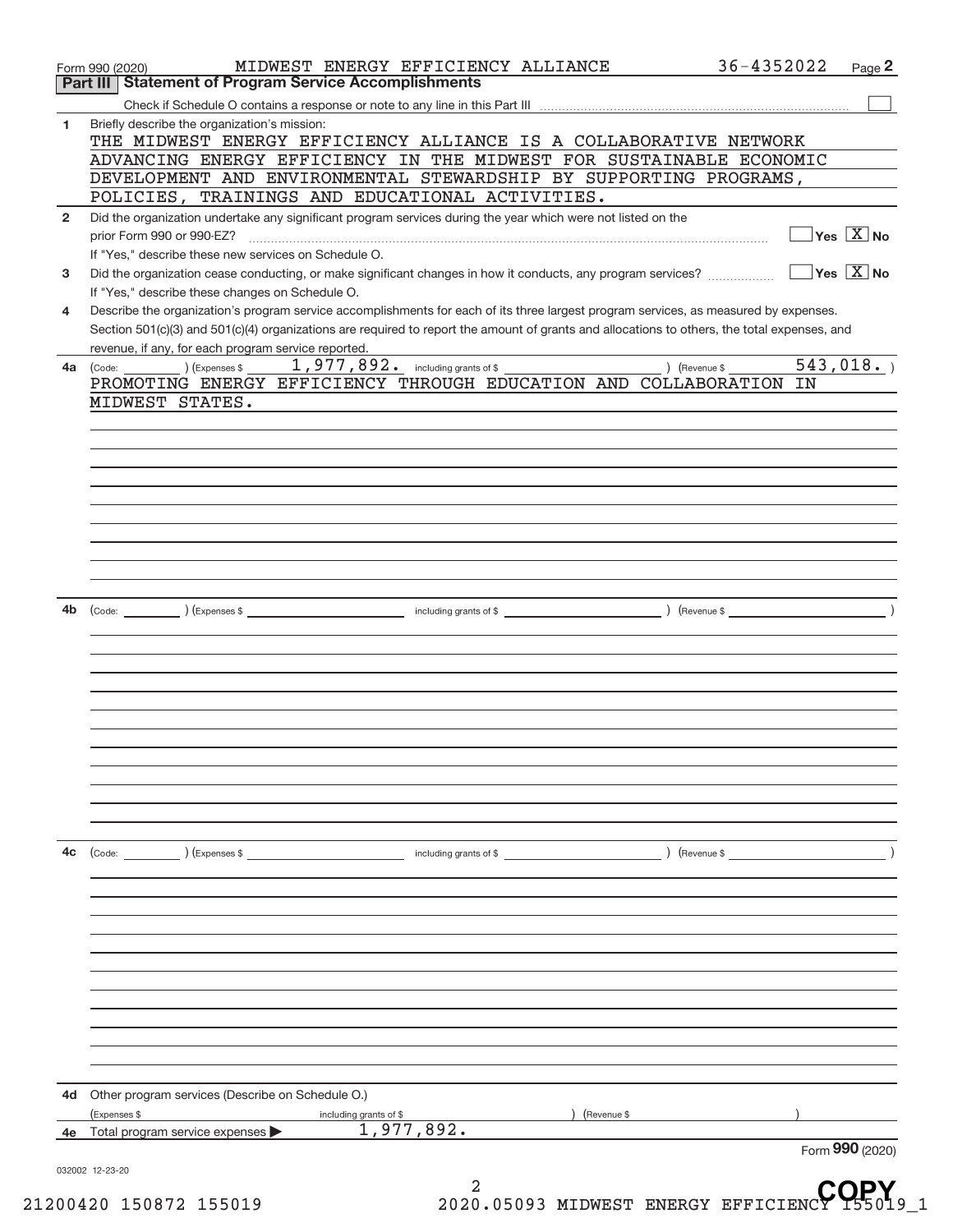|  | Form 990 (2020) |  |
|--|-----------------|--|

|     |                                                                                                                                  |                 | Yes                     | No              |
|-----|----------------------------------------------------------------------------------------------------------------------------------|-----------------|-------------------------|-----------------|
| 1   | Is the organization described in section $501(c)(3)$ or $4947(a)(1)$ (other than a private foundation)?                          |                 |                         |                 |
|     |                                                                                                                                  | 1               | X                       |                 |
| 2   |                                                                                                                                  | $\overline{2}$  | $\overline{\mathbf{x}}$ |                 |
| 3   | Did the organization engage in direct or indirect political campaign activities on behalf of or in opposition to candidates for  |                 |                         |                 |
|     |                                                                                                                                  | 3               |                         | X.              |
| 4   | Section 501(c)(3) organizations. Did the organization engage in lobbying activities, or have a section 501(h) election in effect |                 |                         |                 |
|     |                                                                                                                                  | 4               |                         | X.              |
| 5   | Is the organization a section 501(c)(4), 501(c)(5), or 501(c)(6) organization that receives membership dues, assessments, or     |                 |                         |                 |
|     |                                                                                                                                  | 5               |                         | X.              |
| 6   | Did the organization maintain any donor advised funds or any similar funds or accounts for which donors have the right to        |                 |                         |                 |
|     | provide advice on the distribution or investment of amounts in such funds or accounts? If "Yes," complete Schedule D, Part I     | 6               |                         | X.              |
| 7   | Did the organization receive or hold a conservation easement, including easements to preserve open space,                        |                 |                         | X.              |
|     |                                                                                                                                  | $\overline{7}$  |                         |                 |
| 8   | Did the organization maintain collections of works of art, historical treasures, or other similar assets? If "Yes," complete     |                 |                         | X.              |
|     | Did the organization report an amount in Part X, line 21, for escrow or custodial account liability, serve as a custodian for    | 8               |                         |                 |
| 9   | amounts not listed in Part X; or provide credit counseling, debt management, credit repair, or debt negotiation services?        |                 |                         |                 |
|     |                                                                                                                                  | 9               |                         | X.              |
| 10  | Did the organization, directly or through a related organization, hold assets in donor-restricted endowments                     |                 |                         |                 |
|     |                                                                                                                                  | 10              |                         | x               |
| 11  | If the organization's answer to any of the following questions is "Yes," then complete Schedule D, Parts VI, VII, VIII, IX, or X |                 |                         |                 |
|     | as applicable.                                                                                                                   |                 |                         |                 |
|     | a Did the organization report an amount for land, buildings, and equipment in Part X, line 10? If "Yes," complete Schedule D,    |                 |                         |                 |
|     |                                                                                                                                  | 11a             | Χ                       |                 |
| b   | Did the organization report an amount for investments - other securities in Part X, line 12, that is 5% or more of its total     |                 |                         |                 |
|     |                                                                                                                                  | 11 <sub>b</sub> |                         | X.              |
| c   | Did the organization report an amount for investments - program related in Part X, line 13, that is 5% or more of its total      |                 |                         |                 |
|     |                                                                                                                                  | 11c             |                         | X.              |
| d   | Did the organization report an amount for other assets in Part X, line 15, that is 5% or more of its total assets reported in    |                 |                         |                 |
|     |                                                                                                                                  | 11d             |                         | X.              |
|     | Did the organization report an amount for other liabilities in Part X, line 25? If "Yes," complete Schedule D, Part X            | 11e             | $\mathbf X$             |                 |
| f   | Did the organization's separate or consolidated financial statements for the tax year include a footnote that addresses          |                 |                         |                 |
|     | the organization's liability for uncertain tax positions under FIN 48 (ASC 740)? If "Yes," complete Schedule D, Part X           | 11f             | Χ                       |                 |
|     | 12a Did the organization obtain separate, independent audited financial statements for the tax year? If "Yes," complete          |                 |                         |                 |
|     |                                                                                                                                  | 12a             | Χ                       |                 |
|     | <b>b</b> Was the organization included in consolidated, independent audited financial statements for the tax year?               |                 |                         |                 |
|     | If "Yes," and if the organization answered "No" to line 12a, then completing Schedule D, Parts XI and XII is optional mational   | 12b             |                         | ᅀ               |
| 13  |                                                                                                                                  | 13              |                         | X               |
| 14a | Did the organization maintain an office, employees, or agents outside of the United States?                                      | 14a             |                         | X               |
| b   | Did the organization have aggregate revenues or expenses of more than \$10,000 from grantmaking, fundraising, business,          |                 |                         |                 |
|     | investment, and program service activities outside the United States, or aggregate foreign investments valued at \$100,000       |                 |                         |                 |
|     | Did the organization report on Part IX, column (A), line 3, more than \$5,000 of grants or other assistance to or for any        | 14 <sub>b</sub> |                         | X.              |
| 15  |                                                                                                                                  |                 |                         | X.              |
| 16  | Did the organization report on Part IX, column (A), line 3, more than \$5,000 of aggregate grants or other assistance to         | 15              |                         |                 |
|     |                                                                                                                                  | 16              |                         | X.              |
| 17  | Did the organization report a total of more than \$15,000 of expenses for professional fundraising services on Part IX,          |                 |                         |                 |
|     |                                                                                                                                  | 17              |                         | X.              |
| 18  | Did the organization report more than \$15,000 total of fundraising event gross income and contributions on Part VIII, lines     |                 |                         |                 |
|     |                                                                                                                                  | 18              |                         | X.              |
| 19  | Did the organization report more than \$15,000 of gross income from gaming activities on Part VIII, line 9a? If "Yes."           |                 |                         |                 |
|     |                                                                                                                                  | 19              |                         | X.              |
| 20a |                                                                                                                                  | 20a             |                         | х               |
| b   | If "Yes" to line 20a, did the organization attach a copy of its audited financial statements to this return?                     | 20 <sub>b</sub> |                         |                 |
| 21  | Did the organization report more than \$5,000 of grants or other assistance to any domestic organization or                      |                 |                         |                 |
|     |                                                                                                                                  | 21              |                         | X.              |
|     | 032003 12-23-20                                                                                                                  |                 |                         | Form 990 (2020) |

032003 12‐23‐20

3 21200420 150872 155019 2020.05093 MIDWEST ENERGY EFFICIENCY 155019\_1 **COPY**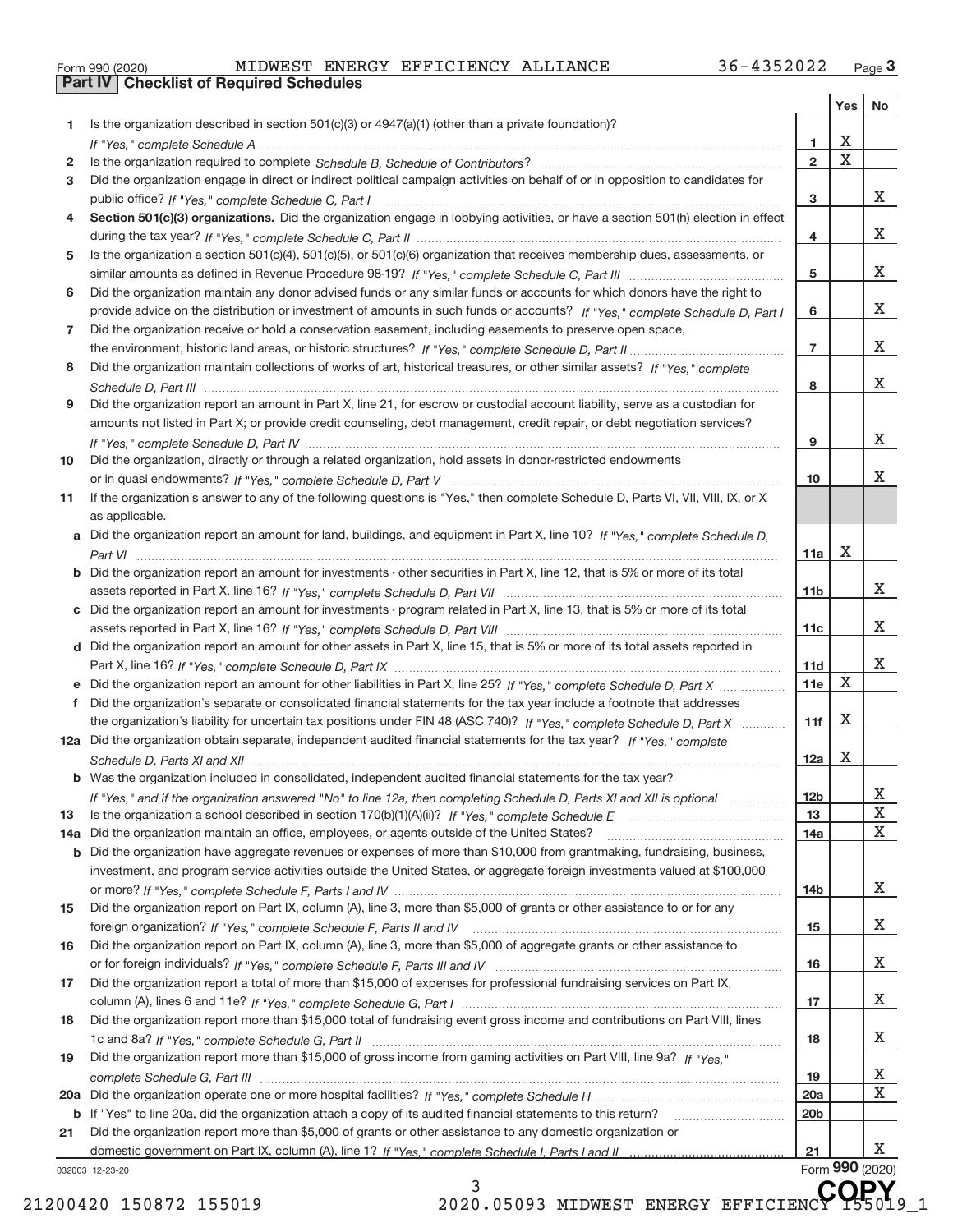|  | Form 990 (2020) |
|--|-----------------|
|  |                 |

**Part IV Checklist of Required Schedules**

*(continued)*

| 22            | Did the organization report more than \$5,000 of grants or other assistance to or for domestic individuals on                      |                 |                 |                              |
|---------------|------------------------------------------------------------------------------------------------------------------------------------|-----------------|-----------------|------------------------------|
|               |                                                                                                                                    | 22              |                 | X                            |
| 23            | Did the organization answer "Yes" to Part VII, Section A, line 3, 4, or 5 about compensation of the organization's current         |                 |                 |                              |
|               | and former officers, directors, trustees, key employees, and highest compensated employees? If "Yes," complete                     |                 |                 |                              |
|               |                                                                                                                                    | 23              | x               |                              |
|               | 24a Did the organization have a tax-exempt bond issue with an outstanding principal amount of more than \$100,000 as of the        |                 |                 |                              |
|               | last day of the year, that was issued after December 31, 2002? If "Yes," answer lines 24b through 24d and complete                 |                 |                 |                              |
|               |                                                                                                                                    | 24a             |                 | X                            |
|               |                                                                                                                                    | 24b             |                 |                              |
|               | c Did the organization maintain an escrow account other than a refunding escrow at any time during the year to defease             | 24c             |                 |                              |
|               |                                                                                                                                    | 24d             |                 |                              |
|               | 25a Section 501(c)(3), 501(c)(4), and 501(c)(29) organizations. Did the organization engage in an excess benefit                   |                 |                 |                              |
|               |                                                                                                                                    | 25a             |                 | X                            |
|               | b Is the organization aware that it engaged in an excess benefit transaction with a disqualified person in a prior year, and       |                 |                 |                              |
|               | that the transaction has not been reported on any of the organization's prior Forms 990 or 990-EZ? If "Yes." complete              |                 |                 |                              |
|               | Schedule L, Part I                                                                                                                 | 25 <sub>b</sub> |                 | X                            |
| 26            | Did the organization report any amount on Part X, line 5 or 22, for receivables from or payables to any current                    |                 |                 |                              |
|               | or former officer, director, trustee, key employee, creator or founder, substantial contributor, or 35%                            |                 |                 |                              |
|               |                                                                                                                                    | 26              |                 | x                            |
| 27            | Did the organization provide a grant or other assistance to any current or former officer, director, trustee, key employee,        |                 |                 |                              |
|               | creator or founder, substantial contributor or employee thereof, a grant selection committee member, or to a 35% controlled        |                 |                 |                              |
|               | entity (including an employee thereof) or family member of any of these persons? If "Yes," complete Schedule L, Part III           | 27              |                 | x                            |
| 28            | Was the organization a party to a business transaction with one of the following parties (see Schedule L, Part IV                  |                 |                 |                              |
|               | instructions, for applicable filing thresholds, conditions, and exceptions):                                                       |                 |                 |                              |
|               | a A current or former officer, director, trustee, key employee, creator or founder, or substantial contributor? If                 |                 |                 |                              |
|               |                                                                                                                                    | 28a             |                 | х<br>$\overline{\textbf{x}}$ |
|               |                                                                                                                                    | 28b             |                 |                              |
|               | c A 35% controlled entity of one or more individuals and/or organizations described in lines 28a or 28b? If                        |                 |                 |                              |
|               |                                                                                                                                    | 28 <sub>c</sub> |                 | х<br>$\overline{\mathbf{x}}$ |
| 29            |                                                                                                                                    | 29              |                 |                              |
| 30            | Did the organization receive contributions of art, historical treasures, or other similar assets, or qualified conservation        |                 |                 | х                            |
| 31            | Did the organization liquidate, terminate, or dissolve and cease operations? If "Yes," complete Schedule N, Part I                 | 30<br>31        |                 | $\overline{\mathbf{x}}$      |
| 32            | Did the organization sell, exchange, dispose of, or transfer more than 25% of its net assets? If "Yes," complete                   |                 |                 |                              |
|               |                                                                                                                                    | 32              |                 | х                            |
| 33            | Schedule N, Part II<br>Did the organization own 100% of an entity disregarded as separate from the organization under Regulations  |                 |                 |                              |
|               |                                                                                                                                    | 33              |                 | X                            |
| 34            | Was the organization related to any tax-exempt or taxable entity? If "Yes," complete Schedule R, Part II, III, or IV, and          |                 |                 |                              |
|               |                                                                                                                                    | 34              |                 | $\mathbf{X}$                 |
|               |                                                                                                                                    | 35a             |                 | $\overline{\text{x}}$        |
|               | <b>b</b> If "Yes" to line 35a, did the organization receive any payment from or engage in any transaction with a controlled entity |                 |                 |                              |
|               |                                                                                                                                    | 35b             |                 |                              |
| 36            | Section 501(c)(3) organizations. Did the organization make any transfers to an exempt non-charitable related organization?         |                 |                 |                              |
|               |                                                                                                                                    | 36              |                 | X                            |
| 37            | Did the organization conduct more than 5% of its activities through an entity that is not a related organization                   |                 |                 |                              |
|               |                                                                                                                                    | 37              |                 | X                            |
| 38            | Did the organization complete Schedule O and provide explanations in Schedule O for Part VI, lines 11b and 19?                     |                 |                 |                              |
|               | Note: All Form 990 filers are required to complete Schedule O                                                                      | 38              | х               |                              |
| <b>Part V</b> | <b>Statements Regarding Other IRS Filings and Tax Compliance</b>                                                                   |                 |                 |                              |
|               | Check if Schedule O contains a response or note to any line in this Part V                                                         |                 |                 |                              |
|               |                                                                                                                                    |                 | Yes             | No                           |
|               | 23<br>1a                                                                                                                           |                 |                 |                              |
|               | 0<br><b>b</b> Enter the number of Forms W-2G included in line 1a. Enter -0- if not applicable<br>1b                                |                 |                 |                              |
|               | c Did the organization comply with backup withholding rules for reportable payments to vendors and reportable gaming               |                 |                 |                              |
|               | (gambling) winnings to prize winners?                                                                                              | 1c              |                 |                              |
|               | 032004 12-23-20                                                                                                                    |                 | Form 990 (2020) |                              |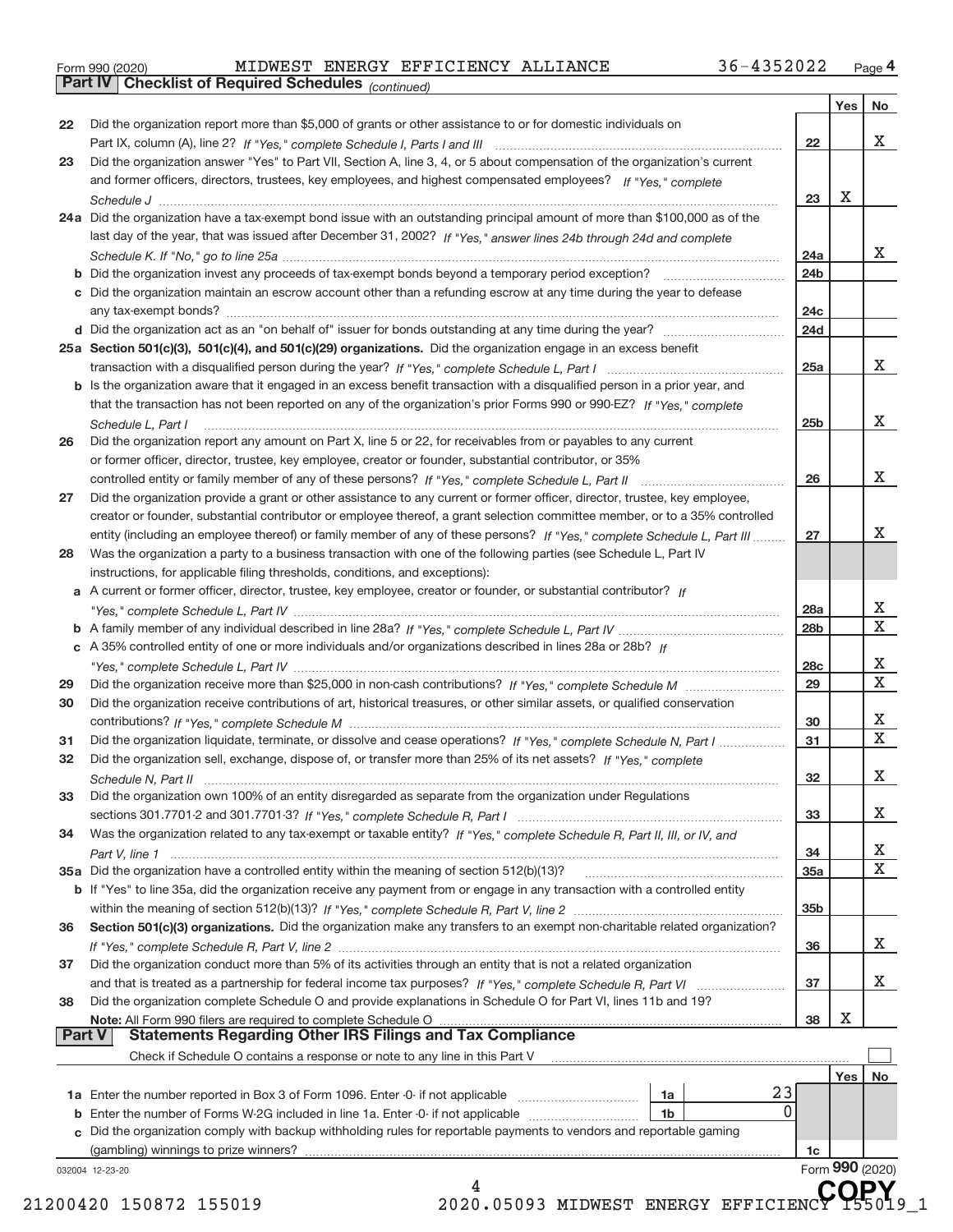|               | 36-4352022<br>MIDWEST ENERGY EFFICIENCY ALLIANCE<br>Form 990 (2020)                                                                                                                                  |                |     | Page $5$         |  |  |  |
|---------------|------------------------------------------------------------------------------------------------------------------------------------------------------------------------------------------------------|----------------|-----|------------------|--|--|--|
| <b>Part V</b> | Statements Regarding Other IRS Filings and Tax Compliance (continued)                                                                                                                                |                |     |                  |  |  |  |
|               |                                                                                                                                                                                                      |                | Yes | No               |  |  |  |
|               | 2a Enter the number of employees reported on Form W-3, Transmittal of Wage and Tax Statements,                                                                                                       |                |     |                  |  |  |  |
|               | 26<br>filed for the calendar year ending with or within the year covered by this return<br>2a                                                                                                        |                |     |                  |  |  |  |
|               |                                                                                                                                                                                                      | 2b             | X   |                  |  |  |  |
|               |                                                                                                                                                                                                      |                |     |                  |  |  |  |
|               | 3a Did the organization have unrelated business gross income of \$1,000 or more during the year?                                                                                                     | 3a             |     | x                |  |  |  |
|               |                                                                                                                                                                                                      | 3b             |     |                  |  |  |  |
|               | 4a At any time during the calendar year, did the organization have an interest in, or a signature or other authority over, a                                                                         |                |     |                  |  |  |  |
|               |                                                                                                                                                                                                      | 4a             |     | x                |  |  |  |
|               | <b>b</b> If "Yes," enter the name of the foreign country                                                                                                                                             |                |     |                  |  |  |  |
|               | See instructions for filing requirements for FinCEN Form 114, Report of Foreign Bank and Financial Accounts (FBAR).                                                                                  |                |     |                  |  |  |  |
|               |                                                                                                                                                                                                      | 5a             |     | х                |  |  |  |
| b             |                                                                                                                                                                                                      | 5 <sub>b</sub> |     | $\mathbf X$      |  |  |  |
|               |                                                                                                                                                                                                      | 5c             |     |                  |  |  |  |
|               | 6a Does the organization have annual gross receipts that are normally greater than \$100,000, and did the organization solicit                                                                       |                |     |                  |  |  |  |
|               | any contributions that were not tax deductible as charitable contributions?                                                                                                                          | 6a             |     | x                |  |  |  |
|               | b If "Yes," did the organization include with every solicitation an express statement that such contributions or gifts                                                                               |                |     |                  |  |  |  |
|               | were not tax deductible?                                                                                                                                                                             | 6b             |     |                  |  |  |  |
| 7             | Organizations that may receive deductible contributions under section 170(c).                                                                                                                        |                |     |                  |  |  |  |
|               | Did the organization receive a payment in excess of \$75 made partly as a contribution and partly for goods and services provided to the payor?                                                      | 7a             |     | x                |  |  |  |
| b             | If "Yes," did the organization notify the donor of the value of the goods or services provided?                                                                                                      | 7b             |     |                  |  |  |  |
| С             | Did the organization sell, exchange, or otherwise dispose of tangible personal property for which it was required                                                                                    |                |     |                  |  |  |  |
|               |                                                                                                                                                                                                      | 7c             |     | x                |  |  |  |
|               | 7d                                                                                                                                                                                                   |                |     |                  |  |  |  |
|               | Did the organization receive any funds, directly or indirectly, to pay premiums on a personal benefit contract?<br>$\overline{\phantom{a}}$                                                          | 7e<br>7f       |     | х<br>$\mathbf X$ |  |  |  |
|               | Did the organization, during the year, pay premiums, directly or indirectly, on a personal benefit contract?                                                                                         |                |     |                  |  |  |  |
|               | If the organization received a contribution of qualified intellectual property, did the organization file Form 8899 as required?                                                                     |                |     |                  |  |  |  |
| h.            | If the organization received a contribution of cars, boats, airplanes, or other vehicles, did the organization file a Form 1098-C?                                                                   |                |     |                  |  |  |  |
| 8             | Sponsoring organizations maintaining donor advised funds. Did a donor advised fund maintained by the                                                                                                 |                |     |                  |  |  |  |
|               | sponsoring organization have excess business holdings at any time during the year?<br>and a complete the contract of the complete the complete the complete the complete the complete the complete t | 8              |     |                  |  |  |  |
| 9             | Sponsoring organizations maintaining donor advised funds.                                                                                                                                            |                |     |                  |  |  |  |
|               | Did the sponsoring organization make any taxable distributions under section 4966?                                                                                                                   | <b>9a</b>      |     |                  |  |  |  |
| b             | Did the sponsoring organization make a distribution to a donor, donor advisor, or related person?                                                                                                    | 9b             |     |                  |  |  |  |
| 10            | Section 501(c)(7) organizations. Enter:<br>10a                                                                                                                                                       |                |     |                  |  |  |  |
|               | Gross receipts, included on Form 990, Part VIII, line 12, for public use of club facilities                                                                                                          |                |     |                  |  |  |  |
| b             | 10b<br>Section 501(c)(12) organizations. Enter:                                                                                                                                                      |                |     |                  |  |  |  |
| 11            | 11a                                                                                                                                                                                                  |                |     |                  |  |  |  |
| а<br>b        | Gross income from other sources (Do not net amounts due or paid to other sources against                                                                                                             |                |     |                  |  |  |  |
|               | amounts due or received from them.)<br>11 <sub>b</sub>                                                                                                                                               |                |     |                  |  |  |  |
|               | 12a Section 4947(a)(1) non-exempt charitable trusts. Is the organization filing Form 990 in lieu of Form 1041?                                                                                       | 12a            |     |                  |  |  |  |
| b             | If "Yes," enter the amount of tax-exempt interest received or accrued during the year<br>12b                                                                                                         |                |     |                  |  |  |  |
| 13            | Section 501(c)(29) qualified nonprofit health insurance issuers.                                                                                                                                     |                |     |                  |  |  |  |
|               | a Is the organization licensed to issue qualified health plans in more than one state?                                                                                                               | 13a            |     |                  |  |  |  |
|               | Note: See the instructions for additional information the organization must report on Schedule O.                                                                                                    |                |     |                  |  |  |  |
|               | <b>b</b> Enter the amount of reserves the organization is required to maintain by the states in which the                                                                                            |                |     |                  |  |  |  |
|               | 13b                                                                                                                                                                                                  |                |     |                  |  |  |  |
| С             | 13 <sub>c</sub><br>Enter the amount of reserves on hand                                                                                                                                              |                |     |                  |  |  |  |
| 14a           | Did the organization receive any payments for indoor tanning services during the tax year?                                                                                                           | 14a            |     | х                |  |  |  |
| b             |                                                                                                                                                                                                      | 14b            |     |                  |  |  |  |
| 15            | Is the organization subject to the section 4960 tax on payment(s) of more than \$1,000,000 in remuneration or                                                                                        |                |     |                  |  |  |  |
|               |                                                                                                                                                                                                      | 15             |     | x                |  |  |  |
|               | If "Yes," see instructions and file Form 4720, Schedule N.                                                                                                                                           |                |     |                  |  |  |  |
| 16            | Is the organization an educational institution subject to the section 4968 excise tax on net investment income?                                                                                      | 16             |     | х                |  |  |  |
|               | If "Yes," complete Form 4720, Schedule O.                                                                                                                                                            |                |     |                  |  |  |  |

Form (2020) **990**

032005 12‐23‐20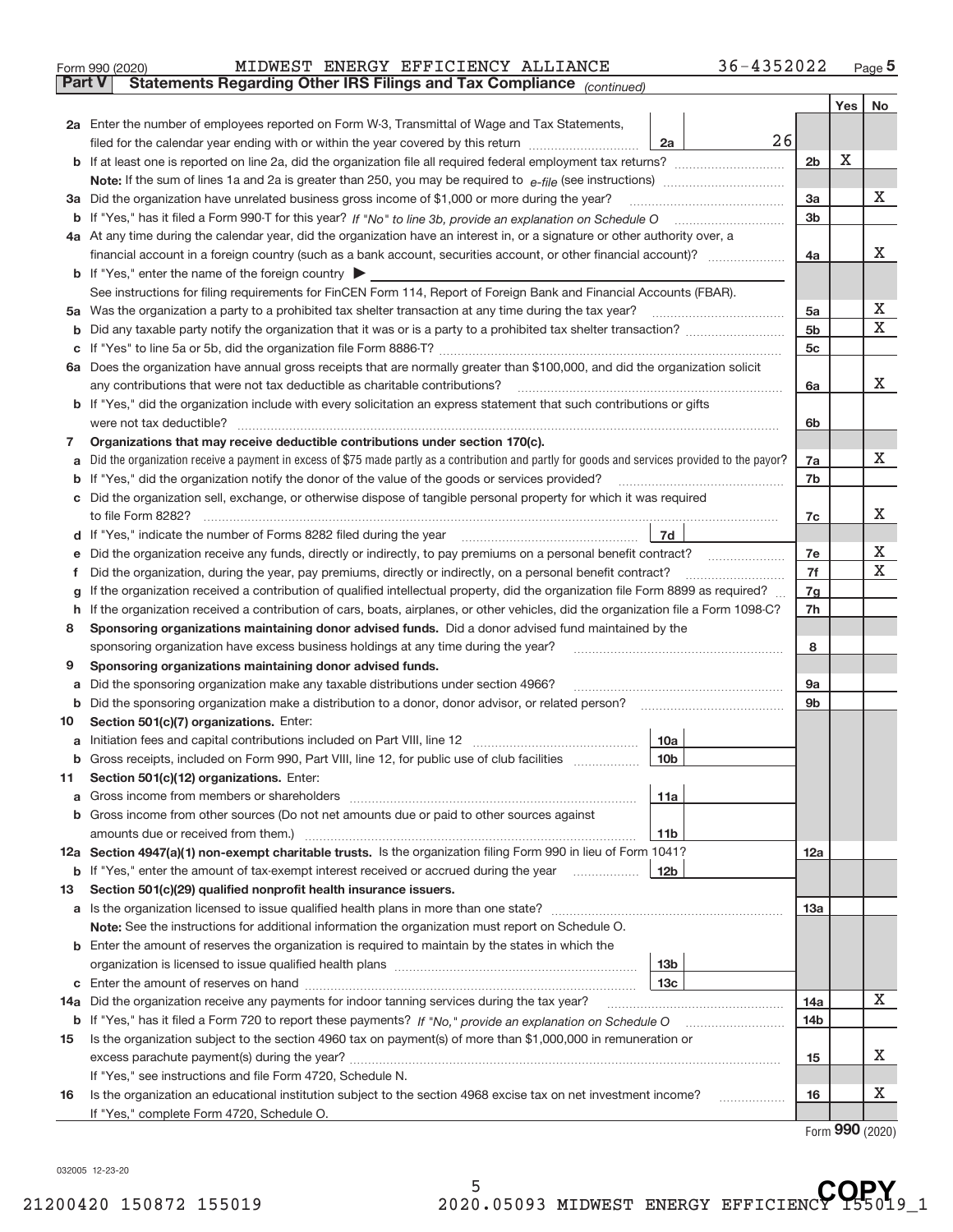|  | Form 990 (2020) |
|--|-----------------|
|  |                 |

#### Form 990 (2020) MIDWEST ENERGY EFFICIENCY ALLIANCE 36-4352022 Page MIDWEST ENERGY EFFICIENCY ALLIANCE 36-4352022

*For each "Yes" response to lines 2 through 7b below, and for a "No" response to line 8a, 8b, or 10b below, describe the circumstances, processes, or changes on Schedule O. See instructions.* **Part VI Governance, Management, and Disclosure** 

|                 |                                                                                                                                                                                                                                |    |  |    |                        | Yes             | No                      |  |
|-----------------|--------------------------------------------------------------------------------------------------------------------------------------------------------------------------------------------------------------------------------|----|--|----|------------------------|-----------------|-------------------------|--|
|                 | <b>1a</b> Enter the number of voting members of the governing body at the end of the tax year <i>manumum</i>                                                                                                                   | 1a |  | 23 |                        |                 |                         |  |
|                 | If there are material differences in voting rights among members of the governing body, or if the governing                                                                                                                    |    |  |    |                        |                 |                         |  |
|                 | body delegated broad authority to an executive committee or similar committee, explain on Schedule O.                                                                                                                          |    |  |    |                        |                 |                         |  |
| b               | Enter the number of voting members included on line 1a, above, who are independent                                                                                                                                             | 1b |  | 23 |                        |                 |                         |  |
| 2               | Did any officer, director, trustee, or key employee have a family relationship or a business relationship with any other                                                                                                       |    |  |    |                        |                 |                         |  |
|                 | officer, director, trustee, or key employee?                                                                                                                                                                                   |    |  |    | $\mathbf{2}$           |                 | X                       |  |
| з               | Did the organization delegate control over management duties customarily performed by or under the direct supervision                                                                                                          |    |  |    |                        |                 |                         |  |
|                 |                                                                                                                                                                                                                                |    |  |    | 3                      |                 | X                       |  |
| 4               | Did the organization make any significant changes to its governing documents since the prior Form 990 was filed?                                                                                                               |    |  |    | 4                      |                 | $\overline{\textbf{x}}$ |  |
| 5               |                                                                                                                                                                                                                                |    |  |    | 5                      |                 | $\overline{\textbf{X}}$ |  |
| 6               | Did the organization have members or stockholders?                                                                                                                                                                             |    |  |    | 6                      | $\mathbf X$     |                         |  |
| 7a              | Did the organization have members, stockholders, or other persons who had the power to elect or appoint one or                                                                                                                 |    |  |    |                        |                 |                         |  |
|                 |                                                                                                                                                                                                                                |    |  |    | 7a                     | X               |                         |  |
|                 | <b>b</b> Are any governance decisions of the organization reserved to (or subject to approval by) members, stockholders, or                                                                                                    |    |  |    |                        |                 |                         |  |
|                 | persons other than the governing body?                                                                                                                                                                                         |    |  |    | 7b                     |                 | X                       |  |
| 8               | Did the organization contemporaneously document the meetings held or written actions undertaken during the year by the following:                                                                                              |    |  |    |                        |                 |                         |  |
| a               |                                                                                                                                                                                                                                |    |  |    | 8а                     | X               |                         |  |
|                 | Each committee with authority to act on behalf of the governing body? [11] manufacture manufacture with authority to act on behalf of the governing body? [11] manufacture with authority of the state with an interval and th |    |  |    | 8b                     | X               |                         |  |
| 9               | Is there any officer, director, trustee, or key employee listed in Part VII, Section A, who cannot be reached at the                                                                                                           |    |  |    |                        |                 |                         |  |
|                 |                                                                                                                                                                                                                                |    |  |    | 9                      |                 | X                       |  |
|                 | Section B. Policies <sub>(This</sub> Section B requests information about policies not required by the Internal Revenue Code.)                                                                                                 |    |  |    |                        |                 |                         |  |
|                 |                                                                                                                                                                                                                                |    |  |    |                        | Yes             | No                      |  |
|                 |                                                                                                                                                                                                                                |    |  |    | 10a                    |                 | X                       |  |
|                 | <b>b</b> If "Yes," did the organization have written policies and procedures governing the activities of such chapters, affiliates,                                                                                            |    |  |    |                        |                 |                         |  |
|                 |                                                                                                                                                                                                                                |    |  |    |                        |                 |                         |  |
|                 |                                                                                                                                                                                                                                |    |  |    | 10 <sub>b</sub><br>11a | X               |                         |  |
|                 | 11a Has the organization provided a complete copy of this Form 990 to all members of its governing body before filing the form?                                                                                                |    |  |    |                        |                 |                         |  |
|                 | <b>b</b> Describe in Schedule O the process, if any, used by the organization to review this Form 990.                                                                                                                         |    |  |    |                        |                 |                         |  |
|                 |                                                                                                                                                                                                                                |    |  |    | 12a<br>12 <sub>b</sub> | X<br>X          |                         |  |
| b               |                                                                                                                                                                                                                                |    |  |    |                        |                 |                         |  |
|                 | c Did the organization regularly and consistently monitor and enforce compliance with the policy? If "Yes," describe                                                                                                           |    |  |    |                        |                 |                         |  |
|                 | in Schedule O how this was done measured and the control of the state of the state of the state of the state o                                                                                                                 |    |  |    | 12c                    | X               |                         |  |
| 13              |                                                                                                                                                                                                                                |    |  |    | 13                     | $\mathbf X$     |                         |  |
| 14              |                                                                                                                                                                                                                                |    |  |    | 14                     | X               |                         |  |
| 15              | Did the process for determining compensation of the following persons include a review and approval by independent                                                                                                             |    |  |    |                        |                 |                         |  |
|                 | persons, comparability data, and contemporaneous substantiation of the deliberation and decision?                                                                                                                              |    |  |    |                        |                 |                         |  |
|                 | a The organization's CEO, Executive Director, or top management official manufactured content of the organization's CEO, Executive Director, or top management official manufactured content of the state of the state of the  |    |  |    | 15a                    | Х               |                         |  |
|                 |                                                                                                                                                                                                                                |    |  |    | 15 <sub>b</sub>        | X               |                         |  |
|                 | If "Yes" to line 15a or 15b, describe the process in Schedule O (see instructions).                                                                                                                                            |    |  |    |                        |                 |                         |  |
|                 | 16a Did the organization invest in, contribute assets to, or participate in a joint venture or similar arrangement with a                                                                                                      |    |  |    |                        |                 |                         |  |
|                 | taxable entity during the year?                                                                                                                                                                                                |    |  |    | 16a                    |                 | X                       |  |
|                 | b If "Yes," did the organization follow a written policy or procedure requiring the organization to evaluate its participation                                                                                                 |    |  |    |                        |                 |                         |  |
|                 | in joint venture arrangements under applicable federal tax law, and take steps to safequard the organization's                                                                                                                 |    |  |    |                        |                 |                         |  |
|                 |                                                                                                                                                                                                                                |    |  |    | 16b                    |                 |                         |  |
|                 | <b>Section C. Disclosure</b>                                                                                                                                                                                                   |    |  |    |                        |                 |                         |  |
| 17              | List the states with which a copy of this Form 990 is required to be filed $\blacktriangleright$ IL                                                                                                                            |    |  |    |                        |                 |                         |  |
| 18              | Section 6104 requires an organization to make its Forms 1023 (1024 or 1024-A, if applicable), 990, and 990-T (Section 501(c)(3)s only) available                                                                               |    |  |    |                        |                 |                         |  |
|                 | for public inspection. Indicate how you made these available. Check all that apply.                                                                                                                                            |    |  |    |                        |                 |                         |  |
|                 | $X$ Upon request<br>$\mid$ $\rm X \mid$ Own website<br>Another's website<br>Other (explain on Schedule O)                                                                                                                      |    |  |    |                        |                 |                         |  |
| 19              | Describe on Schedule O whether (and if so, how) the organization made its governing documents, conflict of interest policy, and financial                                                                                      |    |  |    |                        |                 |                         |  |
|                 | statements available to the public during the tax year.                                                                                                                                                                        |    |  |    |                        |                 |                         |  |
| 20              | State the name, address, and telephone number of the person who possesses the organization's books and records                                                                                                                 |    |  |    |                        |                 |                         |  |
|                 | STACEY PARADIS - 312-587-8390                                                                                                                                                                                                  |    |  |    |                        |                 |                         |  |
|                 | 60606<br>20 N. WACKER DRIVE, SUITE 1301,<br>CHICAGO,<br>IL                                                                                                                                                                     |    |  |    |                        |                 |                         |  |
| 032006 12-23-20 |                                                                                                                                                                                                                                |    |  |    |                        | Form 990 (2020) |                         |  |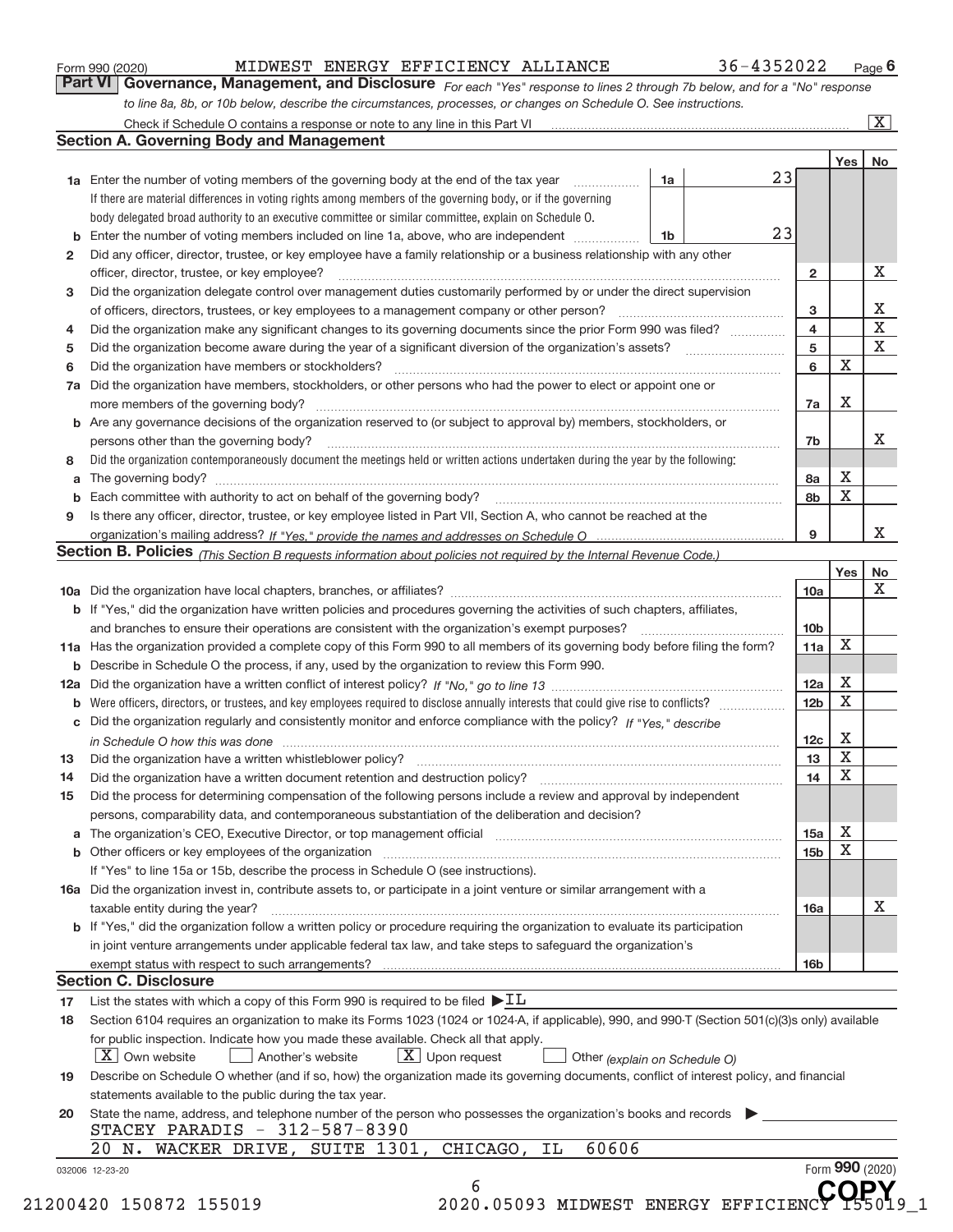$\begin{array}{c} \hline \end{array}$ 

**Part VII Compensation of Officers, Directors, Trustees, Key Employees, Highest Compensated Employees, and Independent Contractors**

Check if Schedule O contains a response or note to any line in this Part VII

**Section A. Officers, Directors, Trustees, Key Employees, and Highest Compensated Employees**

**1a**  Complete this table for all persons required to be listed. Report compensation for the calendar year ending with or within the organization's tax year.  $\bullet$  List all of the organization's current officers, directors, trustees (whether individuals or organizations), regardless of amount of compensation.

Enter ‐0‐ in columns (D), (E), and (F) if no compensation was paid.

**•** List all of the organization's current key employees, if any. See instructions for definition of "key employee."

● List the organization's five current highest compensated employees (other than an officer, director, trustee, or key employee) who received report‐ able compensation (Box 5 of Form W‐2 and/or Box 7 of Form 1099‐MISC) of more than \$100,000 from the organization and any related organizations.

 $\bullet$  List all of the organization's former officers, key employees, and highest compensated employees who received more than \$100,000 of reportable compensation from the organization and any related organizations.

**•** List all of the organization's former directors or trustees that received, in the capacity as a former director or trustee of the organization, more than \$10,000 of reportable compensation from the organization and any related organizations.

See instructions for the order in which to list the persons above.

Check this box if neither the organization nor any related organization compensated any current officer, director, or trustee.  $\Box$ 

| (A)                          | (B)                      |                               |                                                              | (C)                   |              |                                  |        | (D)                        | (E)                        | (F)                         |
|------------------------------|--------------------------|-------------------------------|--------------------------------------------------------------|-----------------------|--------------|----------------------------------|--------|----------------------------|----------------------------|-----------------------------|
| Name and title               | Average<br>hours per     |                               | (do not check more than one<br>box, unless person is both an | Position              |              |                                  |        | Reportable<br>compensation | Reportable<br>compensation | Estimated<br>amount of      |
|                              | week                     |                               | officer and a director/trustee)                              |                       |              |                                  |        | from                       | from related               | other                       |
|                              | (list any                | ndividual trustee or director |                                                              |                       |              |                                  |        | the                        | organizations              | compensation                |
|                              | hours for                |                               |                                                              |                       |              |                                  |        | organization               | (W-2/1099-MISC)            | from the                    |
|                              | related<br>organizations |                               |                                                              |                       |              |                                  |        | (W-2/1099-MISC)            |                            | organization<br>and related |
|                              | below                    |                               | Institutional trustee                                        |                       | Key employee |                                  |        |                            |                            | organizations               |
|                              | line)                    |                               |                                                              | Officer               |              | Highest compensated<br> employee | Former |                            |                            |                             |
| STACEY PARADIS<br>(1)        | 40.00                    |                               |                                                              |                       |              |                                  |        |                            |                            |                             |
| EXECUTIVE DIRECTOR           |                          |                               |                                                              | $\mathbf X$           |              |                                  |        | 167,000.                   | $0$ .                      | 4,169.                      |
| <b>BILL ANGELOS</b><br>(2)   | 40.00                    |                               |                                                              |                       |              |                                  |        |                            |                            |                             |
| DEPUTY DIRECTOR/EXECUTIVE    |                          |                               |                                                              | $\rm X$               |              |                                  |        | 104,438.                   | 0.                         | 9,260.                      |
| KRISTOL SIMMS<br>(3)         | 2.00                     |                               |                                                              |                       |              |                                  |        |                            |                            |                             |
| DIRECTOR/CHAIR               |                          | $\overline{\text{X}}$         |                                                              | $\rm X$               |              |                                  |        | 0.                         | 0.                         | 0.                          |
| E'LOIS THOMAS<br>(4)         | 2.00                     |                               |                                                              |                       |              |                                  |        |                            |                            |                             |
| DIRECTOR/VICE CHAIR          |                          | $\mathbf X$                   |                                                              | $\overline{\text{X}}$ |              |                                  |        | 0.                         | 0.                         | 0.                          |
| <b>NATHAN BAER</b><br>(5)    | 2.00                     |                               |                                                              |                       |              |                                  |        |                            |                            |                             |
| DIRECTOR/SECRETARY           |                          | $\overline{\text{X}}$         |                                                              | $\rm X$               |              |                                  |        | 0.                         | 0.                         | 0.                          |
| <b>BRANDON RENAUD</b><br>(6) | 2.00                     |                               |                                                              |                       |              |                                  |        |                            |                            |                             |
| DIRECTOR/TREASURER           |                          | $\mathbf X$                   |                                                              | $\mathbf X$           |              |                                  |        | 0.                         | 0.                         | 0.                          |
| SHAWN WHITE<br>(7)           | $\overline{2.00}$        |                               |                                                              |                       |              |                                  |        |                            |                            |                             |
| <b>DIRECTOR</b>              |                          | X                             |                                                              |                       |              |                                  |        | 0.                         | 0.                         | 0.                          |
| <b>MARGE ANDERSON</b><br>(8) | 2.00                     |                               |                                                              |                       |              |                                  |        |                            |                            |                             |
| DIRECTOR - UNTIL 6/30/21     |                          | $\mathbf X$                   |                                                              |                       |              |                                  |        | 0.                         | 0.                         | $0_{.}$                     |
| JOHN BOLADIAN<br>(9)         | 2.00                     |                               |                                                              |                       |              |                                  |        |                            |                            |                             |
| <b>DIRECTOR</b>              |                          | $\mathbf X$                   |                                                              |                       |              |                                  |        | 0.                         | 0.                         | $0$ .                       |
| (10) DR. BRANDY BROWN        | 2.00                     |                               |                                                              |                       |              |                                  |        |                            |                            |                             |
| DIRECTOR - UNTIL 6/30/21     |                          | X                             |                                                              |                       |              |                                  |        | 0.                         | 0.                         | $0$ .                       |
| (11) GARY ENAMA              | $\overline{2.00}$        |                               |                                                              |                       |              |                                  |        |                            |                            |                             |
| DIRECTOR - UNTIL 11/24/20    |                          | $\overline{\text{X}}$         |                                                              |                       |              |                                  |        | 0.                         | 0.                         | $0_{.}$                     |
| (12) JEFF ERICKSON           | 2.00                     |                               |                                                              |                       |              |                                  |        |                            |                            |                             |
| <b>DIRECTOR</b>              |                          | $\overline{\text{X}}$         |                                                              |                       |              |                                  |        | 0.                         | 0.                         | $0$ .                       |
| (13) BRIAN FILE              | $\overline{2.00}$        |                               |                                                              |                       |              |                                  |        |                            |                            |                             |
| <b>DIRECTOR</b>              |                          | $\mathbf X$                   |                                                              |                       |              |                                  |        | 0.                         | 0.                         | $0_{\bullet}$               |
| (14) JAMIE FITZKE            | $\overline{2.00}$        |                               |                                                              |                       |              |                                  |        |                            |                            |                             |
| <b>DIRECTOR</b>              |                          | X                             |                                                              |                       |              |                                  |        | $0$ .                      | 0.                         | 0.                          |
| (15) ANTHONY FRYER           | $\overline{2.00}$        |                               |                                                              |                       |              |                                  |        |                            |                            |                             |
| <b>DIRECTOR</b>              |                          | $\overline{\text{X}}$         |                                                              |                       |              |                                  |        | 0.                         | 0.                         | 0.                          |
| (16) CLIFF HAEFKE            | 2.00                     |                               |                                                              |                       |              |                                  |        |                            |                            |                             |
| <b>DIRECTOR</b>              |                          | $\mathbf X$                   |                                                              |                       |              |                                  |        | 0.                         | 0.                         | $0_{.}$                     |
| (17) EILEEN HANNIGAN         | 2.00                     |                               |                                                              |                       |              |                                  |        |                            |                            |                             |
| <b>DIRECTOR</b>              |                          | $\overline{\text{X}}$         |                                                              |                       |              |                                  |        | 0.                         | 0.                         | 0.                          |
| 032007 12-23-20              |                          |                               |                                                              |                       |              |                                  |        |                            |                            | Form 990 (2020)             |

7

21200420 150872 155019 2020.05093 MIDWEST ENERGY EFFICIENCY

**COPY**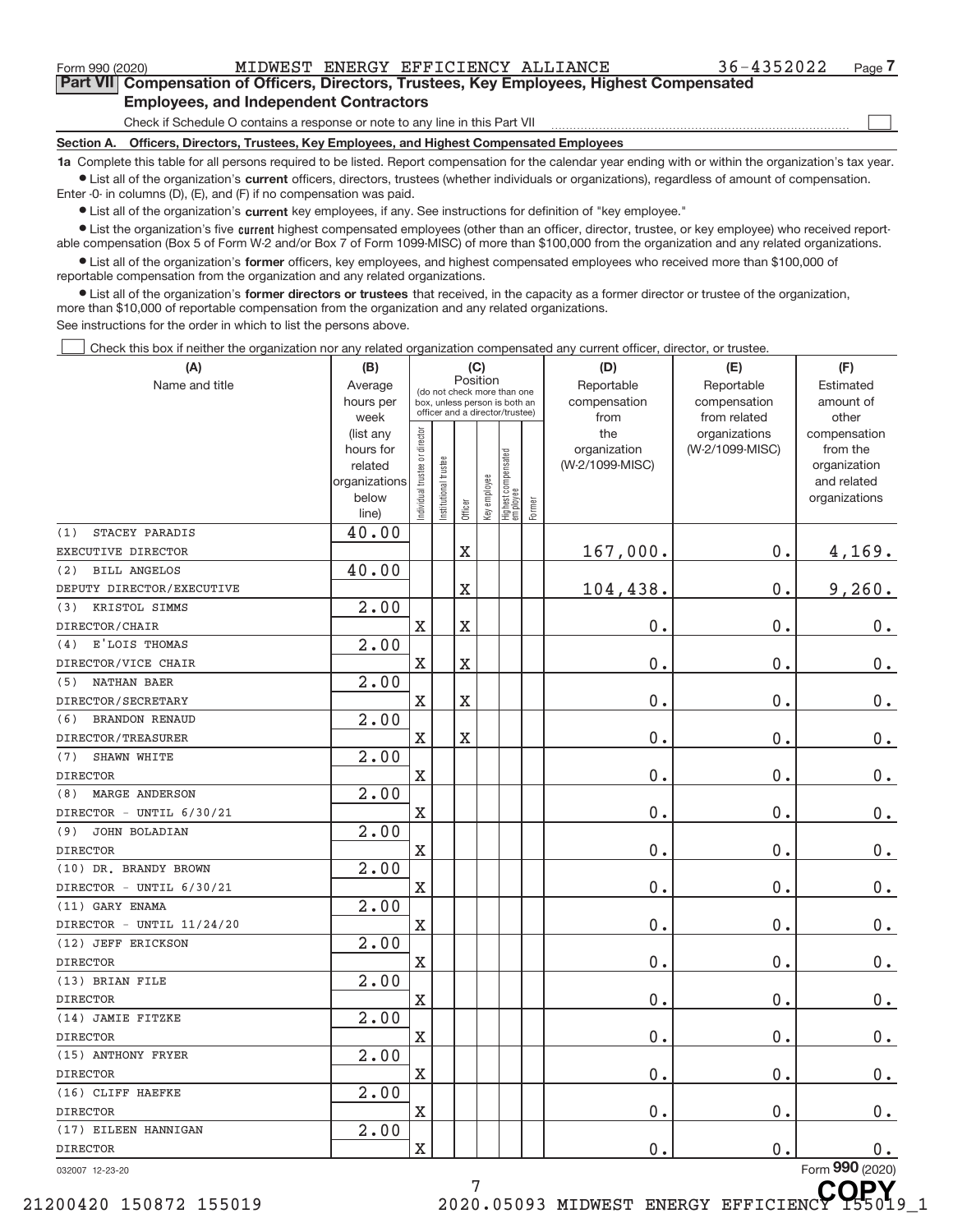|  | Form 990 (2020) |
|--|-----------------|
|  |                 |

Form 990 (2020) MIDWEST ENERGY EFFICIENCY ALLIANCE 36-4352022 Page

**8** 36‐4352022

| <b>Part VII</b><br>Section A. Officers, Directors, Trustees, Key Employees, and Highest Compensated Employees (continued)                    |                      |                               |                                                              |          |              |                                 |                  |                                |                 |                        |                     |                             |         |
|----------------------------------------------------------------------------------------------------------------------------------------------|----------------------|-------------------------------|--------------------------------------------------------------|----------|--------------|---------------------------------|------------------|--------------------------------|-----------------|------------------------|---------------------|-----------------------------|---------|
| (A)                                                                                                                                          | (B)                  |                               |                                                              | (C)      |              |                                 |                  | (D)                            | (E)             |                        |                     | (F)                         |         |
| Name and title                                                                                                                               | Average              |                               |                                                              | Position |              |                                 |                  | Reportable                     | Reportable      |                        |                     | Estimated                   |         |
|                                                                                                                                              | hours per            |                               | (do not check more than one<br>box, unless person is both an |          |              |                                 |                  | compensation                   | compensation    |                        |                     | amount of                   |         |
|                                                                                                                                              | week                 |                               | officer and a director/trustee)                              |          |              |                                 |                  | from                           | from related    |                        |                     | other                       |         |
|                                                                                                                                              | (list any            |                               |                                                              |          |              |                                 |                  | the                            | organizations   |                        | compensation        |                             |         |
|                                                                                                                                              | hours for<br>related |                               |                                                              |          |              |                                 |                  | organization                   | (W-2/1099-MISC) |                        |                     | from the                    |         |
|                                                                                                                                              | organizations        |                               |                                                              |          |              |                                 |                  | (W-2/1099-MISC)                |                 |                        |                     | organization<br>and related |         |
|                                                                                                                                              | below                |                               |                                                              |          |              |                                 |                  |                                |                 |                        | organizations       |                             |         |
|                                                                                                                                              | line)                | ndividual trustee or director | nstitutional trustee                                         | Officer  | Key employee | Highest compensated<br>employee | Former           |                                |                 |                        |                     |                             |         |
| (18) PAIGE KNUTSEN                                                                                                                           | $\overline{2.00}$    |                               |                                                              |          |              |                                 |                  |                                |                 |                        |                     |                             |         |
| <b>DIRECTOR</b>                                                                                                                              |                      | $\mathbf X$                   |                                                              |          |              |                                 |                  | 0.                             |                 | 0.                     |                     |                             | $0_{.}$ |
| (19) MICHAELA MARTIN                                                                                                                         | 2.00                 |                               |                                                              |          |              |                                 |                  |                                |                 |                        |                     |                             |         |
| DIRECTOR - UNTIL 6/30/21                                                                                                                     |                      | $\mathbf X$                   |                                                              |          |              |                                 |                  | 0.                             |                 | $0$ .                  |                     |                             | 0.      |
| (20) SARAH MOSKOWITZ                                                                                                                         | 2.00                 |                               |                                                              |          |              |                                 |                  |                                |                 |                        |                     |                             |         |
| <b>DIRECTOR</b>                                                                                                                              |                      | $\mathbf X$                   |                                                              |          |              |                                 |                  | 0.                             |                 | $0$ .                  |                     |                             | $0_{.}$ |
| (21) DENISE MUNOZ                                                                                                                            | 2.00                 |                               |                                                              |          |              |                                 |                  |                                |                 |                        |                     |                             |         |
| <b>DIRECTOR</b>                                                                                                                              |                      | $\mathbf X$                   |                                                              |          |              |                                 |                  | 0.                             |                 | $0$ .                  |                     |                             | $0_{.}$ |
| (22) CHRISTINA PAGNUSAT                                                                                                                      | 2.00                 |                               |                                                              |          |              |                                 |                  |                                |                 |                        |                     |                             |         |
| <b>DIRECTOR</b>                                                                                                                              |                      | $\mathbf X$                   |                                                              |          |              |                                 |                  | 0.                             |                 | $0$ .                  |                     |                             | $0_{.}$ |
| (23) VINOTH KUMAR SEKAR                                                                                                                      | 2.00                 |                               |                                                              |          |              |                                 |                  |                                |                 |                        |                     |                             |         |
| DIRECTOR                                                                                                                                     |                      | $\mathbf X$                   |                                                              |          |              |                                 |                  | 0.                             |                 | 0.                     |                     |                             | $0_{.}$ |
| (24) JOLENE SHEIL                                                                                                                            | 2.00                 |                               |                                                              |          |              |                                 |                  |                                |                 |                        |                     |                             |         |
| <b>DIRECTOR</b>                                                                                                                              |                      | $\mathbf X$                   |                                                              |          |              |                                 |                  | 0.                             |                 | 0.                     |                     |                             | 0.      |
| (25) SCOTT STEINER                                                                                                                           | 2.00                 |                               |                                                              |          |              |                                 |                  |                                |                 |                        |                     |                             |         |
| DIRECTOR                                                                                                                                     |                      | $\mathbf X$                   |                                                              |          |              |                                 |                  | 0.                             |                 | 0.                     |                     |                             | $0$ .   |
|                                                                                                                                              |                      |                               |                                                              |          |              |                                 |                  |                                |                 |                        |                     |                             |         |
| (26) DAN YORK                                                                                                                                | 2.00                 | $\mathbf X$                   |                                                              |          |              |                                 |                  | 0.                             |                 |                        |                     |                             |         |
| <b>DIRECTOR</b>                                                                                                                              |                      |                               |                                                              |          |              |                                 |                  | 271,438.                       |                 | 0.<br>$\overline{0}$ . |                     | 13,429.                     | 0.      |
| 1b Subtotal                                                                                                                                  |                      |                               |                                                              |          |              |                                 |                  | $\overline{0}$ .               |                 | 0.                     |                     |                             | 0.      |
|                                                                                                                                              |                      |                               |                                                              |          |              |                                 | $\overline{0}$ . |                                |                 |                        |                     |                             |         |
| d                                                                                                                                            |                      |                               |                                                              |          |              |                                 |                  | 271,438.                       |                 |                        |                     | 13,429.                     |         |
| Total number of individuals (including but not limited to those listed above) who received more than \$100,000 of reportable<br>$\mathbf{2}$ |                      |                               |                                                              |          |              |                                 |                  |                                |                 |                        |                     |                             |         |
| compensation from the organization $\blacktriangleright$                                                                                     |                      |                               |                                                              |          |              |                                 |                  |                                |                 |                        |                     | Yes                         | 2<br>No |
|                                                                                                                                              |                      |                               |                                                              |          |              |                                 |                  |                                |                 |                        |                     |                             |         |
| Did the organization list any former officer, director, trustee, key employee, or highest compensated employee on<br>3                       |                      |                               |                                                              |          |              |                                 |                  |                                |                 |                        |                     |                             |         |
| line 1a? If "Yes," complete Schedule J for such individual                                                                                   |                      |                               |                                                              |          |              |                                 |                  |                                |                 |                        | 3                   |                             | Х       |
| For any individual listed on line 1a, is the sum of reportable compensation and other compensation from the organization<br>4                |                      |                               |                                                              |          |              |                                 |                  |                                |                 |                        |                     |                             |         |
|                                                                                                                                              |                      |                               |                                                              |          |              |                                 |                  |                                |                 |                        | 4                   | X                           |         |
| Did any person listed on line 1a receive or accrue compensation from any unrelated organization or individual for services<br>5              |                      |                               |                                                              |          |              |                                 |                  |                                |                 |                        |                     |                             |         |
|                                                                                                                                              |                      |                               |                                                              |          |              |                                 |                  |                                |                 |                        | 5                   |                             | Х       |
| <b>Section B. Independent Contractors</b>                                                                                                    |                      |                               |                                                              |          |              |                                 |                  |                                |                 |                        |                     |                             |         |
| Complete this table for your five highest compensated independent contractors that received more than \$100,000 of compensation from<br>1    |                      |                               |                                                              |          |              |                                 |                  |                                |                 |                        |                     |                             |         |
| the organization. Report compensation for the calendar year ending with or within the organization's tax year.                               |                      |                               |                                                              |          |              |                                 |                  |                                |                 |                        |                     |                             |         |
| (A)<br>Name and business address                                                                                                             |                      |                               |                                                              |          |              |                                 |                  | (B)<br>Description of services |                 |                        | (C)<br>Compensation |                             |         |
|                                                                                                                                              |                      |                               | <b>NONE</b>                                                  |          |              |                                 |                  |                                |                 |                        |                     |                             |         |
|                                                                                                                                              |                      |                               |                                                              |          |              |                                 |                  |                                |                 |                        |                     |                             |         |
|                                                                                                                                              |                      |                               |                                                              |          |              |                                 |                  |                                |                 |                        |                     |                             |         |
|                                                                                                                                              |                      |                               |                                                              |          |              |                                 |                  |                                |                 |                        |                     |                             |         |
|                                                                                                                                              |                      |                               |                                                              |          |              |                                 |                  |                                |                 |                        |                     |                             |         |
|                                                                                                                                              |                      |                               |                                                              |          |              |                                 |                  |                                |                 |                        |                     |                             |         |
|                                                                                                                                              |                      |                               |                                                              |          |              |                                 |                  |                                |                 |                        |                     |                             |         |
|                                                                                                                                              |                      |                               |                                                              |          |              |                                 |                  |                                |                 |                        |                     |                             |         |
|                                                                                                                                              |                      |                               |                                                              |          |              |                                 |                  |                                |                 |                        |                     |                             |         |
|                                                                                                                                              |                      |                               |                                                              |          |              |                                 |                  |                                |                 |                        |                     |                             |         |
| Total number of independent contractors (including but not limited to those listed above) who received more than<br>2                        |                      |                               |                                                              |          |              |                                 |                  |                                |                 |                        |                     |                             |         |
| \$100,000 of compensation from the organization                                                                                              |                      |                               |                                                              |          | 0            |                                 |                  |                                |                 |                        |                     |                             |         |

\$100,000 of compensation from the organization

Form (2020) **990**

032008 12‐23‐20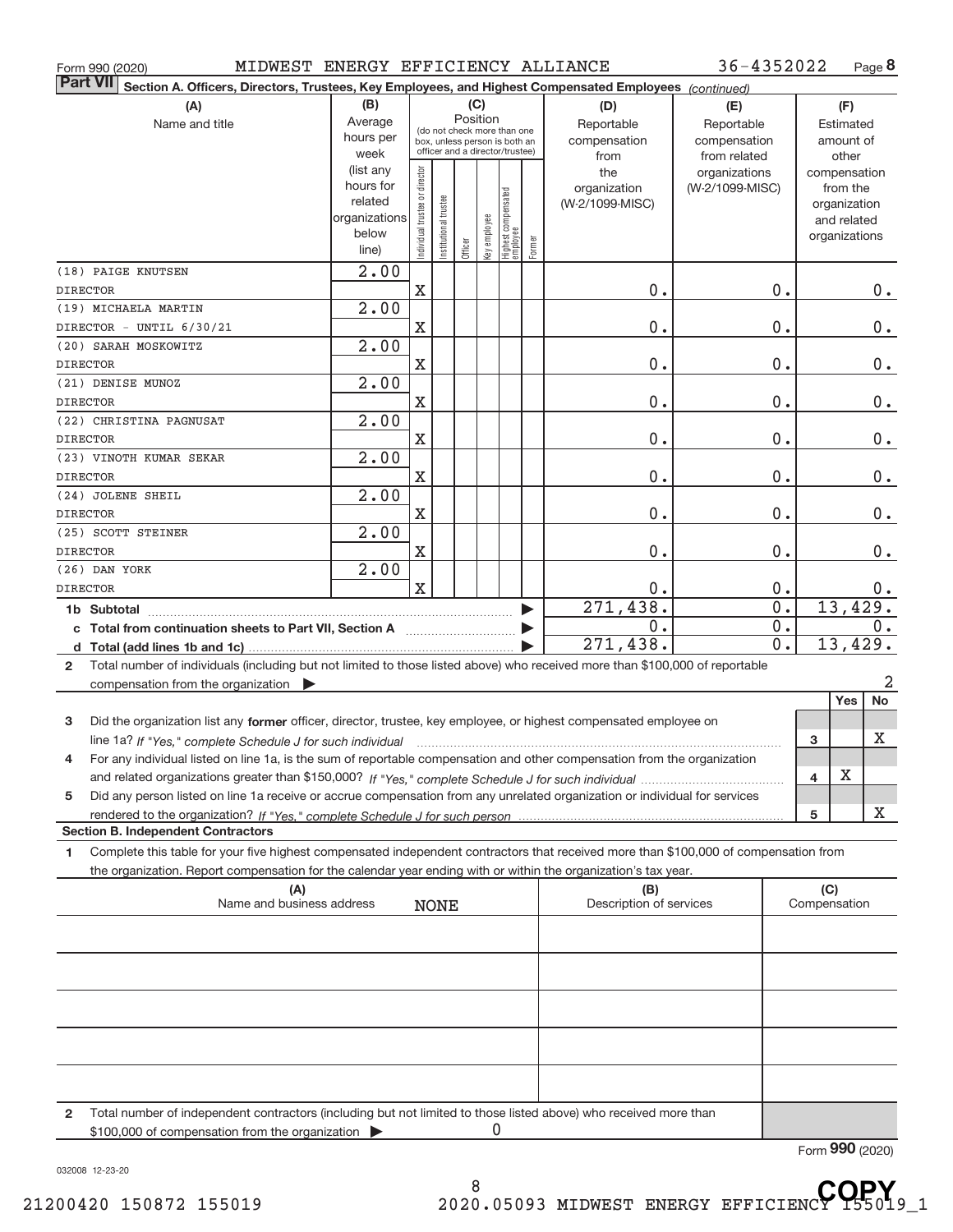|                                                                                                |        |                                       | Form 990 (2020)                                                                                                                                                                                                                                                                                                                                                                                 |                                                                                                                         |                |                                                                                  | MIDWEST ENERGY EFFICIENCY ALLIANCE |                                       | 36-4352022                    | Page 9                                                   |
|------------------------------------------------------------------------------------------------|--------|---------------------------------------|-------------------------------------------------------------------------------------------------------------------------------------------------------------------------------------------------------------------------------------------------------------------------------------------------------------------------------------------------------------------------------------------------|-------------------------------------------------------------------------------------------------------------------------|----------------|----------------------------------------------------------------------------------|------------------------------------|---------------------------------------|-------------------------------|----------------------------------------------------------|
| <b>Part VIII</b>                                                                               |        |                                       | <b>Statement of Revenue</b>                                                                                                                                                                                                                                                                                                                                                                     |                                                                                                                         |                |                                                                                  |                                    |                                       |                               |                                                          |
|                                                                                                |        |                                       | Check if Schedule O contains a response or note to any line in this Part VIII                                                                                                                                                                                                                                                                                                                   |                                                                                                                         |                |                                                                                  | (A)                                | $\overline{(B)}$                      | $\overline{(C)}$              | (D)                                                      |
|                                                                                                |        |                                       |                                                                                                                                                                                                                                                                                                                                                                                                 |                                                                                                                         |                |                                                                                  | Total revenue                      | Related or exempt<br>function revenue | Unrelated<br>business revenue | Revenue excluded<br>from tax under<br>sections 512 - 514 |
| <b>Contributions, Gifts, Grants</b><br>and Other Similar Amounts<br>Program Service<br>Revenue |        | b<br>с<br>d<br>f<br>h<br>2a<br>b<br>c | 1 a Federated campaigns<br>Membership dues<br>Fundraising events<br>Related organizations<br>Government grants (contributions)<br>All other contributions, gifts, grants, and<br>similar amounts not included above<br>Noncash contributions included in lines 1a-1f<br>TUITION INCOME<br>CONFERENCE & WORKSHOPS<br><u> 1989 - Johann Barn, mars ann an t-Amhain ann an t-Amhain ann an t-A</u> | 1a<br>1 <sub>b</sub><br>$\ldots \ldots \ldots \ldots \ldots$<br>1 <sub>c</sub><br>1 <sub>d</sub><br>1e<br>1f<br>$1g$ \$ |                | 617,676.<br>1,065,145.<br>1,105,370.<br><b>Business Code</b><br>611710<br>611710 | 2,788,191.<br>293,587.<br>249,431. | 293,587.<br>249,431.                  |                               |                                                          |
|                                                                                                |        | d                                     | <u> 1989 - Johann Stoff, fransk politik (d. 1989)</u>                                                                                                                                                                                                                                                                                                                                           |                                                                                                                         |                |                                                                                  |                                    |                                       |                               |                                                          |
|                                                                                                |        | е                                     |                                                                                                                                                                                                                                                                                                                                                                                                 |                                                                                                                         |                |                                                                                  |                                    |                                       |                               |                                                          |
|                                                                                                |        | f                                     | All other program service revenue                                                                                                                                                                                                                                                                                                                                                               |                                                                                                                         |                | ь                                                                                | 543,018.                           |                                       |                               |                                                          |
|                                                                                                | 3<br>4 |                                       | Investment income (including dividends, interest, and<br>Income from investment of tax-exempt bond proceeds                                                                                                                                                                                                                                                                                     |                                                                                                                         |                |                                                                                  | 7,145.                             |                                       |                               | 7,145.                                                   |
|                                                                                                | 5      |                                       |                                                                                                                                                                                                                                                                                                                                                                                                 |                                                                                                                         |                |                                                                                  |                                    |                                       |                               |                                                          |
|                                                                                                |        | 6а<br>b<br>c                          | Gross rents<br>$\overline{\phantom{a}}$<br>Less: rental expenses<br>Rental income or (loss)                                                                                                                                                                                                                                                                                                     | (i) Real<br>6a<br>6 <sub>b</sub><br>6c                                                                                  |                | (ii) Personal                                                                    |                                    |                                       |                               |                                                          |
|                                                                                                |        | d                                     | Net rental income or (loss)<br>7 a Gross amount from sales of<br>assets other than inventory                                                                                                                                                                                                                                                                                                    | (i) Securities<br>7a                                                                                                    |                | (ii) Other                                                                       |                                    |                                       |                               |                                                          |
| evenue                                                                                         |        |                                       | <b>b</b> Less: cost or other basis<br>and sales expenses<br>c Gain or (loss)                                                                                                                                                                                                                                                                                                                    | 7 <sub>b</sub><br>7c                                                                                                    |                |                                                                                  |                                    |                                       |                               |                                                          |
| Other <sub>R</sub>                                                                             |        |                                       | 8 a Gross income from fundraising events (not<br>including \$<br>contributions reported on line 1c). See                                                                                                                                                                                                                                                                                        | <u>__________________________</u> _ of                                                                                  |                |                                                                                  |                                    |                                       |                               |                                                          |
|                                                                                                |        | b                                     |                                                                                                                                                                                                                                                                                                                                                                                                 |                                                                                                                         | 8a<br>8b       |                                                                                  |                                    |                                       |                               |                                                          |
|                                                                                                |        | c                                     | Net income or (loss) from fundraising events<br>9 a Gross income from gaming activities. See                                                                                                                                                                                                                                                                                                    |                                                                                                                         | 9a             |                                                                                  |                                    |                                       |                               |                                                          |
|                                                                                                |        |                                       | <b>b</b> Less: direct expenses <b>manually</b>                                                                                                                                                                                                                                                                                                                                                  |                                                                                                                         | 9 <sub>b</sub> |                                                                                  |                                    |                                       |                               |                                                          |
|                                                                                                |        | С                                     | Net income or (loss) from gaming activities<br>10 a Gross sales of inventory, less returns                                                                                                                                                                                                                                                                                                      |                                                                                                                         |                | .                                                                                |                                    |                                       |                               |                                                          |
|                                                                                                |        |                                       | <b>b</b> Less: cost of goods sold                                                                                                                                                                                                                                                                                                                                                               |                                                                                                                         | 10a <br>10b    |                                                                                  |                                    |                                       |                               |                                                          |
|                                                                                                |        |                                       |                                                                                                                                                                                                                                                                                                                                                                                                 |                                                                                                                         |                |                                                                                  |                                    |                                       |                               |                                                          |
|                                                                                                |        | b                                     | 11 a MISCELLANEOUS                                                                                                                                                                                                                                                                                                                                                                              |                                                                                                                         |                | <b>Business Code</b><br>900099                                                   | 600.                               |                                       |                               | 600.                                                     |
| Miscellaneous<br>Revenue                                                                       |        | c                                     |                                                                                                                                                                                                                                                                                                                                                                                                 |                                                                                                                         |                |                                                                                  | 600.                               |                                       |                               |                                                          |
|                                                                                                | 12     |                                       |                                                                                                                                                                                                                                                                                                                                                                                                 |                                                                                                                         |                | $\blacktriangleright$                                                            | 3,338,954.                         | 543,018.                              | 0.                            | 7,745.                                                   |
| 032009 12-23-20                                                                                |        |                                       |                                                                                                                                                                                                                                                                                                                                                                                                 |                                                                                                                         |                |                                                                                  | 9                                  |                                       |                               | Form 990 (2020)<br>CODY                                  |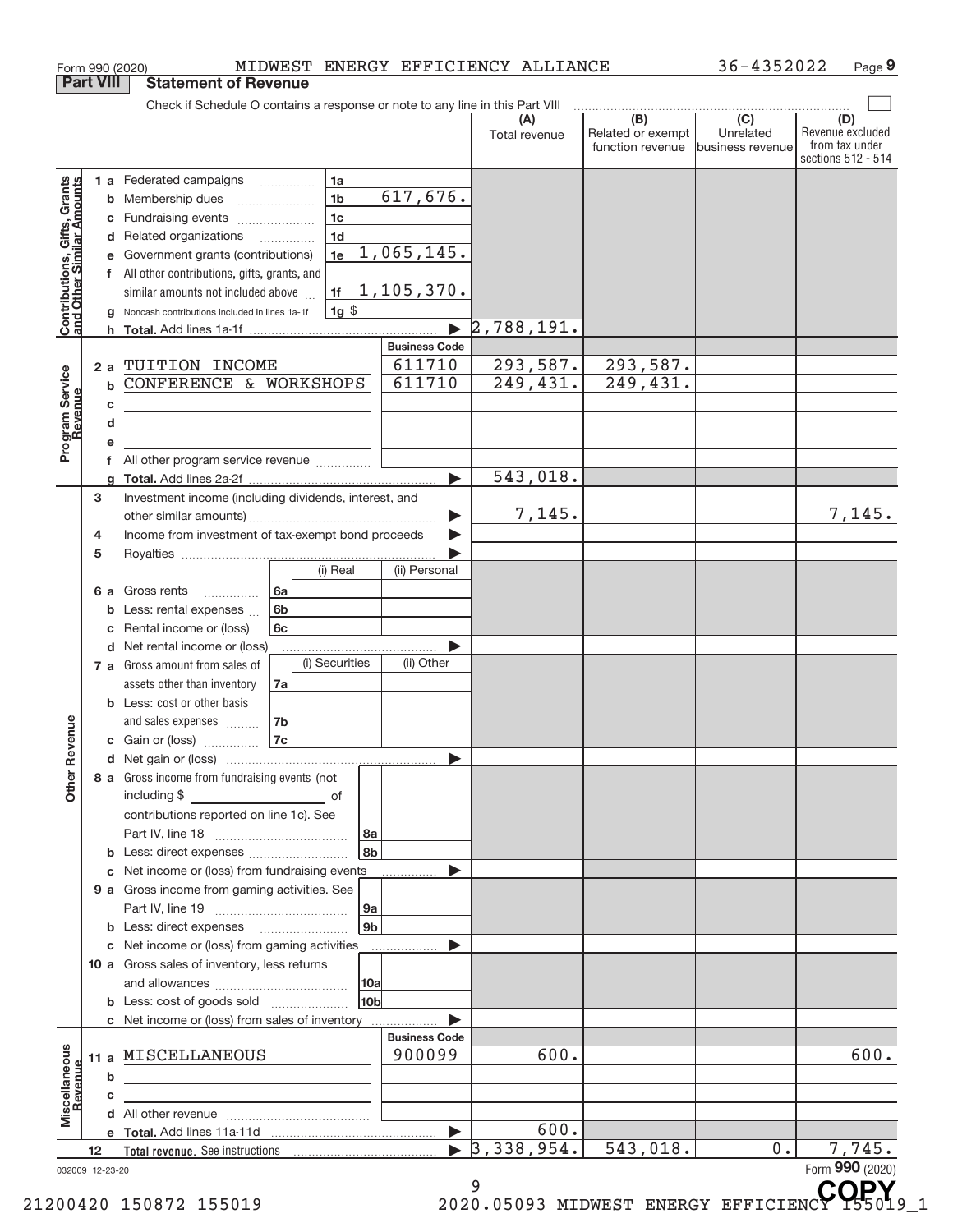Form 990 (2020) MIDWEST ENERGY EFFICIENCY ALLIANCE 36-4352022 Page **Part IX Statement of Functional Expenses**

| Section 501(c)(3) and 501(c)(4) organizations must complete all columns. All other organizations must complete column (A). |                                                                                                          |                       |                                    |                                           |                                |  |  |  |  |  |
|----------------------------------------------------------------------------------------------------------------------------|----------------------------------------------------------------------------------------------------------|-----------------------|------------------------------------|-------------------------------------------|--------------------------------|--|--|--|--|--|
|                                                                                                                            | Check if Schedule O contains a response or note to any line in this Part IX                              |                       |                                    |                                           | $\overline{\text{X}}$          |  |  |  |  |  |
|                                                                                                                            | Do not include amounts reported on lines 6b,<br>7b, 8b, 9b, and 10b of Part VIII.                        | (A)<br>Total expenses | (B)<br>Program service<br>expenses | (C)<br>Management and<br>general expenses | (D)<br>Fundraising<br>expenses |  |  |  |  |  |
| 1                                                                                                                          | Grants and other assistance to domestic organizations                                                    |                       |                                    |                                           |                                |  |  |  |  |  |
|                                                                                                                            | and domestic governments. See Part IV, line 21                                                           |                       |                                    |                                           |                                |  |  |  |  |  |
| $\mathbf{2}$                                                                                                               | Grants and other assistance to domestic                                                                  |                       |                                    |                                           |                                |  |  |  |  |  |
|                                                                                                                            | individuals. See Part IV, line 22                                                                        |                       |                                    |                                           |                                |  |  |  |  |  |
| 3                                                                                                                          | Grants and other assistance to foreign                                                                   |                       |                                    |                                           |                                |  |  |  |  |  |
|                                                                                                                            | organizations, foreign governments, and foreign                                                          |                       |                                    |                                           |                                |  |  |  |  |  |
|                                                                                                                            | individuals. See Part IV, lines 15 and 16                                                                |                       |                                    |                                           |                                |  |  |  |  |  |
| 4                                                                                                                          | Benefits paid to or for members                                                                          |                       |                                    |                                           |                                |  |  |  |  |  |
| 5                                                                                                                          | Compensation of current officers, directors,                                                             |                       |                                    |                                           |                                |  |  |  |  |  |
|                                                                                                                            |                                                                                                          | 285,712.              | 54,787.                            | 229, 214.                                 | 1,711.                         |  |  |  |  |  |
| 6                                                                                                                          | Compensation not included above to disqualified                                                          |                       |                                    |                                           |                                |  |  |  |  |  |
|                                                                                                                            | persons (as defined under section 4958(f)(1)) and                                                        |                       |                                    |                                           |                                |  |  |  |  |  |
|                                                                                                                            | persons described in section 4958(c)(3)(B)                                                               |                       |                                    |                                           |                                |  |  |  |  |  |
| 7                                                                                                                          |                                                                                                          | 1, 265, 065.          | 932, 220.                          | 331,960.                                  | 885.                           |  |  |  |  |  |
| 8                                                                                                                          | Pension plan accruals and contributions (include                                                         |                       |                                    |                                           |                                |  |  |  |  |  |
|                                                                                                                            | section 401(k) and 403(b) employer contributions)                                                        | 65,540.               | 51,907.                            | 13,611.                                   | $\frac{22}{229}$ .             |  |  |  |  |  |
| 9                                                                                                                          |                                                                                                          | 119,742.              | 100, 456.                          | 19,057.                                   |                                |  |  |  |  |  |
| 10                                                                                                                         |                                                                                                          | 116, 108.             | 92,382.                            | $\overline{23,533}$ .                     | $\overline{193}$ .             |  |  |  |  |  |
| 11                                                                                                                         | Fees for services (nonemployees):                                                                        |                       |                                    |                                           |                                |  |  |  |  |  |
| a                                                                                                                          |                                                                                                          | 13,846.               | 9,130.                             | 4,716.                                    |                                |  |  |  |  |  |
|                                                                                                                            |                                                                                                          |                       |                                    | 23,000.                                   |                                |  |  |  |  |  |
| с                                                                                                                          |                                                                                                          | 23,000.               |                                    |                                           |                                |  |  |  |  |  |
| d                                                                                                                          |                                                                                                          |                       |                                    |                                           |                                |  |  |  |  |  |
|                                                                                                                            | Professional fundraising services. See Part IV, line 17                                                  |                       |                                    |                                           |                                |  |  |  |  |  |
| f                                                                                                                          | Investment management fees                                                                               |                       |                                    |                                           |                                |  |  |  |  |  |
| g                                                                                                                          | Other. (If line 11g amount exceeds 10% of line 25,                                                       | 8,738.                | 3,713.                             | 5,025.                                    |                                |  |  |  |  |  |
|                                                                                                                            | column (A) amount, list line 11g expenses on Sch O.)                                                     |                       |                                    |                                           |                                |  |  |  |  |  |
| 12 <sup>2</sup>                                                                                                            |                                                                                                          | 67,673.               | 44,532.                            | 23, 141.                                  |                                |  |  |  |  |  |
| 13                                                                                                                         |                                                                                                          | 62,542.               | 36,798.                            | $\overline{25,744}$ .                     |                                |  |  |  |  |  |
| 14                                                                                                                         |                                                                                                          |                       |                                    |                                           |                                |  |  |  |  |  |
| 15<br>16                                                                                                                   |                                                                                                          | 214,531.              | 138,372.                           | 76, 159.                                  |                                |  |  |  |  |  |
| 17                                                                                                                         |                                                                                                          | 12,356.               | 496.                               | 11,860.                                   |                                |  |  |  |  |  |
|                                                                                                                            | Payments of travel or entertainment expenses                                                             |                       |                                    |                                           |                                |  |  |  |  |  |
| 18                                                                                                                         | for any federal, state, or local public officials                                                        |                       |                                    |                                           |                                |  |  |  |  |  |
| 19                                                                                                                         | Conferences, conventions, and meetings                                                                   | 63,644.               | 63,094.                            | 550.                                      |                                |  |  |  |  |  |
| 20                                                                                                                         | Interest                                                                                                 |                       |                                    |                                           |                                |  |  |  |  |  |
| 21                                                                                                                         |                                                                                                          |                       |                                    |                                           |                                |  |  |  |  |  |
| 22                                                                                                                         | Depreciation, depletion, and amortization                                                                | 67, 171.              | 43,325.                            | 23,846.                                   |                                |  |  |  |  |  |
| 23                                                                                                                         | Insurance                                                                                                | 30,904.               | 905.                               | 29,999.                                   |                                |  |  |  |  |  |
| 24                                                                                                                         | Other expenses. Itemize expenses not covered                                                             |                       |                                    |                                           |                                |  |  |  |  |  |
|                                                                                                                            | above (List miscellaneous expenses on line 24e. If<br>line 24e amount exceeds 10% of line 25, column (A) |                       |                                    |                                           |                                |  |  |  |  |  |
|                                                                                                                            | amount, list line 24e expenses on Schedule O.)                                                           |                       |                                    |                                           |                                |  |  |  |  |  |
| a                                                                                                                          | <b>SUBCONTRACTORS</b>                                                                                    | 249,721.              | 134,441.                           | 115,280.                                  |                                |  |  |  |  |  |
| b                                                                                                                          | PROGRAM EXP - DIR.<br>TRAI                                                                               | 249,651.              | 249,651.                           |                                           |                                |  |  |  |  |  |
|                                                                                                                            | DUES, LICENSES AND FEES                                                                                  | 17,346.               | 11,677.                            | 5,669.                                    |                                |  |  |  |  |  |
| d                                                                                                                          | <b>BAD DEBTS</b>                                                                                         | 11,446.               |                                    | 11,446.                                   |                                |  |  |  |  |  |
|                                                                                                                            | e All other expenses                                                                                     | 21,011.               | 10,006.                            | 11,005.                                   |                                |  |  |  |  |  |
| 25                                                                                                                         | Total functional expenses. Add lines 1 through 24e                                                       | 2,965,747.            | 1,977,892.                         | 984,815.                                  | 3,040.                         |  |  |  |  |  |
| 26                                                                                                                         | Joint costs. Complete this line only if the organization                                                 |                       |                                    |                                           |                                |  |  |  |  |  |
|                                                                                                                            | reported in column (B) joint costs from a combined                                                       |                       |                                    |                                           |                                |  |  |  |  |  |
|                                                                                                                            | educational campaign and fundraising solicitation.                                                       |                       |                                    |                                           |                                |  |  |  |  |  |
|                                                                                                                            | Check here $\blacktriangleright$<br>if following SOP 98-2 (ASC 958-720)                                  |                       |                                    |                                           |                                |  |  |  |  |  |
|                                                                                                                            | 032010 12-23-20                                                                                          |                       |                                    |                                           | Form 990 (2020)                |  |  |  |  |  |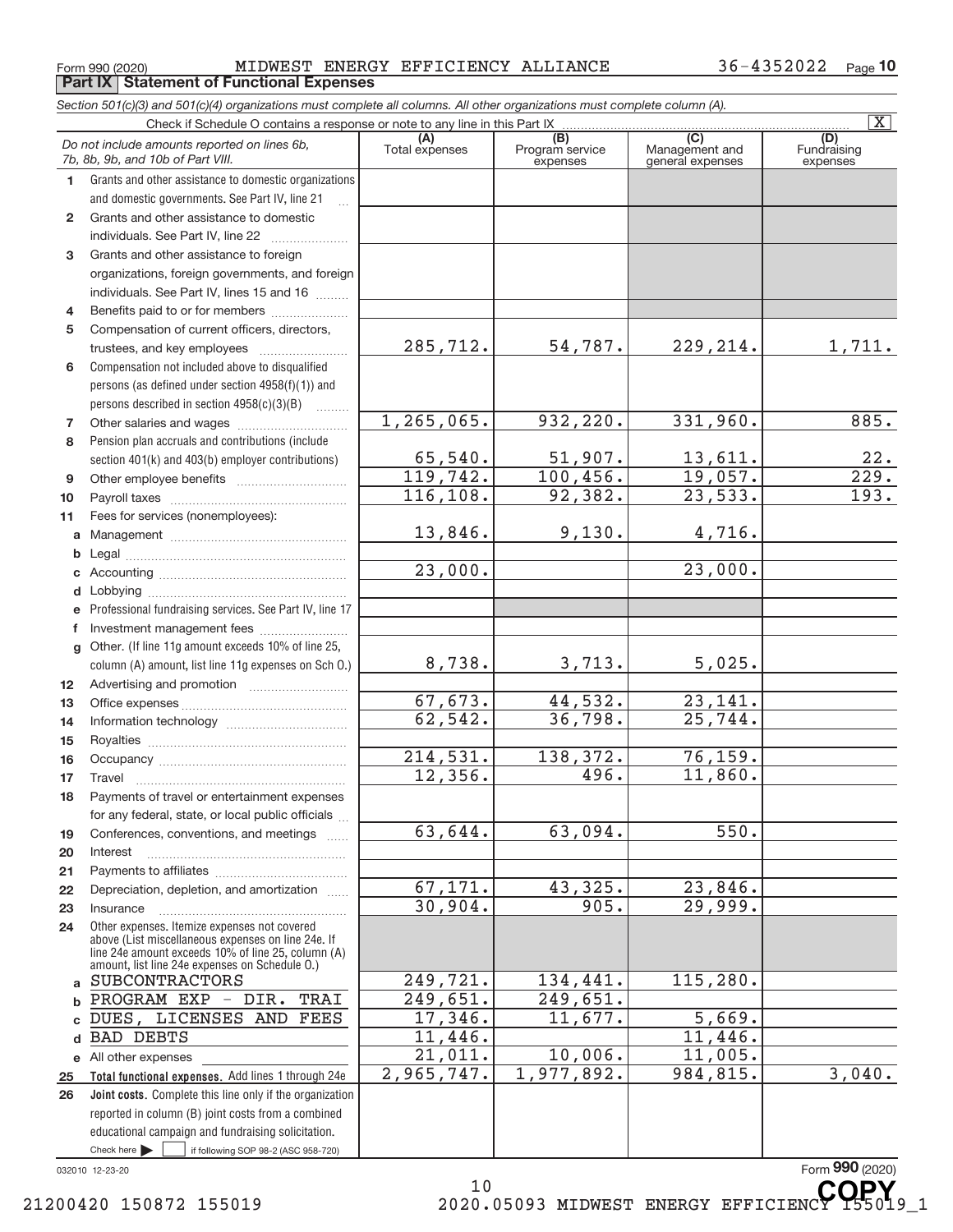# Form 990 (2020) MIDWEST ENERGY EFFICIENCY ALLIANCE 36-4352022 Page

Cash ‐ non‐interest‐bearing ~~~~~~~~~~~~~~~~~~~~~~~~~ Savings and temporary cash investments ~~~~~~~~~~~~~~~~~~

Check if Schedule O contains a response or note to any line in this Part X

2,582,144.

36-4352022 <sub>Page</sub> 11

**(A) (B)**

Beginning of year  $\vert$  | End of year

**1 2 3**

 $2,378,420.$  1, 1,196,493.

#### **3** Pledges and grants receivable, net ~~~~~~~~~~~~~~~~~~~~~ 331,431. 4 385,025. Accounts receivable, net ~~~~~~~~~~~~~~~~~~~~~~~~~~ **4 4 5** Loans and other receivables from any current or former officer, director, trustee, key employee, creator or founder, substantial contributor, or 35% controlled entity or family member of any of these persons ............................ **5** Loans and other receivables from other disqualified persons (as defined **6** under section  $4958(f)(1)$ , and persons described in section  $4958(c)(3)(B)$ **6 7 7** Notes and loans receivable, net ~~~~~~~~~~~~~~~~~~~~~~~ **Assets 8 8** Inventories for sale or use ~~~~~~~~~~~~~~~~~~~~~~~~~~  $54,853$ .  $9$   $49,359$ . **9 9** Prepaid expenses and deferred charges ~~~~~~~~~~~~~~~~~~ **10 a** Land, buildings, and equipment: cost or other 779,039. basis. Complete Part VI of Schedule D ......... 10a  $767, 115.$   $79,096.$   $10c$   $11,924.$ **10c b 10b** Less: accumulated depreciation ~~~~~~ **11** Investments ‐ publicly traded securities ~~~~~~~~~~~~~~~~~~~ **11** 1,224,622. **12 12** Investments ‐ other securities. See Part IV, line 11 ~~~~~~~~~~~~~~ **13 13** Investments - program-related. See Part IV, line 11 [2010] [2010] [2010] [2010] [2010] [2010] [2010] [2010] [2 **14 14** Intangible assets ~~~~~~~~~~~~~~~~~~~~~~~~~~~~~~ Other assets. See Part IV, line 11 ~~~~~~~~~~~~~~~~~~~~~~ **15 15**  $4,068,422.$   $16$   $4,224,945.$ **16 16 Total assets.**  Add lines 1 through 15 (must equal line 33)  $151,358.$   $17$  228,513. **17 17** Accounts payable and accrued expenses ~~~~~~~~~~~~~~~~~~ **18 18** Grants payable ~~~~~~~~~~~~~~~~~~~~~~~~~~~~~~~ **19 19** Deferred revenue **communications** contains a series of the person of the person of the contains and the contains of the contains and contains a series of the contains and contains a series of the contains and contains a se **20 20** Tax‐exempt bond liabilities ~~~~~~~~~~~~~~~~~~~~~~~~~ **21** Escrow or custodial account liability. Complete Part IV of Schedule D [ \\timm\] **21 22** Loans and other payables to any current or former officer, director, **Liabilities** trustee, key employee, creator or founder, substantial contributor, or 35% controlled entity or family member of any of these persons ~~~~~~~~~ **22 23** Secured mortgages and notes payable to unrelated third parties **23** Unsecured notes and loans payable to unrelated third parties ~~~~~~~~ **24 24 25** Other liabilities (including federal income tax, payables to related third parties, and other liabilities not included on lines 17‐24). Complete Part X of Schedule D ~~~~~~~~~~~~~~~~~~~~~~~~~~~~~~~  $515,874.$   $25$  342,564. **25**  $667, 232. |26|$  571,077. **26 26 Total liabilities.**  Add lines 17 through 25 Organizations that follow FASB ASC 958, check here  $\blacktriangleright \boxed{\text{X}}$ Assets or Fund Balances **Net Assets or Fund Balances and complete lines 27, 28, 32, and 33.**  $3,252,162. |z_7| 3,484,858.$ **27 27** Net assets without donor restrictions ~~~~~~~~~~~~~~~~~~~~  $149,028. |28$  169,010. **28 28** Net assets with donor restrictions ~~~~~~~~~~~~~~~~~~~~~~ **Organizations that do not follow FASB ASC 958, check here** | **and complete lines 29 through 33. 29 29** Capital stock or trust principal, or current funds ~~~~~~~~~~~~~~~ **30 30** Paid-in or capital surplus, or land, building, or equipment fund *willerthounder* **31 31** Retained earnings, endowment, accumulated income, or other funds ~~~~ Net Total net assets or fund balances ~~~~~~~~~~~~~~~~~~~~~~  $3,401,190.$   $3,653,868.$ **32 32**  $4,068,422.$  33 4, 224, 945. Total liabilities and net assets/fund balances **33 33** Form (2020) **990**

**1 2**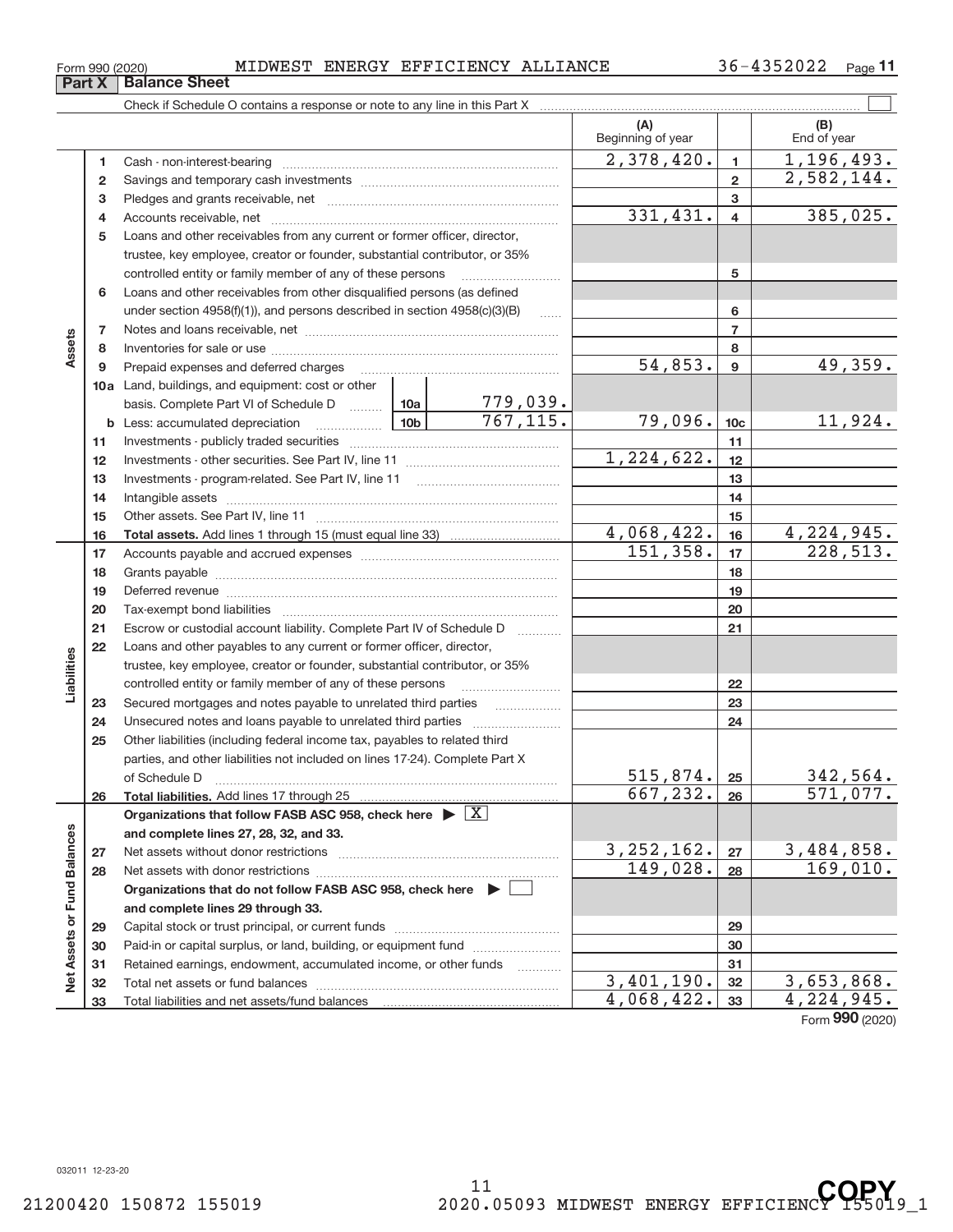|              | MIDWEST ENERGY EFFICIENCY ALLIANCE<br>Form 990 (2020)                                                                                |                         | 36-4352022     |             | Page $12$ |
|--------------|--------------------------------------------------------------------------------------------------------------------------------------|-------------------------|----------------|-------------|-----------|
|              | <b>Reconciliation of Net Assets</b><br>Part XI                                                                                       |                         |                |             |           |
|              |                                                                                                                                      |                         |                |             |           |
|              |                                                                                                                                      |                         |                |             |           |
| 1            |                                                                                                                                      | $\mathbf{1}$            | 3,338,954.     |             |           |
| $\mathbf{2}$ |                                                                                                                                      | $\overline{2}$          | 2,965,747.     |             |           |
| 3            | Revenue less expenses. Subtract line 2 from line 1                                                                                   | 3                       |                |             | 373, 207. |
| 4            | Net assets or fund balances at beginning of year (must equal Part X, line 32, column (A)) <i>manageredial</i>                        | $\overline{\mathbf{4}}$ | 3,401,190.     |             |           |
| 5            |                                                                                                                                      | 5                       |                |             |           |
| 6            |                                                                                                                                      | 6                       |                |             |           |
| 7            | Investment expenses www.communication.com/www.communication.com/www.communication.com/www.communication.com                          | $\overline{7}$          |                |             |           |
| 8            |                                                                                                                                      | 8                       | $-120,529.$    |             |           |
| 9            | Other changes in net assets or fund balances (explain on Schedule O)                                                                 | $\mathbf{9}$            |                |             | 0.        |
| 10           | Net assets or fund balances at end of year. Combine lines 3 through 9 (must equal Part X, line 32,                                   |                         |                |             |           |
|              |                                                                                                                                      | 10 <sup>10</sup>        | 3,653,868.     |             |           |
|              | Part XII Financial Statements and Reporting                                                                                          |                         |                |             |           |
|              |                                                                                                                                      |                         |                |             |           |
|              |                                                                                                                                      |                         |                | Yes         | <b>No</b> |
| 1            | $\mathbf{X}$ Accrual<br>Accounting method used to prepare the Form 990: <u>June</u> Cash<br>  Other                                  |                         |                |             |           |
|              | If the organization changed its method of accounting from a prior year or checked "Other," explain in Schedule O.                    |                         |                |             |           |
|              | 2a Were the organization's financial statements compiled or reviewed by an independent accountant?                                   |                         | 2a             |             | Χ         |
|              | If "Yes," check a box below to indicate whether the financial statements for the year were compiled or reviewed on a                 |                         |                |             |           |
|              | separate basis, consolidated basis, or both:                                                                                         |                         |                |             |           |
|              | Consolidated basis<br>Both consolidated and separate basis<br>Separate basis                                                         |                         |                |             |           |
|              | b Were the organization's financial statements audited by an independent accountant?                                                 |                         | 2 <sub>b</sub> | $\mathbf X$ |           |
|              | If "Yes," check a box below to indicate whether the financial statements for the year were audited on a separate basis,              |                         |                |             |           |
|              | consolidated basis, or both:                                                                                                         |                         |                |             |           |
|              | $X$ Separate basis<br><b>Consolidated basis</b><br>Both consolidated and separate basis                                              |                         |                |             |           |
|              | c If "Yes" to line 2a or 2b, does the organization have a committee that assumes responsibility for oversight of the audit,          |                         |                |             |           |
|              |                                                                                                                                      |                         | 2c             | Χ           |           |
|              | If the organization changed either its oversight process or selection process during the tax year, explain on Schedule O.            |                         |                |             |           |
|              | 3a As a result of a federal award, was the organization required to undergo an audit or audits as set forth in the Single Audit      |                         |                |             |           |
|              |                                                                                                                                      |                         | 3a             |             | x         |
|              | <b>b</b> If "Yes," did the organization undergo the required audit or audits? If the organization did not undergo the required audit |                         |                |             |           |
|              | or audits, explain why on Schedule O and describe any steps taken to undergo such audits manufactured university                     |                         | 3 <sub>b</sub> | $\sim$      |           |

Form (2020) **990**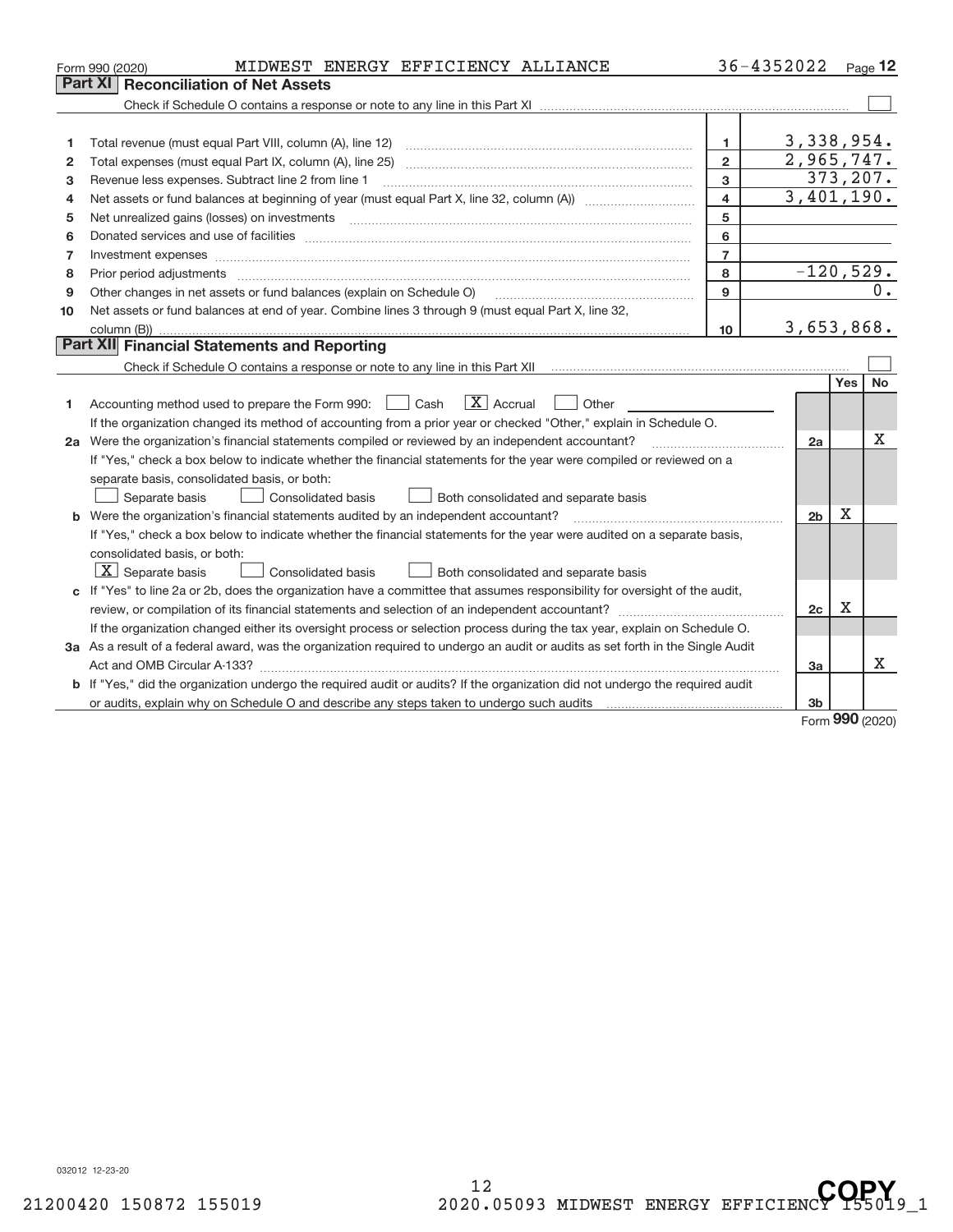| <b>SCHEDULE A</b> |  |  |  |  |  |
|-------------------|--|--|--|--|--|
|-------------------|--|--|--|--|--|

Department of the Treasury

# **Public Charity Status and Public Support**<br> **Public Support**<br> **2020**

**(Form 990 or 990‐EZ) Complete if the organization is a section 501(c)(3) organization or a section 4947(a)(1) nonexempt charitable trust. | Attach to Form 990 or Form 990‐EZ.** 

|  |  | p www.irs.gov/Form990 for instructions and the latest information. |  |
|--|--|--------------------------------------------------------------------|--|

| OMB No 1545-0047                    |
|-------------------------------------|
| 2020                                |
| <b>Open to Public</b><br>Inspection |

|                  |            | Internal Revenue Service                                                                                                                     |                                             |                                                                        | Go to www.irs.gov/Form990 for instructions and the latest information.                                                                     |                             |                                 |                                                      |  | <b>Inspection</b>                                  |
|------------------|------------|----------------------------------------------------------------------------------------------------------------------------------------------|---------------------------------------------|------------------------------------------------------------------------|--------------------------------------------------------------------------------------------------------------------------------------------|-----------------------------|---------------------------------|------------------------------------------------------|--|----------------------------------------------------|
|                  |            | Name of the organization                                                                                                                     |                                             |                                                                        |                                                                                                                                            |                             |                                 |                                                      |  | <b>Employer identification number</b>              |
|                  |            |                                                                                                                                              |                                             |                                                                        | MIDWEST ENERGY EFFICIENCY ALLIANCE                                                                                                         |                             |                                 |                                                      |  | 36-4352022                                         |
| Part I           |            |                                                                                                                                              |                                             |                                                                        | Reason for Public Charity Status. (All organizations must complete this part.) See instructions.                                           |                             |                                 |                                                      |  |                                                    |
|                  |            |                                                                                                                                              |                                             |                                                                        | The organization is not a private foundation because it is: (For lines 1 through 12, check only one box.)                                  |                             |                                 |                                                      |  |                                                    |
| 1                |            |                                                                                                                                              |                                             |                                                                        | A church, convention of churches, or association of churches described in section 170(b)(1)(A)(i).                                         |                             |                                 |                                                      |  |                                                    |
| 2                |            |                                                                                                                                              |                                             |                                                                        | A school described in <b>section 170(b)(1)(A)(ii).</b> (Attach Schedule E (Form 990 or 990-EZ).)                                           |                             |                                 |                                                      |  |                                                    |
| з                |            |                                                                                                                                              |                                             |                                                                        | A hospital or a cooperative hospital service organization described in section 170(b)(1)(A)(iii).                                          |                             |                                 |                                                      |  |                                                    |
| 4                |            |                                                                                                                                              |                                             |                                                                        | A medical research organization operated in conjunction with a hospital described in section 170(b)(1)(A)(iii). Enter the hospital's name, |                             |                                 |                                                      |  |                                                    |
|                  |            | city, and state:                                                                                                                             |                                             |                                                                        |                                                                                                                                            |                             |                                 |                                                      |  |                                                    |
| 5                |            |                                                                                                                                              |                                             |                                                                        | An organization operated for the benefit of a college or university owned or operated by a governmental unit described in                  |                             |                                 |                                                      |  |                                                    |
|                  |            |                                                                                                                                              |                                             | section 170(b)(1)(A)(iv). (Complete Part II.)                          |                                                                                                                                            |                             |                                 |                                                      |  |                                                    |
| 6                |            |                                                                                                                                              |                                             |                                                                        | A federal, state, or local government or governmental unit described in section 170(b)(1)(A)(v).                                           |                             |                                 |                                                      |  |                                                    |
|                  | $7 \times$ |                                                                                                                                              |                                             |                                                                        | An organization that normally receives a substantial part of its support from a governmental unit or from the general public described in  |                             |                                 |                                                      |  |                                                    |
|                  |            |                                                                                                                                              |                                             | section 170(b)(1)(A)(vi). (Complete Part II.)                          |                                                                                                                                            |                             |                                 |                                                      |  |                                                    |
| 8                |            | A community trust described in section 170(b)(1)(A)(vi). (Complete Part II.)                                                                 |                                             |                                                                        |                                                                                                                                            |                             |                                 |                                                      |  |                                                    |
| 9                |            |                                                                                                                                              |                                             |                                                                        | An agricultural research organization described in section 170(b)(1)(A)(ix) operated in conjunction with a land-grant college              |                             |                                 |                                                      |  |                                                    |
|                  |            |                                                                                                                                              |                                             |                                                                        | or university or a non-land-grant college of agriculture (see instructions). Enter the name, city, and state of the college or             |                             |                                 |                                                      |  |                                                    |
|                  |            | university:                                                                                                                                  |                                             |                                                                        |                                                                                                                                            |                             |                                 |                                                      |  |                                                    |
| 10               |            | An organization that normally receives (1) more than 33 1/3% of its support from contributions, membership fees, and gross receipts from     |                                             |                                                                        |                                                                                                                                            |                             |                                 |                                                      |  |                                                    |
|                  |            | activities related to its exempt functions, subject to certain exceptions; and (2) no more than 33 1/3% of its support from gross investment |                                             |                                                                        |                                                                                                                                            |                             |                                 |                                                      |  |                                                    |
|                  |            |                                                                                                                                              |                                             |                                                                        | income and unrelated business taxable income (less section 511 tax) from businesses acquired by the organization after June 30, 1975.      |                             |                                 |                                                      |  |                                                    |
|                  |            |                                                                                                                                              |                                             | See section 509(a)(2). (Complete Part III.)                            |                                                                                                                                            |                             |                                 |                                                      |  |                                                    |
| 11               |            |                                                                                                                                              |                                             |                                                                        | An organization organized and operated exclusively to test for public safety. See section 509(a)(4).                                       |                             |                                 |                                                      |  |                                                    |
| 12 <sup>12</sup> |            |                                                                                                                                              |                                             |                                                                        | An organization organized and operated exclusively for the benefit of, to perform the functions of, or to carry out the purposes of one or |                             |                                 |                                                      |  |                                                    |
|                  |            |                                                                                                                                              |                                             |                                                                        | more publicly supported organizations described in section 509(a)(1) or section 509(a)(2). See section 509(a)(3). Check the box in         |                             |                                 |                                                      |  |                                                    |
|                  |            |                                                                                                                                              |                                             |                                                                        | lines 12a through 12d that describes the type of supporting organization and complete lines 12e, 12f, and 12g.                             |                             |                                 |                                                      |  |                                                    |
| a                |            |                                                                                                                                              |                                             |                                                                        | Type I. A supporting organization operated, supervised, or controlled by its supported organization(s), typically by giving                |                             |                                 |                                                      |  |                                                    |
|                  |            |                                                                                                                                              |                                             |                                                                        | the supported organization(s) the power to regularly appoint or elect a majority of the directors or trustees of the supporting            |                             |                                 |                                                      |  |                                                    |
|                  |            |                                                                                                                                              |                                             | organization. You must complete Part IV, Sections A and B.             |                                                                                                                                            |                             |                                 |                                                      |  |                                                    |
| b                |            |                                                                                                                                              |                                             |                                                                        | Type II. A supporting organization supervised or controlled in connection with its supported organization(s), by having                    |                             |                                 |                                                      |  |                                                    |
|                  |            |                                                                                                                                              |                                             |                                                                        | control or management of the supporting organization vested in the same persons that control or manage the supported                       |                             |                                 |                                                      |  |                                                    |
|                  |            |                                                                                                                                              |                                             | organization(s). You must complete Part IV, Sections A and C.          |                                                                                                                                            |                             |                                 |                                                      |  |                                                    |
| с                |            |                                                                                                                                              |                                             |                                                                        | Type III functionally integrated. A supporting organization operated in connection with, and functionally integrated with,                 |                             |                                 |                                                      |  |                                                    |
|                  |            |                                                                                                                                              |                                             |                                                                        | its supported organization(s) (see instructions). You must complete Part IV, Sections A, D, and E.                                         |                             |                                 |                                                      |  |                                                    |
| d                |            |                                                                                                                                              |                                             |                                                                        | Type III non-functionally integrated. A supporting organization operated in connection with its supported organization(s)                  |                             |                                 |                                                      |  |                                                    |
|                  |            |                                                                                                                                              |                                             |                                                                        | that is not functionally integrated. The organization generally must satisfy a distribution requirement and an attentiveness               |                             |                                 |                                                      |  |                                                    |
|                  |            |                                                                                                                                              |                                             |                                                                        | requirement (see instructions). You must complete Part IV, Sections A and D, and Part V.                                                   |                             |                                 |                                                      |  |                                                    |
| е                |            |                                                                                                                                              |                                             |                                                                        | Check this box if the organization received a written determination from the IRS that it is a Type I, Type II, Type III                    |                             |                                 |                                                      |  |                                                    |
|                  |            |                                                                                                                                              |                                             |                                                                        | functionally integrated, or Type III non-functionally integrated supporting organization.                                                  |                             |                                 |                                                      |  |                                                    |
| f.               |            |                                                                                                                                              | Enter the number of supported organizations |                                                                        |                                                                                                                                            |                             |                                 |                                                      |  |                                                    |
|                  |            |                                                                                                                                              |                                             | Provide the following information about the supported organization(s). |                                                                                                                                            |                             | (iv) Is the organization listed |                                                      |  |                                                    |
|                  |            | (i) Name of supported<br>organization                                                                                                        |                                             | $(ii)$ EIN                                                             | (iii) Type of organization<br>(described on lines 1-10                                                                                     | in your governing document? |                                 | (v) Amount of monetary<br>support (see instructions) |  | (vi) Amount of other<br>support (see instructions) |
|                  |            |                                                                                                                                              |                                             |                                                                        | above (see instructions))                                                                                                                  | Yes                         | No                              |                                                      |  |                                                    |
|                  |            |                                                                                                                                              |                                             |                                                                        |                                                                                                                                            |                             |                                 |                                                      |  |                                                    |
|                  |            |                                                                                                                                              |                                             |                                                                        |                                                                                                                                            |                             |                                 |                                                      |  |                                                    |
|                  |            |                                                                                                                                              |                                             |                                                                        |                                                                                                                                            |                             |                                 |                                                      |  |                                                    |
|                  |            |                                                                                                                                              |                                             |                                                                        |                                                                                                                                            |                             |                                 |                                                      |  |                                                    |
|                  |            |                                                                                                                                              |                                             |                                                                        |                                                                                                                                            |                             |                                 |                                                      |  |                                                    |
|                  |            |                                                                                                                                              |                                             |                                                                        |                                                                                                                                            |                             |                                 |                                                      |  |                                                    |
|                  |            |                                                                                                                                              |                                             |                                                                        |                                                                                                                                            |                             |                                 |                                                      |  |                                                    |
|                  |            |                                                                                                                                              |                                             |                                                                        |                                                                                                                                            |                             |                                 |                                                      |  |                                                    |
|                  |            |                                                                                                                                              |                                             |                                                                        |                                                                                                                                            |                             |                                 |                                                      |  |                                                    |
| Total            |            |                                                                                                                                              |                                             |                                                                        |                                                                                                                                            |                             |                                 |                                                      |  |                                                    |
|                  |            |                                                                                                                                              |                                             |                                                                        |                                                                                                                                            |                             |                                 |                                                      |  |                                                    |

032021 01‐25‐21 **For Paperwork Reduction Act Notice, see the Instructions for Form 990 or 990‐EZ. Schedule A (Form 990 or 990‐EZ) 2020** LHA

21200420 150872 155019 2020.05093 MIDWEST ENERGY EFFICIENCY **QPY**<sub>9\_1</sub>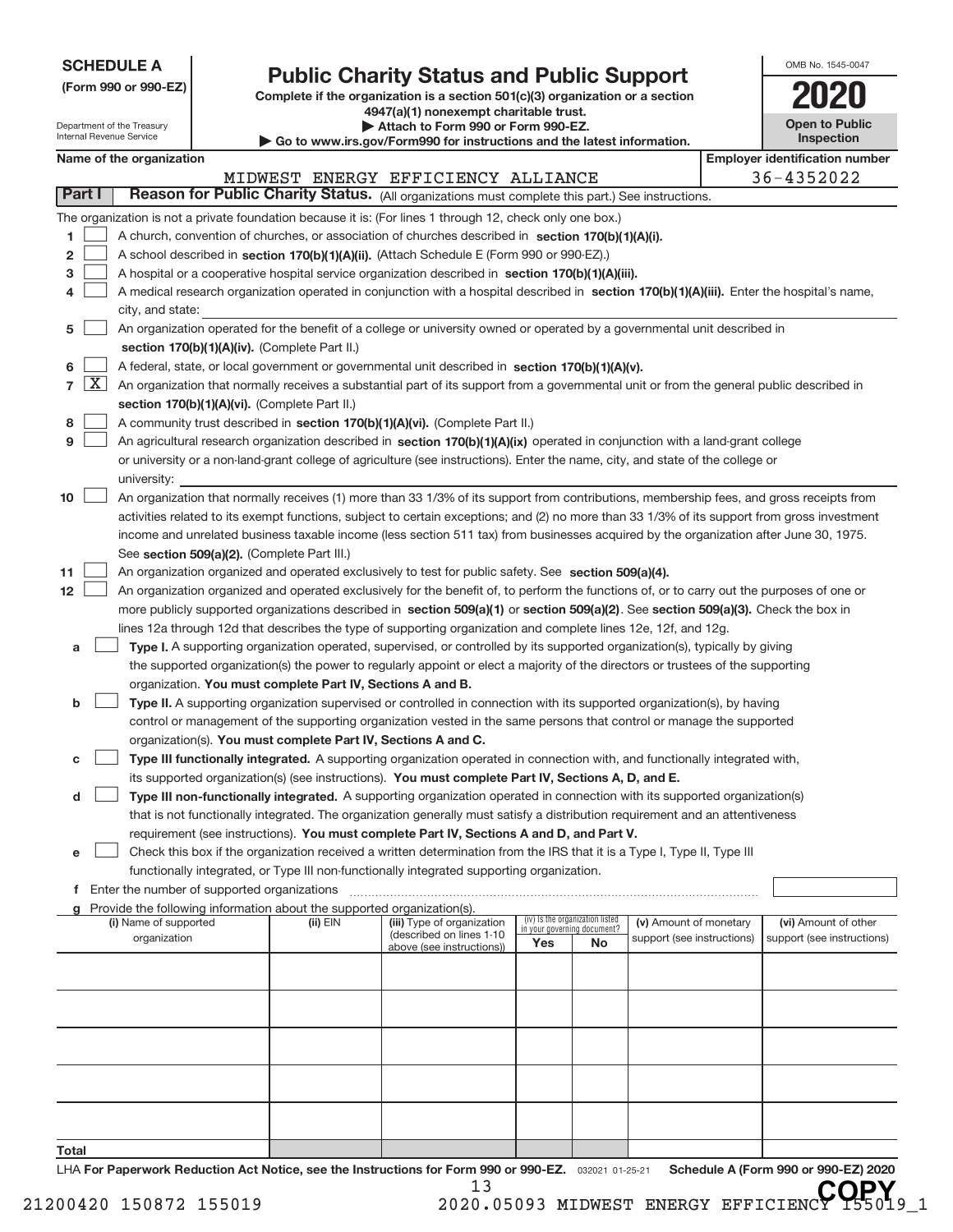### Schedule A (Form 990 or 990‐EZ) 2020 MIDWEST ENERGY EFFICIENCY ALLIANCE  $36-4352022$  Page

(Complete only if you checked the box on line 5, 7, or 8 of Part I or if the organization failed to qualify under Part III. If the organization fails to qualify under the tests listed below, please complete Part III.) **Part II** Support Schedule for Organizations Described in Sections 170(b)(1)(A)(iv) and 170(b)(1)(A)(vi)

|    | <b>Section A. Public Support</b>                                                                                                                                                                                                                 |          |          |            |            |          |                                         |
|----|--------------------------------------------------------------------------------------------------------------------------------------------------------------------------------------------------------------------------------------------------|----------|----------|------------|------------|----------|-----------------------------------------|
|    | Calendar year (or fiscal year beginning in)                                                                                                                                                                                                      | (a) 2016 | (b) 2017 | $(c)$ 2018 | $(d)$ 2019 | (e) 2020 | (f) Total                               |
|    | 1 Gifts, grants, contributions, and                                                                                                                                                                                                              |          |          |            |            |          |                                         |
|    | membership fees received. (Do not                                                                                                                                                                                                                |          |          |            |            |          |                                         |
|    | include any "unusual grants.")                                                                                                                                                                                                                   | 6389409. | 3677701. | 3615960.   | 2597626.   |          | 2788191.19068887.                       |
|    | 2 Tax revenues levied for the organ-                                                                                                                                                                                                             |          |          |            |            |          |                                         |
|    | ization's benefit and either paid to                                                                                                                                                                                                             |          |          |            |            |          |                                         |
|    | or expended on its behalf                                                                                                                                                                                                                        |          |          |            |            |          |                                         |
|    | 3 The value of services or facilities                                                                                                                                                                                                            |          |          |            |            |          |                                         |
|    | furnished by a governmental unit to                                                                                                                                                                                                              |          |          |            |            |          |                                         |
|    | the organization without charge                                                                                                                                                                                                                  |          |          |            |            |          |                                         |
|    | 4 Total. Add lines 1 through 3                                                                                                                                                                                                                   | 6389409. | 3677701. | 3615960.   | 2597626.   |          | 2788191.19068887.                       |
|    | 5 The portion of total contributions                                                                                                                                                                                                             |          |          |            |            |          |                                         |
|    | by each person (other than a                                                                                                                                                                                                                     |          |          |            |            |          |                                         |
|    | governmental unit or publicly                                                                                                                                                                                                                    |          |          |            |            |          |                                         |
|    | supported organization) included                                                                                                                                                                                                                 |          |          |            |            |          |                                         |
|    | on line 1 that exceeds 2% of the                                                                                                                                                                                                                 |          |          |            |            |          |                                         |
|    | amount shown on line 11,                                                                                                                                                                                                                         |          |          |            |            |          |                                         |
|    | column (f)                                                                                                                                                                                                                                       |          |          |            |            |          | 3,520.                                  |
|    | 6 Public support. Subtract line 5 from line 4.                                                                                                                                                                                                   |          |          |            |            |          | 19065367.                               |
|    | <b>Section B. Total Support</b>                                                                                                                                                                                                                  |          |          |            |            |          |                                         |
|    | Calendar year (or fiscal year beginning in)                                                                                                                                                                                                      | (a) 2016 | (b) 2017 | $(c)$ 2018 | $(d)$ 2019 | (e) 2020 | (f) Total                               |
|    | 7 Amounts from line 4                                                                                                                                                                                                                            | 6389409. | 3677701. | 3615960.   | 2597626.   | 2788191. | 19068887.                               |
| 8  | Gross income from interest,                                                                                                                                                                                                                      |          |          |            |            |          |                                         |
|    | dividends, payments received on                                                                                                                                                                                                                  |          |          |            |            |          |                                         |
|    | securities loans, rents, royalties,                                                                                                                                                                                                              |          |          |            |            |          |                                         |
|    | and income from similar sources                                                                                                                                                                                                                  | 4,314.   | 8,071.   | 14,365.    | 29,749.    | 7,145.   | 63,644.                                 |
|    | <b>9</b> Net income from unrelated business                                                                                                                                                                                                      |          |          |            |            |          |                                         |
|    | activities, whether or not the                                                                                                                                                                                                                   |          |          |            |            |          |                                         |
|    | business is regularly carried on                                                                                                                                                                                                                 |          |          |            |            |          |                                         |
|    | 10 Other income. Do not include gain                                                                                                                                                                                                             |          |          |            |            |          |                                         |
|    | or loss from the sale of capital                                                                                                                                                                                                                 |          |          |            |            |          |                                         |
|    | assets (Explain in Part VI.)                                                                                                                                                                                                                     | 17,700.  | 13,812.  | 13,501.    | 9,525.     | 600.     | 55, 138.                                |
|    | 11 Total support. Add lines 7 through 10                                                                                                                                                                                                         |          |          |            |            |          | 19187669.                               |
|    | 12 Gross receipts from related activities, etc. (see instructions)                                                                                                                                                                               |          |          |            |            | 12       | 543,018.                                |
|    | 13 First 5 years. If the Form 990 is for the organization's first, second, third, fourth, or fifth tax year as a section 501(c)(3)                                                                                                               |          |          |            |            |          |                                         |
|    | organization, check this box and stop here                                                                                                                                                                                                       |          |          |            |            |          |                                         |
|    | <b>Section C. Computation of Public Support Percentage</b>                                                                                                                                                                                       |          |          |            |            |          |                                         |
|    | 14 Public support percentage for 2020 (line 6, column (f), divided by line 11, column (f) <i>mummumumum</i>                                                                                                                                      |          |          |            |            | 14       | 99.36<br>$\%$                           |
|    |                                                                                                                                                                                                                                                  |          |          |            |            | 15       | 99.28<br>$\%$                           |
|    | 16a 33 1/3% support test - 2020. If the organization did not check the box on line 13, and line 14 is 33 1/3% or more, check this box and                                                                                                        |          |          |            |            |          |                                         |
|    | stop here. The organization qualifies as a publicly supported organization                                                                                                                                                                       |          |          |            |            |          | $\blacktriangleright$ $\vert$ X $\vert$ |
|    | b 33 1/3% support test - 2019. If the organization did not check a box on line 13 or 16a, and line 15 is 33 1/3% or more, check this box                                                                                                         |          |          |            |            |          |                                         |
|    | and stop here. The organization qualifies as a publicly supported organization                                                                                                                                                                   |          |          |            |            |          |                                         |
|    | 17a 10% -facts-and-circumstances test - 2020. If the organization did not check a box on line 13, 16a, or 16b, and line 14 is 10% or more,                                                                                                       |          |          |            |            |          |                                         |
|    |                                                                                                                                                                                                                                                  |          |          |            |            |          |                                         |
|    | and if the organization meets the facts-and-circumstances test, check this box and stop here. Explain in Part VI how the organization<br>meets the facts-and-circumstances test. The organization qualifies as a publicly supported organization |          |          |            |            |          |                                         |
|    |                                                                                                                                                                                                                                                  |          |          |            |            |          |                                         |
|    | <b>b 10% -facts-and-circumstances test - 2019.</b> If the organization did not check a box on line 13, 16a, 16b, or 17a, and line 15 is 10% or                                                                                                   |          |          |            |            |          |                                         |
|    | more, and if the organization meets the facts-and-circumstances test, check this box and stop here. Explain in Part VI how the                                                                                                                   |          |          |            |            |          |                                         |
|    | organization meets the facts-and-circumstances test. The organization qualifies as a publicly supported organization                                                                                                                             |          |          |            |            |          |                                         |
| 18 | Private foundation. If the organization did not check a box on line 13, 16a, 16b, 17a, or 17b, check this box and see instructions                                                                                                               |          |          |            |            |          |                                         |

**Schedule A (Form 990 or 990‐EZ) 2020**

032022 01‐25‐21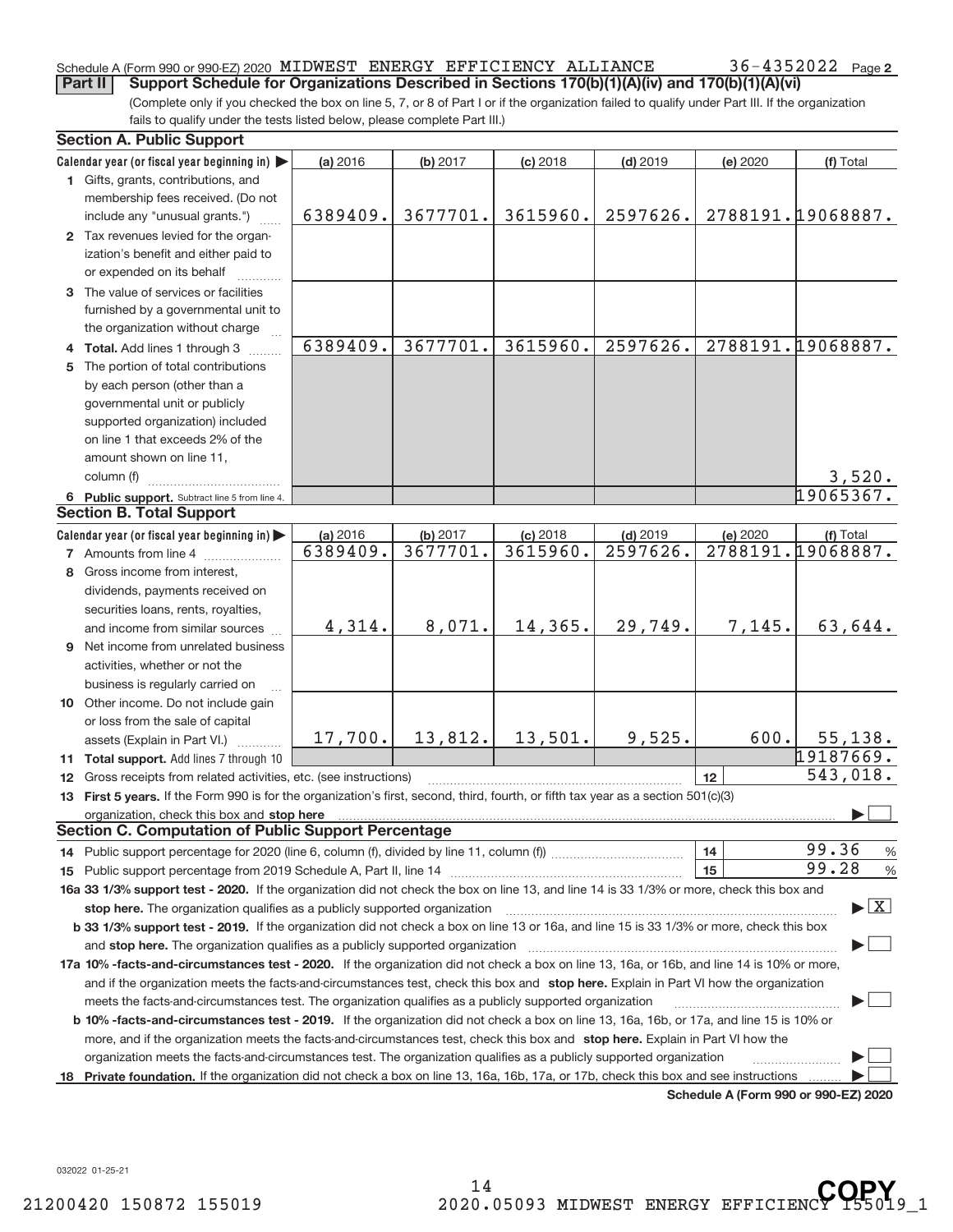#### Schedule A (Form 990 or 990‐EZ) 2020 MIDWEST ENERGY EFFICIENCY ALLIANCE  $36-4352022$  Page **Part III | Support Schedule for Organizations Described in Section 509(a)(2)**

(Complete only if you checked the box on line 10 of Part I or if the organization failed to qualify under Part II. If the organization fails to qualify under the tests listed below, please complete Part II.)

|    | Calendar year (or fiscal year beginning in) $\blacktriangleright$                                                                                | (a) 2016 | (b) 2017 | $(c)$ 2018 | $(d)$ 2019 | (e) 2020 | (f) Total   |
|----|--------------------------------------------------------------------------------------------------------------------------------------------------|----------|----------|------------|------------|----------|-------------|
|    | 1 Gifts, grants, contributions, and                                                                                                              |          |          |            |            |          |             |
|    | membership fees received. (Do not                                                                                                                |          |          |            |            |          |             |
|    | include any "unusual grants.")                                                                                                                   |          |          |            |            |          |             |
|    | 2 Gross receipts from admissions,                                                                                                                |          |          |            |            |          |             |
|    | merchandise sold or services per-                                                                                                                |          |          |            |            |          |             |
|    | formed, or facilities furnished in<br>any activity that is related to the                                                                        |          |          |            |            |          |             |
|    | organization's tax-exempt purpose                                                                                                                |          |          |            |            |          |             |
| 3  | Gross receipts from activities that                                                                                                              |          |          |            |            |          |             |
|    | are not an unrelated trade or bus-                                                                                                               |          |          |            |            |          |             |
|    | iness under section 513                                                                                                                          |          |          |            |            |          |             |
| 4  | Tax revenues levied for the organ-                                                                                                               |          |          |            |            |          |             |
|    | ization's benefit and either paid to                                                                                                             |          |          |            |            |          |             |
|    | or expended on its behalf                                                                                                                        |          |          |            |            |          |             |
| 5  | The value of services or facilities                                                                                                              |          |          |            |            |          |             |
|    | furnished by a governmental unit to                                                                                                              |          |          |            |            |          |             |
|    | the organization without charge                                                                                                                  |          |          |            |            |          |             |
| 6  | <b>Total.</b> Add lines 1 through 5                                                                                                              |          |          |            |            |          |             |
|    | 7a Amounts included on lines 1, 2, and                                                                                                           |          |          |            |            |          |             |
|    | 3 received from disqualified persons                                                                                                             |          |          |            |            |          |             |
|    | <b>b</b> Amounts included on lines 2 and 3 received                                                                                              |          |          |            |            |          |             |
|    | from other than disqualified persons that                                                                                                        |          |          |            |            |          |             |
|    | exceed the greater of \$5,000 or 1% of the                                                                                                       |          |          |            |            |          |             |
|    | amount on line 13 for the year                                                                                                                   |          |          |            |            |          |             |
|    | c Add lines 7a and 7b                                                                                                                            |          |          |            |            |          |             |
|    | 8 Public support. (Subtract line 7c from line 6.)<br><b>Section B. Total Support</b>                                                             |          |          |            |            |          |             |
|    | Calendar year (or fiscal year beginning in)                                                                                                      | (a) 2016 | (b) 2017 | $(c)$ 2018 | $(d)$ 2019 | (e) 2020 | (f) Total   |
|    | 9 Amounts from line 6                                                                                                                            |          |          |            |            |          |             |
|    | 10a Gross income from interest.                                                                                                                  |          |          |            |            |          |             |
|    | dividends, payments received on                                                                                                                  |          |          |            |            |          |             |
|    | securities loans, rents, royalties,<br>and income from similar sources                                                                           |          |          |            |            |          |             |
|    | <b>b</b> Unrelated business taxable income                                                                                                       |          |          |            |            |          |             |
|    |                                                                                                                                                  |          |          |            |            |          |             |
|    | (less section 511 taxes) from businesses                                                                                                         |          |          |            |            |          |             |
|    |                                                                                                                                                  |          |          |            |            |          |             |
|    | acquired after June 30, 1975                                                                                                                     |          |          |            |            |          |             |
|    | c Add lines 10a and 10b<br>11 Net income from unrelated business                                                                                 |          |          |            |            |          |             |
|    | activities not included in line 10b.                                                                                                             |          |          |            |            |          |             |
|    | whether or not the business is                                                                                                                   |          |          |            |            |          |             |
|    | regularly carried on                                                                                                                             |          |          |            |            |          |             |
|    | 12 Other income. Do not include gain<br>or loss from the sale of capital                                                                         |          |          |            |            |          |             |
|    | assets (Explain in Part VI.)                                                                                                                     |          |          |            |            |          |             |
|    | 13 Total support. (Add lines 9, 10c, 11, and 12.)                                                                                                |          |          |            |            |          |             |
|    | 14 First 5 years. If the Form 990 is for the organization's first, second, third, fourth, or fifth tax year as a section 501(c)(3) organization, |          |          |            |            |          |             |
|    |                                                                                                                                                  |          |          |            |            |          |             |
|    | <b>Section C. Computation of Public Support Percentage</b>                                                                                       |          |          |            |            |          |             |
|    |                                                                                                                                                  |          |          |            |            | 15       |             |
|    |                                                                                                                                                  |          |          |            |            | 16       |             |
|    | <b>Section D. Computation of Investment Income Percentage</b>                                                                                    |          |          |            |            |          |             |
|    |                                                                                                                                                  |          |          |            |            | 17       | %<br>%<br>% |
| 18 |                                                                                                                                                  |          |          |            |            | 18       |             |
|    | 19a 33 1/3% support tests - 2020. If the organization did not check the box on line 14, and line 15 is more than 33 1/3%, and line 17 is not     |          |          |            |            |          | %           |
|    | more than 33 1/3%, check this box and stop here. The organization qualifies as a publicly supported organization                                 |          |          |            |            |          |             |
|    | <b>b 33 1/3% support tests - 2019.</b> If the organization did not check a box on line 14 or line 19a, and line 16 is more than 33 1/3%, and     |          |          |            |            |          |             |
|    | line 18 is not more than 33 1/3%, check this box and stop here. The organization qualifies as a publicly supported organization                  |          |          |            |            |          |             |
|    |                                                                                                                                                  |          |          |            |            |          |             |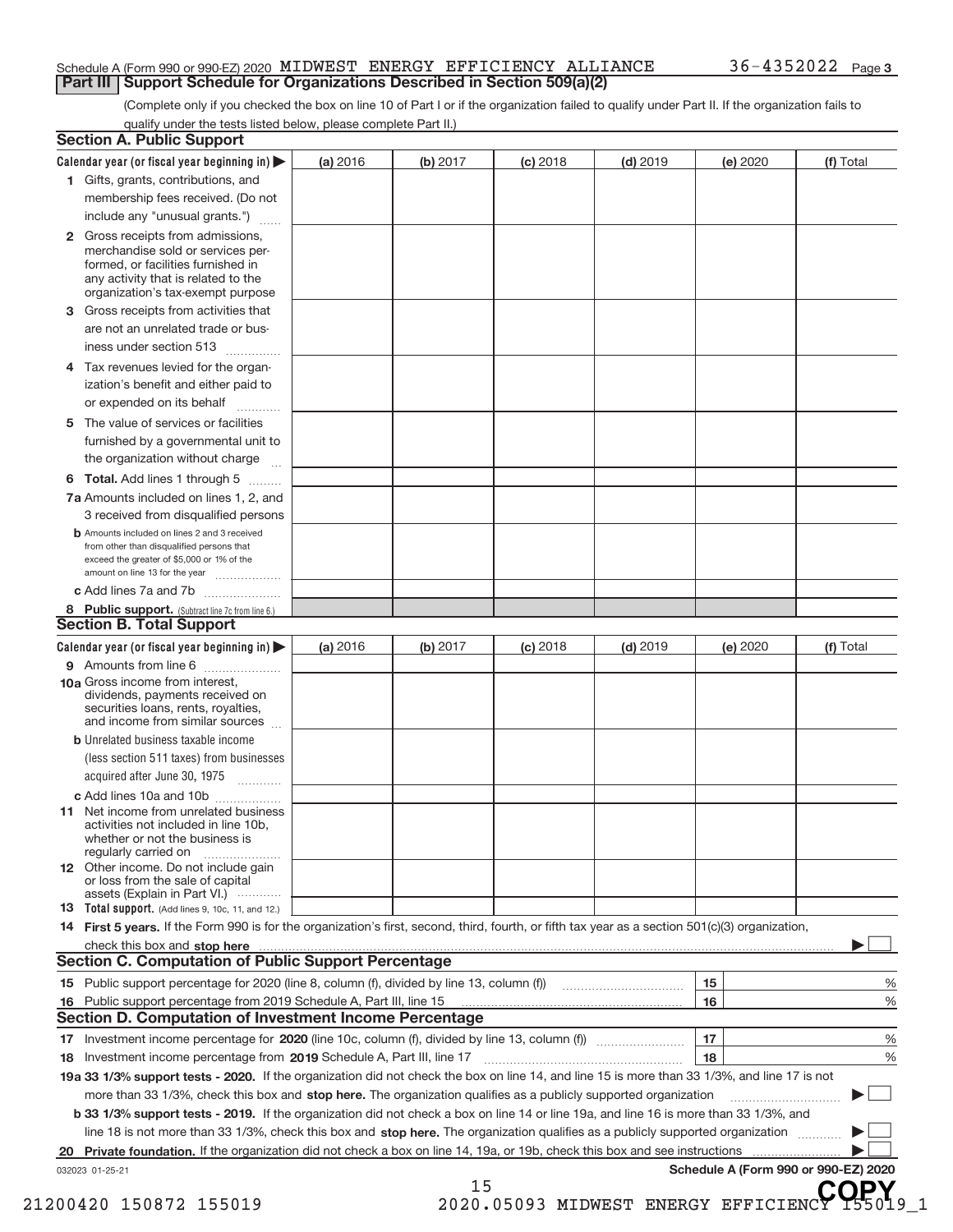**1**

**2**

**3a**

**3b**

**3c**

**4a**

**4b**

**4c**

**5a**

**5b 5c**

**6**

**7**

**8**

**9a**

**9b**

**9c**

**10a**

**10b**

Yes | No

## **Part IV Supporting Organizations**

(Complete only if you checked a box in line 12 on Part I. If you checked box 12a, Part I, complete Sections A and B. If you checked box 12b, Part I, complete Sections A and C. If you checked box 12c, Part I, complete Sections A, D, and E. If you checked box 12d, Part I, complete Sections A and D, and complete Part V.)

#### **Section A. All Supporting Organizations**

- **1** Are all of the organization's supported organizations listed by name in the organization's governing documents? If "No," describe in Part VI how the supported organizations are designated. If designated by *class or purpose, describe the designation. If historic and continuing relationship, explain.*
- **2** Did the organization have any supported organization that does not have an IRS determination of status under section 509(a)(1) or (2)? If "Yes," explain in Part VI how the organization determined that the supported *organization was described in section 509(a)(1) or (2).*
- **3a** Did the organization have a supported organization described in section 501(c)(4), (5), or (6)? If "Yes," answer *lines 3b and 3c below.*
- **b** Did the organization confirm that each supported organization qualified under section 501(c)(4), (5), or (6) and satisfied the public support tests under section 509(a)(2)? If "Yes," describe in Part VI when and how the *organization made the determination.*
- **c** Did the organization ensure that all support to such organizations was used exclusively for section 170(c)(2)(B) purposes? If "Yes," explain in Part VI what controls the organization put in place to ensure such use.
- **4 a** *If* Was any supported organization not organized in the United States ("foreign supported organization")? *"Yes," and if you checked box 12a or 12b in Part I, answer lines 4b and 4c below.*
- **b** Did the organization have ultimate control and discretion in deciding whether to make grants to the foreign supported organization? If "Yes," describe in Part VI how the organization had such control and discretion *despite being controlled or supervised by or in connection with its supported organizations.*
- **c** Did the organization support any foreign supported organization that does not have an IRS determination under sections 501(c)(3) and 509(a)(1) or (2)? If "Yes," explain in Part VI what controls the organization used *to ensure that all support to the foreign supported organization was used exclusively for section 170(c)(2)(B) purposes.*
- **5a** Did the organization add, substitute, or remove any supported organizations during the tax year? If "Yes," answer lines 5b and 5c below (if applicable). Also, provide detail in Part VI, including (i) the names and EIN *numbers of the supported organizations added, substituted, or removed; (ii) the reasons for each such action; (iii) the authority under the organization's organizing document authorizing such action; and (iv) how the action was accomplished (such as by amendment to the organizing document).*
- **b Type I or Type II only.** Was any added or substituted supported organization part of a class already designated in the organization's organizing document?
- **c Substitutions only.**  Was the substitution the result of an event beyond the organization's control?
- **6** Did the organization provide support (whether in the form of grants or the provision of services or facilities) to **Part VI.** *If "Yes," provide detail in* support or benefit one or more of the filing organization's supported organizations? anyone other than (i) its supported organizations, (ii) individuals that are part of the charitable class benefited by one or more of its supported organizations, or (iii) other supporting organizations that also
- **7** Did the organization provide a grant, loan, compensation, or other similar payment to a substantial contributor regard to a substantial contributor? If "Yes," complete Part I of Schedule L (Form 990 or 990-EZ). (as defined in section 4958(c)(3)(C)), a family member of a substantial contributor, or a 35% controlled entity with
- **8** Did the organization make a loan to a disqualified person (as defined in section 4958) not described in line 7? *If "Yes," complete Part I of Schedule L (Form 990 or 990-EZ).*
- **9 a** Was the organization controlled directly or indirectly at any time during the tax year by one or more in section 509(a)(1) or (2))? If "Yes," provide detail in Part VI. disqualified persons, as defined in section 4946 (other than foundation managers and organizations described
- **b** Did one or more disqualified persons (as defined in line 9a) hold a controlling interest in any entity in which the supporting organization had an interest? If "Yes," provide detail in Part VI.
- **c** Did a disqualified person (as defined in line 9a) have an ownership interest in, or derive any personal benefit from, assets in which the supporting organization also had an interest? If "Yes," provide detail in Part VI.
- **10 a** Was the organization subject to the excess business holdings rules of section 4943 because of section supporting organizations)? If "Yes," answer line 10b below. 4943(f) (regarding certain Type II supporting organizations, and all Type III non-functionally integrated
	- **b** Did the organization have any excess business holdings in the tax year? (Use Schedule C, Form 4720, to *determine whether the organization had excess business holdings.)*

16

032024 01‐25‐21

**Schedule A (Form 990 or 990‐EZ) 2020 COPY**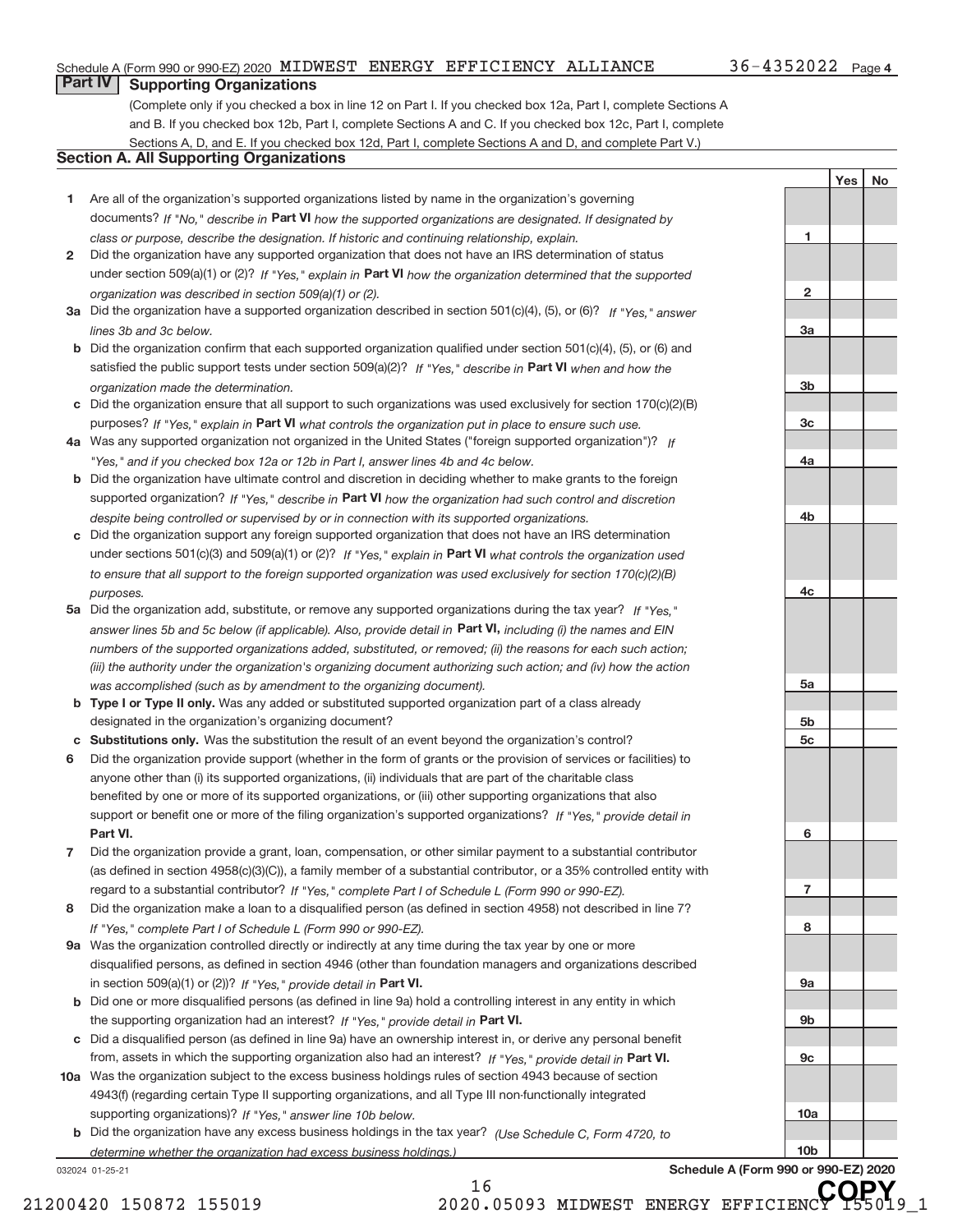#### Schedule A (Form 990 or 990‐EZ) 2020 MIDWEST ENERGY EFFICIENCY ALLIANCE  $36-4352022$  Page **Part IV | Supporting Organizations** (*continued*)

|    |                                                                                                                                   |                | Yes   No |    |
|----|-----------------------------------------------------------------------------------------------------------------------------------|----------------|----------|----|
| 11 | Has the organization accepted a gift or contribution from any of the following persons?                                           |                |          |    |
|    | a A person who directly or indirectly controls, either alone or together with persons described in lines 11b and                  |                |          |    |
|    | 11c below, the governing body of a supported organization?                                                                        | 11a            |          |    |
|    | <b>b</b> A family member of a person described in line 11a above?                                                                 | 11b            |          |    |
|    | c A 35% controlled entity of a person described in line 11a or 11b above? If "Yes" to line 11a, 11b, or 11c, provide              |                |          |    |
|    | detail in Part VI.                                                                                                                | 11c            |          |    |
|    | <b>Section B. Type I Supporting Organizations</b>                                                                                 |                |          |    |
|    |                                                                                                                                   |                | Yes      | No |
| 1  | Did the governing body, members of the governing body, officers acting in their official capacity, or membership of one or        |                |          |    |
|    | more supported organizations have the power to regularly appoint or elect at least a majority of the organization's officers,     |                |          |    |
|    | directors, or trustees at all times during the tax year? If "No," describe in Part VI how the supported organization(s)           |                |          |    |
|    | effectively operated, supervised, or controlled the organization's activities. If the organization had more than one supported    |                |          |    |
|    | organization, describe how the powers to appoint and/or remove officers, directors, or trustees were allocated among the          |                |          |    |
|    | supported organizations and what conditions or restrictions, if any, applied to such powers during the tax year.                  | 1              |          |    |
| 2  | Did the organization operate for the benefit of any supported organization other than the supported                               |                |          |    |
|    | organization(s) that operated, supervised, or controlled the supporting organization? If "Yes," explain in                        |                |          |    |
|    | Part VI how providing such benefit carried out the purposes of the supported organization(s) that operated,                       |                |          |    |
|    | supervised, or controlled the supporting organization.<br><b>Section C. Type II Supporting Organizations</b>                      | $\overline{2}$ |          |    |
|    |                                                                                                                                   |                |          |    |
|    |                                                                                                                                   |                | Yes      | No |
| 1  | Were a majority of the organization's directors or trustees during the tax year also a majority of the directors                  |                |          |    |
|    | or trustees of each of the organization's supported organization(s)? If "No," describe in Part VI how control                     |                |          |    |
|    | or management of the supporting organization was vested in the same persons that controlled or managed                            |                |          |    |
|    | the supported organization(s).                                                                                                    | 1              |          |    |
|    | <b>Section D. All Type III Supporting Organizations</b>                                                                           |                |          |    |
|    |                                                                                                                                   |                | Yes      | No |
| 1  | Did the organization provide to each of its supported organizations, by the last day of the fifth month of the                    |                |          |    |
|    | organization's tax year, (i) a written notice describing the type and amount of support provided during the prior tax             |                |          |    |
|    | year, (ii) a copy of the Form 990 that was most recently filed as of the date of notification, and (iii) copies of the            |                |          |    |
|    | organization's governing documents in effect on the date of notification, to the extent not previously provided?                  | 1              |          |    |
| 2  | Were any of the organization's officers, directors, or trustees either (i) appointed or elected by the supported                  |                |          |    |
|    | organization(s) or (ii) serving on the governing body of a supported organization? If "No," explain in Part VI how                |                |          |    |
|    | the organization maintained a close and continuous working relationship with the supported organization(s).                       | $\mathbf{2}$   |          |    |
| 3  | By reason of the relationship described in line 2, above, did the organization's supported organizations have a                   |                |          |    |
|    | significant voice in the organization's investment policies and in directing the use of the organization's                        |                |          |    |
|    | income or assets at all times during the tax year? If "Yes," describe in Part VI the role the organization's                      |                |          |    |
|    | supported organizations played in this regard.                                                                                    | 3              |          |    |
|    | Section E. Type III Functionally Integrated Supporting Organizations                                                              |                |          |    |
| 1  | Check the box next to the method that the organization used to satisfy the Integral Part Test during the year (see instructions). |                |          |    |
| а  | The organization satisfied the Activities Test. Complete line 2 below.                                                            |                |          |    |
| b  | The organization is the parent of each of its supported organizations. Complete line 3 below.                                     |                |          |    |
| c  | The organization supported a governmental entity. Describe in Part VI how you supported a governmental entity (see instructions)  |                |          |    |
| 2  | Activities Test. Answer lines 2a and 2b below.                                                                                    |                | Yes      | No |
| а  | Did substantially all of the organization's activities during the tax year directly further the exempt purposes of                |                |          |    |
|    | the supported organization(s) to which the organization was responsive? If "Yes," then in Part VI identify                        |                |          |    |
|    | those supported organizations and explain how these activities directly furthered their exempt purposes,                          |                |          |    |
|    | how the organization was responsive to those supported organizations, and how the organization determined                         |                |          |    |
|    | that these activities constituted substantially all of its activities.                                                            | 2a             |          |    |
| b  | Did the activities described in line 2a, above, constitute activities that, but for the organization's involvement,               |                |          |    |
|    | one or more of the organization's supported organization(s) would have been engaged in? If "Yes," explain in                      |                |          |    |
|    | Part VI the reasons for the organization's position that its supported organization(s) would have engaged in                      |                |          |    |
|    | these activities but for the organization's involvement.                                                                          | 2b             |          |    |
| 3  | Parent of Supported Organizations. Answer lines 3a and 3b below.                                                                  |                |          |    |
| а  | Did the organization have the power to regularly appoint or elect a majority of the officers, directors, or                       |                |          |    |
|    | trustees of each of the supported organizations? If "Yes" or "No" provide details in Part VI.                                     | За             |          |    |

032025 01‐25‐21 **b** Did the organization exercise a substantial degree of direction over the policies, programs, and activities of each of its supported organizations? If "Yes," describe in Part VI the role played by the organization in this regard.

17

**Schedule A (Form 990 or 990‐EZ) 2020**

**3b**

21200420 150872 155019 2020.05093 MIDWEST ENERGY EFFICIENCY 155019\_1 **COPY**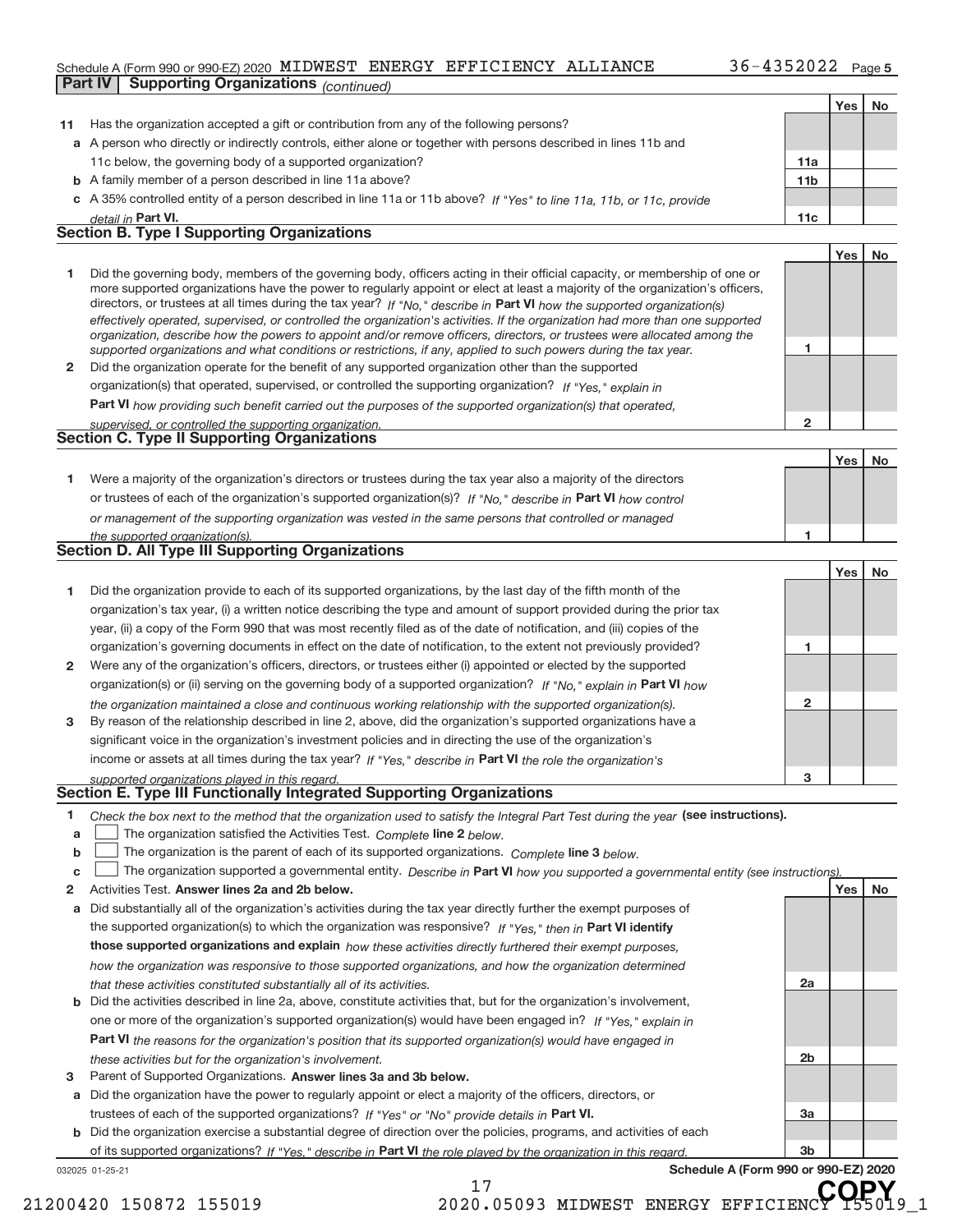|   | Schedule A (Form 990 or 990-EZ) 2020 MIDWEST ENERGY EFFICIENCY ALLIANCE                                                                        |                         |                                | $36 - 4352022$ Page 6          |
|---|------------------------------------------------------------------------------------------------------------------------------------------------|-------------------------|--------------------------------|--------------------------------|
|   | Type III Non-Functionally Integrated 509(a)(3) Supporting Organizations<br><b>Part V</b>                                                       |                         |                                |                                |
| 1 | Check here if the organization satisfied the Integral Part Test as a qualifying trust on Nov. 20, 1970 (explain in Part VI). See instructions. |                         |                                |                                |
|   | All other Type III non-functionally integrated supporting organizations must complete Sections A through E.                                    |                         |                                |                                |
|   | Section A - Adjusted Net Income                                                                                                                |                         | (A) Prior Year                 | (B) Current Year<br>(optional) |
| 1 | Net short-term capital gain                                                                                                                    | 1                       |                                |                                |
| 2 | Recoveries of prior-year distributions                                                                                                         | $\overline{\mathbf{c}}$ |                                |                                |
| 3 | Other gross income (see instructions)                                                                                                          | 3                       |                                |                                |
| 4 | Add lines 1 through 3.                                                                                                                         | 4                       |                                |                                |
| 5 | Depreciation and depletion                                                                                                                     | 5                       |                                |                                |
| 6 | Portion of operating expenses paid or incurred for production or                                                                               |                         |                                |                                |
|   | collection of gross income or for management, conservation, or                                                                                 |                         |                                |                                |
|   | maintenance of property held for production of income (see instructions)                                                                       | 6                       |                                |                                |
| 7 | Other expenses (see instructions)                                                                                                              | $\overline{7}$          |                                |                                |
| 8 | Adjusted Net Income (subtract lines 5, 6, and 7 from line 4)                                                                                   | 8                       |                                |                                |
|   | <b>Section B - Minimum Asset Amount</b>                                                                                                        | (A) Prior Year          | (B) Current Year<br>(optional) |                                |
| 1 | Aggregate fair market value of all non-exempt-use assets (see                                                                                  |                         |                                |                                |
|   | instructions for short tax year or assets held for part of year):                                                                              |                         |                                |                                |
|   | <b>a</b> Average monthly value of securities                                                                                                   | 1a                      |                                |                                |
|   | <b>b</b> Average monthly cash balances                                                                                                         | 1 <sub>b</sub>          |                                |                                |
|   | c Fair market value of other non-exempt-use assets                                                                                             | 1 <sub>c</sub>          |                                |                                |
|   | d Total (add lines 1a, 1b, and 1c)                                                                                                             | 1 <sub>d</sub>          |                                |                                |
|   | e Discount claimed for blockage or other factors                                                                                               |                         |                                |                                |
|   | (explain in detail in Part VI):                                                                                                                |                         |                                |                                |
| 2 | Acquisition indebtedness applicable to non-exempt-use assets                                                                                   | 2                       |                                |                                |
| 3 | Subtract line 2 from line 1d.                                                                                                                  | 3                       |                                |                                |
| 4 | Cash deemed held for exempt use. Enter 0.015 of line 3 (for greater amount,                                                                    |                         |                                |                                |
|   | see instructions).                                                                                                                             | 4                       |                                |                                |
| 5 | Net value of non-exempt-use assets (subtract line 4 from line 3)                                                                               | 5                       |                                |                                |
| 6 | Multiply line 5 by 0.035.                                                                                                                      | 6                       |                                |                                |
| 7 | Recoveries of prior-year distributions                                                                                                         | $\overline{7}$          |                                |                                |
| 8 | Minimum Asset Amount (add line 7 to line 6)                                                                                                    | 8                       |                                |                                |
|   | <b>Section C - Distributable Amount</b>                                                                                                        |                         |                                | <b>Current Year</b>            |
| 1 | Adjusted net income for prior year (from Section A, line 8, column A)                                                                          | 1                       |                                |                                |
| 2 | Enter 0.85 of line 1.                                                                                                                          | $\overline{2}$          |                                |                                |
| 3 | Minimum asset amount for prior year (from Section B, line 8, column A)                                                                         | 3                       |                                |                                |
| 4 | Enter greater of line 2 or line 3.                                                                                                             | 4                       |                                |                                |
| 5 | Income tax imposed in prior year                                                                                                               | 5                       |                                |                                |
| 6 | <b>Distributable Amount.</b> Subtract line 5 from line 4, unless subject to                                                                    |                         |                                |                                |
|   | emergency temporary reduction (see instructions).                                                                                              | 6                       |                                |                                |

**7** └ ○ Check here if the current year is the organization's first as a non-functionally integrated Type III supporting organization (see instructions).

**Schedule A (Form 990 or 990‐EZ) 2020**

032026 01‐25‐21

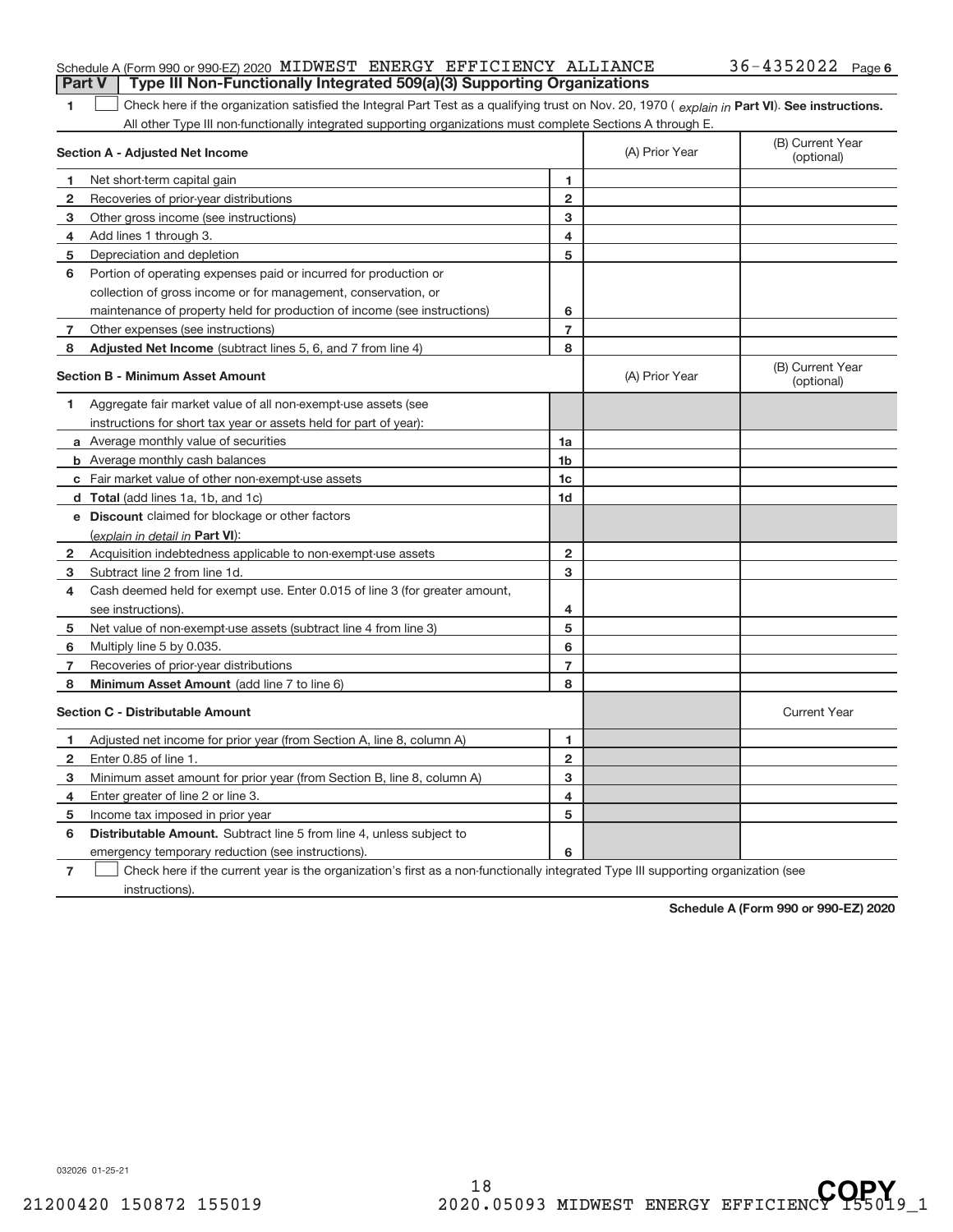#### Schedule A (Form 990 or 990‐EZ) 2020 MIDWEST ENERGY EFFICIENCY ALLIANCE 36-4352022 Page MIDWEST ENERGY EFFICIENCY ALLIANCE 36‐4352022

| <b>Part V</b> | Type III Non-Functionally Integrated 509(a)(3) Supporting Organizations                    |                                    | (continued)                                    |                                                  |
|---------------|--------------------------------------------------------------------------------------------|------------------------------------|------------------------------------------------|--------------------------------------------------|
|               | <b>Section D - Distributions</b>                                                           |                                    |                                                | <b>Current Year</b>                              |
| 1.            | Amounts paid to supported organizations to accomplish exempt purposes                      |                                    | 1                                              |                                                  |
| 2             | Amounts paid to perform activity that directly furthers exempt purposes of supported       |                                    |                                                |                                                  |
|               | organizations, in excess of income from activity                                           |                                    | 2                                              |                                                  |
| 3             | Administrative expenses paid to accomplish exempt purposes of supported organizations      |                                    | 3                                              |                                                  |
| 4             | Amounts paid to acquire exempt-use assets                                                  |                                    | 4                                              |                                                  |
| 5             | Qualified set-aside amounts (prior IRS approval required - provide details in Part VI)     |                                    | 5                                              |                                                  |
| 6             | Other distributions (describe in Part VI). See instructions.                               |                                    | 6                                              |                                                  |
| 7             | Total annual distributions. Add lines 1 through 6.                                         |                                    | $\overline{7}$                                 |                                                  |
| 8             | Distributions to attentive supported organizations to which the organization is responsive |                                    |                                                |                                                  |
|               | (provide details in Part VI). See instructions.                                            |                                    | 8                                              |                                                  |
| 9             | Distributable amount for 2020 from Section C, line 6                                       |                                    | 9                                              |                                                  |
| 10            | Line 8 amount divided by line 9 amount                                                     |                                    | 10                                             |                                                  |
|               | <b>Section E - Distribution Allocations</b> (see instructions)                             | (i)<br><b>Excess Distributions</b> | (iii)<br><b>Underdistributions</b><br>Pre-2020 | (iii)<br><b>Distributable</b><br>Amount for 2020 |
| 1             | Distributable amount for 2020 from Section C, line 6                                       |                                    |                                                |                                                  |
| 2             | Underdistributions, if any, for years prior to 2020 (reason-                               |                                    |                                                |                                                  |
|               | able cause required - explain in Part VI). See instructions.                               |                                    |                                                |                                                  |
| 3             | Excess distributions carryover, if any, to 2020                                            |                                    |                                                |                                                  |
|               | <b>a</b> From 2015                                                                         |                                    |                                                |                                                  |
|               | <b>b</b> From 2016                                                                         |                                    |                                                |                                                  |
|               | c From 2017                                                                                |                                    |                                                |                                                  |
|               | d From 2018                                                                                |                                    |                                                |                                                  |
|               | e From 2019                                                                                |                                    |                                                |                                                  |
|               | f Total of lines 3a through 3e                                                             |                                    |                                                |                                                  |
|               | <b>g</b> Applied to underdistributions of prior years                                      |                                    |                                                |                                                  |
|               | <b>h</b> Applied to 2020 distributable amount                                              |                                    |                                                |                                                  |
|               | Carryover from 2015 not applied (see instructions)                                         |                                    |                                                |                                                  |
|               | Remainder. Subtract lines 3g, 3h, and 3i from line 3f.                                     |                                    |                                                |                                                  |
| 4             | Distributions for 2020 from Section D,                                                     |                                    |                                                |                                                  |
|               | line $7:$                                                                                  |                                    |                                                |                                                  |
|               | <b>a</b> Applied to underdistributions of prior years                                      |                                    |                                                |                                                  |
|               | <b>b</b> Applied to 2020 distributable amount                                              |                                    |                                                |                                                  |
|               | c Remainder. Subtract lines 4a and 4b from line 4.                                         |                                    |                                                |                                                  |
| 5             | Remaining underdistributions for years prior to 2020, if                                   |                                    |                                                |                                                  |
|               | any. Subtract lines 3g and 4a from line 2. For result greater                              |                                    |                                                |                                                  |
|               | than zero, explain in Part VI. See instructions.                                           |                                    |                                                |                                                  |
| 6             | Remaining underdistributions for 2020. Subtract lines 3h                                   |                                    |                                                |                                                  |
|               | and 4b from line 1. For result greater than zero, explain in                               |                                    |                                                |                                                  |
|               | Part VI. See instructions.                                                                 |                                    |                                                |                                                  |
| 7             | Excess distributions carryover to 2021. Add lines 3j                                       |                                    |                                                |                                                  |
|               | and 4c.                                                                                    |                                    |                                                |                                                  |
| 8             | Breakdown of line 7:                                                                       |                                    |                                                |                                                  |
|               | a Excess from 2016                                                                         |                                    |                                                |                                                  |
|               | <b>b</b> Excess from 2017                                                                  |                                    |                                                |                                                  |
|               | c Excess from 2018                                                                         |                                    |                                                |                                                  |
|               | d Excess from 2019                                                                         |                                    |                                                |                                                  |
|               | e Excess from 2020                                                                         |                                    |                                                |                                                  |

**Schedule A (Form 990 or 990‐EZ) 2020**

032027 01‐25‐21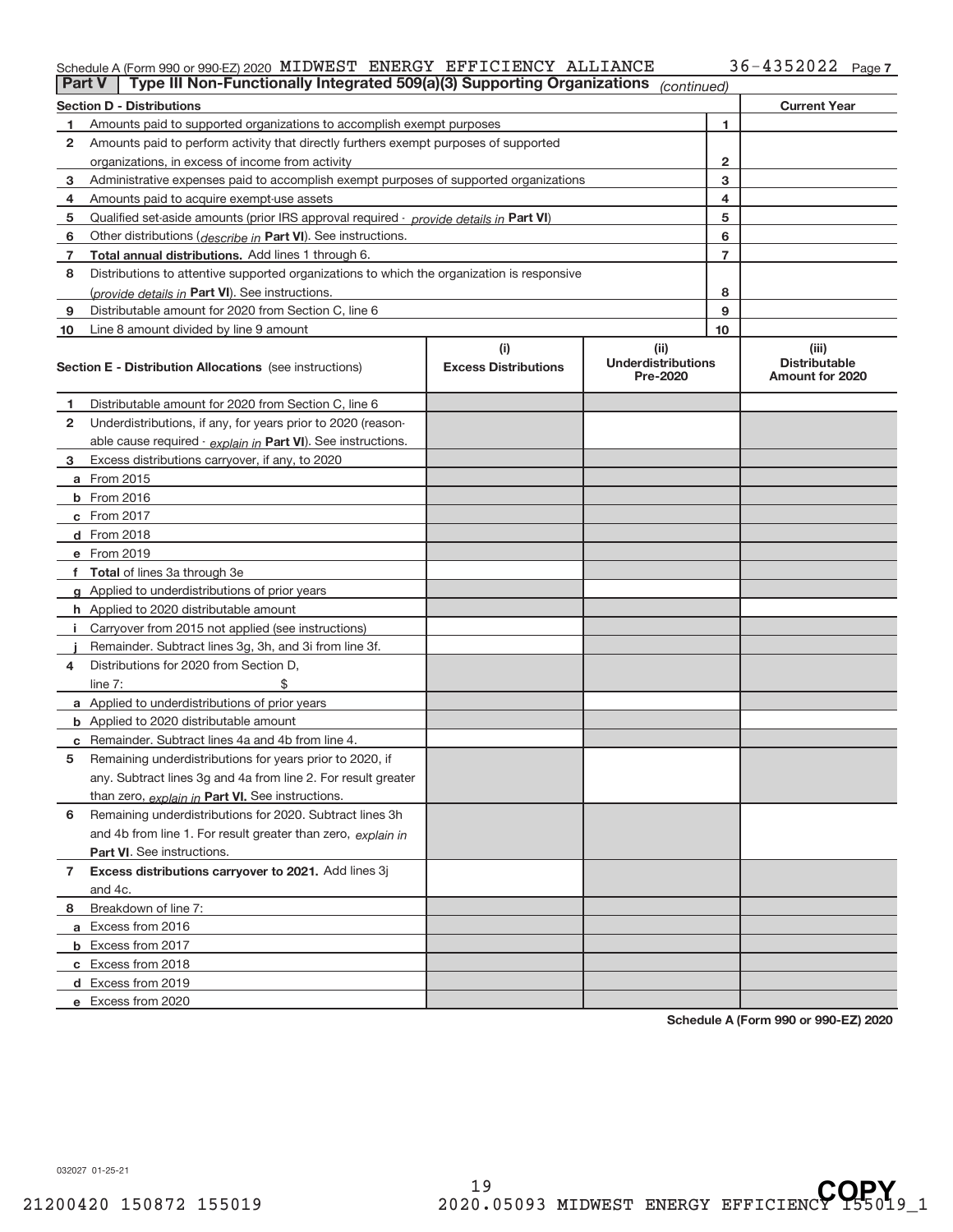| <b>Part VI</b>  | Schedule A (Form 990 or 990-EZ) 2020 MIDWEST ENERGY EFFICIENCY ALLIANCE<br>Section D, lines 5, 6, and 8; and Part V, Section E, lines 2, 5, and 6. Also complete this part for any additional information. |  |    | 36-4352022 Page 8<br>Supplemental Information. Provide the explanations required by Part II, line 10; Part II, line 17a or 17b; Part III, line 12;<br>Part IV, Section A, lines 1, 2, 3b, 3c, 4b, 4c, 5a, 6, 9a, 9b, 9c, 11a, 11b, and 11c; Part IV, Section B, lines 1 and 2; Part IV, Section C,<br>line 1; Part IV, Section D, lines 2 and 3; Part IV, Section E, lines 1c, 2a, 2b, 3a, and 3b; Part V, line 1; Part V, Section B, line 1e; Part V, |  |
|-----------------|------------------------------------------------------------------------------------------------------------------------------------------------------------------------------------------------------------|--|----|--------------------------------------------------------------------------------------------------------------------------------------------------------------------------------------------------------------------------------------------------------------------------------------------------------------------------------------------------------------------------------------------------------------------------------------------------------|--|
|                 | (See instructions.)                                                                                                                                                                                        |  |    |                                                                                                                                                                                                                                                                                                                                                                                                                                                        |  |
|                 |                                                                                                                                                                                                            |  |    |                                                                                                                                                                                                                                                                                                                                                                                                                                                        |  |
|                 |                                                                                                                                                                                                            |  |    |                                                                                                                                                                                                                                                                                                                                                                                                                                                        |  |
|                 |                                                                                                                                                                                                            |  |    |                                                                                                                                                                                                                                                                                                                                                                                                                                                        |  |
|                 |                                                                                                                                                                                                            |  |    |                                                                                                                                                                                                                                                                                                                                                                                                                                                        |  |
|                 |                                                                                                                                                                                                            |  |    |                                                                                                                                                                                                                                                                                                                                                                                                                                                        |  |
|                 |                                                                                                                                                                                                            |  |    |                                                                                                                                                                                                                                                                                                                                                                                                                                                        |  |
|                 |                                                                                                                                                                                                            |  |    |                                                                                                                                                                                                                                                                                                                                                                                                                                                        |  |
|                 |                                                                                                                                                                                                            |  |    |                                                                                                                                                                                                                                                                                                                                                                                                                                                        |  |
|                 |                                                                                                                                                                                                            |  |    |                                                                                                                                                                                                                                                                                                                                                                                                                                                        |  |
|                 |                                                                                                                                                                                                            |  |    |                                                                                                                                                                                                                                                                                                                                                                                                                                                        |  |
|                 |                                                                                                                                                                                                            |  |    |                                                                                                                                                                                                                                                                                                                                                                                                                                                        |  |
|                 |                                                                                                                                                                                                            |  |    |                                                                                                                                                                                                                                                                                                                                                                                                                                                        |  |
|                 |                                                                                                                                                                                                            |  |    |                                                                                                                                                                                                                                                                                                                                                                                                                                                        |  |
|                 |                                                                                                                                                                                                            |  |    |                                                                                                                                                                                                                                                                                                                                                                                                                                                        |  |
|                 |                                                                                                                                                                                                            |  |    |                                                                                                                                                                                                                                                                                                                                                                                                                                                        |  |
|                 |                                                                                                                                                                                                            |  |    |                                                                                                                                                                                                                                                                                                                                                                                                                                                        |  |
|                 |                                                                                                                                                                                                            |  |    |                                                                                                                                                                                                                                                                                                                                                                                                                                                        |  |
|                 |                                                                                                                                                                                                            |  |    |                                                                                                                                                                                                                                                                                                                                                                                                                                                        |  |
|                 |                                                                                                                                                                                                            |  |    |                                                                                                                                                                                                                                                                                                                                                                                                                                                        |  |
|                 |                                                                                                                                                                                                            |  |    |                                                                                                                                                                                                                                                                                                                                                                                                                                                        |  |
|                 |                                                                                                                                                                                                            |  |    |                                                                                                                                                                                                                                                                                                                                                                                                                                                        |  |
|                 |                                                                                                                                                                                                            |  |    |                                                                                                                                                                                                                                                                                                                                                                                                                                                        |  |
|                 |                                                                                                                                                                                                            |  |    |                                                                                                                                                                                                                                                                                                                                                                                                                                                        |  |
|                 |                                                                                                                                                                                                            |  |    |                                                                                                                                                                                                                                                                                                                                                                                                                                                        |  |
|                 |                                                                                                                                                                                                            |  |    |                                                                                                                                                                                                                                                                                                                                                                                                                                                        |  |
| 032028 01-25-21 |                                                                                                                                                                                                            |  | 20 | Schedule A (Form 990 or 990-EZ) 2020<br>CODV.                                                                                                                                                                                                                                                                                                                                                                                                          |  |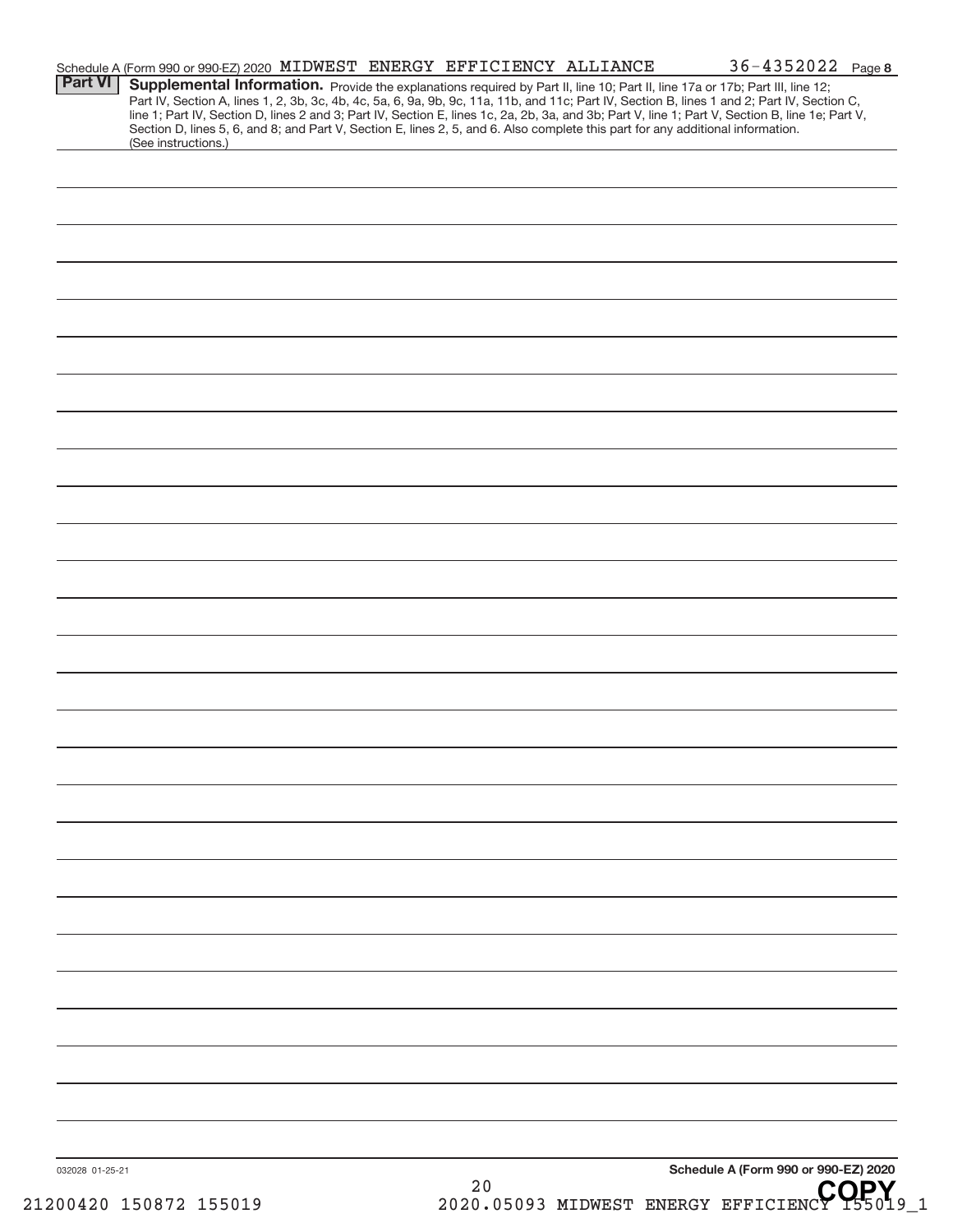## **Identification of Excess Contributions Included on Part II, Line 5 Schedule A 2020**

## **\*\* Do Not File \*\* \*\*\* Not Open to Public Inspection \*\*\***

| <b>Contributor's Name</b>                                 | <b>Total</b><br>Contributions | <b>Excess</b><br><b>Contributions</b> |
|-----------------------------------------------------------|-------------------------------|---------------------------------------|
| FRANKLIN ENERGY                                           | 387, 273.                     | 3,520.                                |
|                                                           |                               |                                       |
|                                                           |                               |                                       |
|                                                           |                               |                                       |
|                                                           |                               |                                       |
|                                                           |                               |                                       |
|                                                           |                               |                                       |
|                                                           |                               |                                       |
|                                                           |                               |                                       |
|                                                           |                               |                                       |
|                                                           |                               |                                       |
|                                                           |                               |                                       |
|                                                           |                               |                                       |
|                                                           |                               |                                       |
|                                                           |                               |                                       |
|                                                           |                               |                                       |
|                                                           |                               |                                       |
|                                                           |                               |                                       |
|                                                           |                               |                                       |
|                                                           |                               |                                       |
|                                                           |                               |                                       |
|                                                           |                               |                                       |
|                                                           |                               |                                       |
|                                                           |                               |                                       |
| Total Excess Contributions to Schedule A, Part II, Line 5 |                               | 3,520.                                |

**COPY**

#### 023171 04‐01‐20 Total Excess Contributions to Schedule A, Part II, Line 5 [2010] [2010] [2010] [2010] [2010] [2010] [2010] [2010] [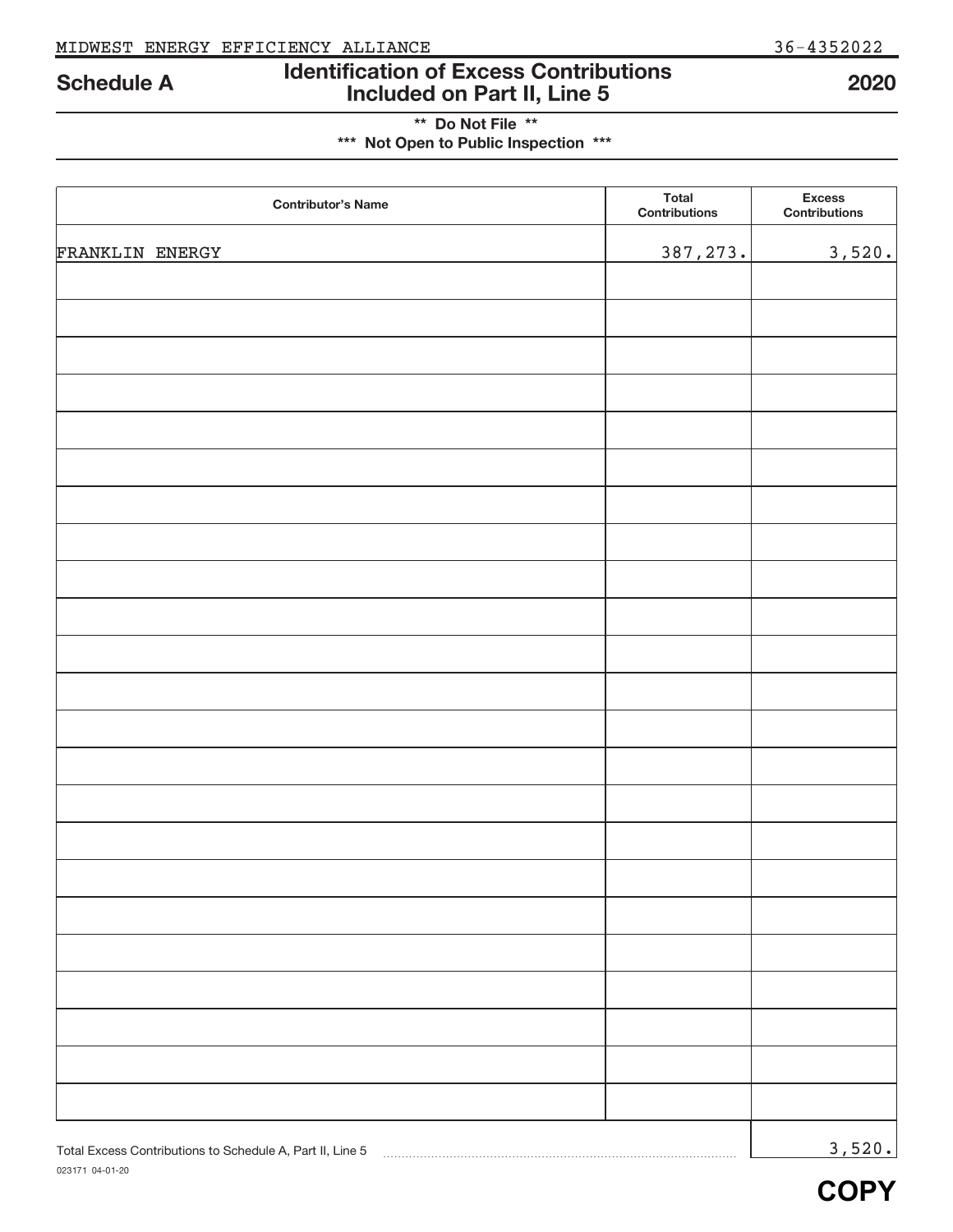Department of the Treasury Internal Revenue Service **(Form 990, 990‐EZ,**

Name of the organization

#### \*\* PUBLIC DISCLOSURE COPY \*\*

# **Schedule B Schedule of Contributors**

**or 990‐PF) | Attach to Form 990, Form 990‐EZ, or Form 990‐PF. | Go to www.irs.gov/Form990 for the latest information.** OMB No. 1545-0047

**2020**

**Employer identification number**

|                                       | MIDWEST ENERGY EFFICIENCY ALLIANCE | 36-4352022 |
|---------------------------------------|------------------------------------|------------|
| <b>Organization type</b> (check one): |                                    |            |

| Filers of:         | Section:                                                                    |
|--------------------|-----------------------------------------------------------------------------|
| Form 990 or 990-EZ | $X$ 501(c)( 3) (enter number) organization                                  |
|                    | $4947(a)(1)$ nonexempt charitable trust not treated as a private foundation |
|                    | 527 political organization                                                  |
| Form 990-PF        | 501(c)(3) exempt private foundation                                         |
|                    | 4947(a)(1) nonexempt charitable trust treated as a private foundation       |
|                    | 501(c)(3) taxable private foundation                                        |

Check if your organization is covered by the General Rule or a Special Rule. **Note:**  Only a section 501(c)(7), (8), or (10) organization can check boxes for both the General Rule and a Special Rule. See instructions.

#### **General Rule**

 $\begin{array}{c} \hline \end{array}$ 

For an organization filing Form 990, 990‐EZ, or 990‐PF that received, during the year, contributions totaling \$5,000 or more (in money or property) from any one contributor. Complete Parts I and II. See instructions for determining a contributor's total contributions.

#### **Special Rules**

any one contributor, during the year, total contributions of the greater of  $\,$  (1) \$5,000; or (2) 2% of the amount on (i) Form 990, Part VIII, line 1h;  $\boxed{\text{X}}$  For an organization described in section 501(c)(3) filing Form 990 or 990-EZ that met the 33 1/3% support test of the regulations under sections 509(a)(1) and 170(b)(1)(A)(vi), that checked Schedule A (Form 990 or 990-EZ), Part II, line 13, 16a, or 16b, and that received from or (ii) Form 990‐EZ, line 1. Complete Parts I and II.

For an organization described in section 501(c)(7), (8), or (10) filing Form 990 or 990‐EZ that received from any one contributor, during the year, total contributions of more than \$1,000 exclusively for religious, charitable, scientific, literary, or educational purposes, or for the prevention of cruelty to children or animals. Complete Parts I (entering "N/A" in column (b) instead of the contributor name and address), II, and III.  $\begin{array}{c} \hline \end{array}$ 

purpose. Don't complete any of the parts unless the General Rule applies to this organization because it received nonexclusively year, contributions <sub>exclusively</sub> for religious, charitable, etc., purposes, but no such contributions totaled more than \$1,000. If this box is checked, enter here the total contributions that were received during the year for an *exclusively* religious, charitable, etc., For an organization described in section 501(c)(7), (8), or (10) filing Form 990 or 990‐EZ that received from any one contributor, during the religious, charitable, etc., contributions totaling \$5,000 or more during the year  $\Box$ — $\Box$   $\Box$  $\begin{array}{c} \hline \end{array}$ 

**Caution:**  An organization that isn't covered by the General Rule and/or the Special Rules doesn't file Schedule B (Form 990, 990‐EZ, or 990‐PF),  **must** but it answer "No" on Part IV, line 2, of its Form 990; or check the box on line H of its Form 990‐EZ or on its Form 990‐PF, Part I, line 2, to certify that it doesn't meet the filing requirements of Schedule B (Form 990, 990‐EZ, or 990‐PF).

**For Paperwork Reduction Act Notice, see the instructions for Form 990, 990-EZ, or 990-PF. Schedule B (Form 990, 990-EZ, or 990-PF) (2020)** LHA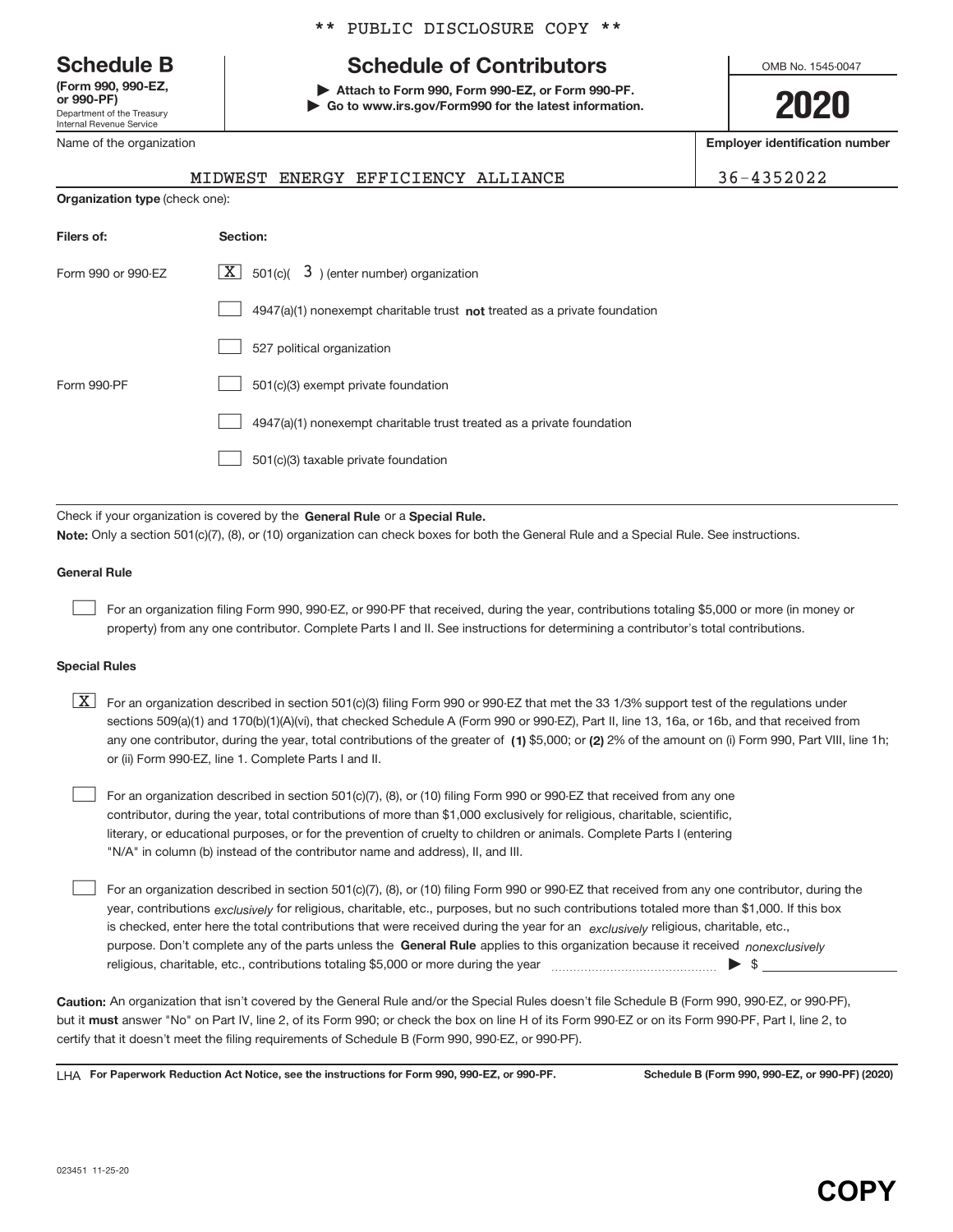| Schedule B (Form 990, 990-EZ, or 990-PF) (2020) | Page |
|-------------------------------------------------|------|
|-------------------------------------------------|------|

**Employer identification number**

### MIDWEST ENERGY EFFICIENCY ALLIANCE | 36-4352022

Part I Contributors (see instructions). Use duplicate copies of Part I if additional space is needed.

| Person<br>Payroll<br>619,030.<br><b>Noncash</b><br>\$<br>(Complete Part II for<br>(c)<br><b>Total contributions</b><br>Person<br>Payroll | $\overline{\mathbf{X}}$<br>noncash contributions.)<br>(d)<br>Type of contribution<br>$\overline{\mathbf{X}}$ |
|------------------------------------------------------------------------------------------------------------------------------------------|--------------------------------------------------------------------------------------------------------------|
|                                                                                                                                          |                                                                                                              |
|                                                                                                                                          |                                                                                                              |
| 387, 273.<br><b>Noncash</b><br>\$<br>(Complete Part II for                                                                               | noncash contributions.)                                                                                      |
| (c)<br><b>Total contributions</b>                                                                                                        | (d)<br>Type of contribution                                                                                  |
| Person<br>Payroll<br>300,000.<br>Noncash<br>\$<br>(Complete Part II for                                                                  | $\overline{\mathbf{X}}$<br>noncash contributions.)                                                           |
| (c)<br><b>Total contributions</b>                                                                                                        | (d)<br>Type of contribution                                                                                  |
| Person<br>Payroll                                                                                                                        | $\overline{\mathbf{X}}$                                                                                      |
| 157,363.<br>Noncash<br>\$<br>(Complete Part II for                                                                                       | noncash contributions.)                                                                                      |
| (c)<br><b>Total contributions</b>                                                                                                        | (d)<br>Type of contribution                                                                                  |
| Person<br>Payroll<br>120,057.<br>Noncash<br>\$<br>(Complete Part II for                                                                  | $\boxed{\text{X}}$<br>noncash contributions.)                                                                |
| (c)<br><b>Total contributions</b>                                                                                                        | (d)<br>Type of contribution                                                                                  |
|                                                                                                                                          |                                                                                                              |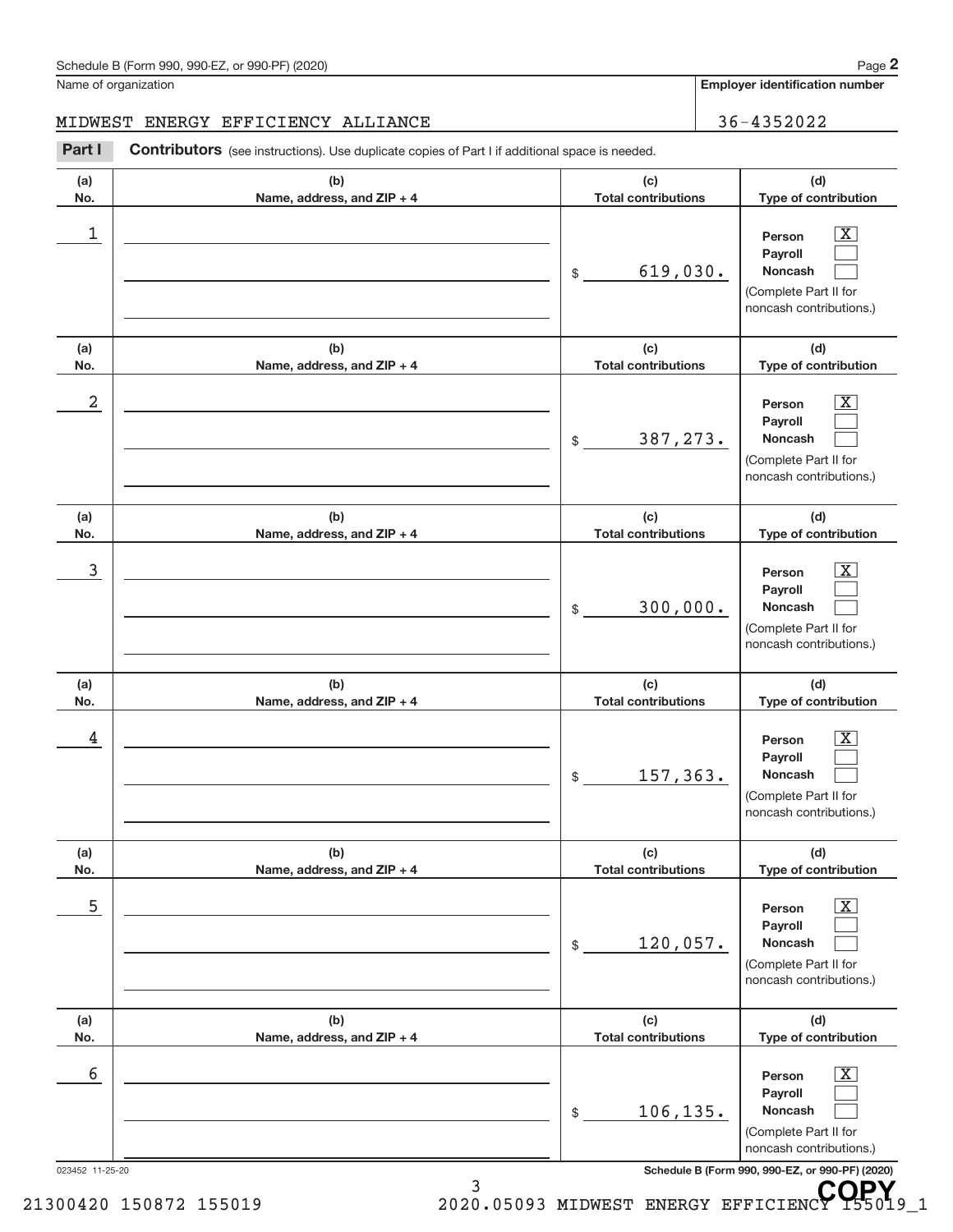**Employer identification number**

### MIDWEST ENERGY EFFICIENCY ALLIANCE | 36-4352022

Part I Contributors (see instructions). Use duplicate copies of Part I if additional space is needed.

| (b)<br>Name, address, and ZIP + 4 | (c)<br><b>Total contributions</b> | (d)<br>Type of contribution                                                                                   |
|-----------------------------------|-----------------------------------|---------------------------------------------------------------------------------------------------------------|
|                                   | 74,335.<br>\$                     | $\boxed{\text{X}}$<br>Person<br>Payroll<br><b>Noncash</b><br>(Complete Part II for<br>noncash contributions.) |
| (b)<br>Name, address, and ZIP + 4 | (c)<br><b>Total contributions</b> | (d)<br>Type of contribution                                                                                   |
|                                   | 70, 215.<br>\$                    | $\boxed{\text{X}}$<br>Person<br>Payroll<br>Noncash<br>(Complete Part II for<br>noncash contributions.)        |
| (b)<br>Name, address, and ZIP + 4 | (c)<br><b>Total contributions</b> | (d)<br>Type of contribution                                                                                   |
|                                   | 70,000.<br>\$                     | $\boxed{\text{X}}$<br>Person<br>Payroll<br>Noncash<br>(Complete Part II for<br>noncash contributions.)        |
| (b)<br>Name, address, and ZIP + 4 | (c)<br><b>Total contributions</b> | (d)<br>Type of contribution                                                                                   |
|                                   | 57,351.<br>\$                     | $\boxed{\text{X}}$<br>Person<br>Payroll<br>Noncash<br>(Complete Part II for<br>noncash contributions.)        |
| (b)<br>Name, address, and ZIP + 4 | (c)<br><b>Total contributions</b> | (d)<br>Type of contribution                                                                                   |
|                                   | \$                                | Person<br>Payroll<br>Noncash<br>(Complete Part II for<br>noncash contributions.)                              |
| (b)<br>Name, address, and ZIP + 4 | (c)<br><b>Total contributions</b> | (d)<br>Type of contribution                                                                                   |
|                                   | \$                                | Person<br>Payroll<br>Noncash<br>(Complete Part II for                                                         |
|                                   |                                   |                                                                                                               |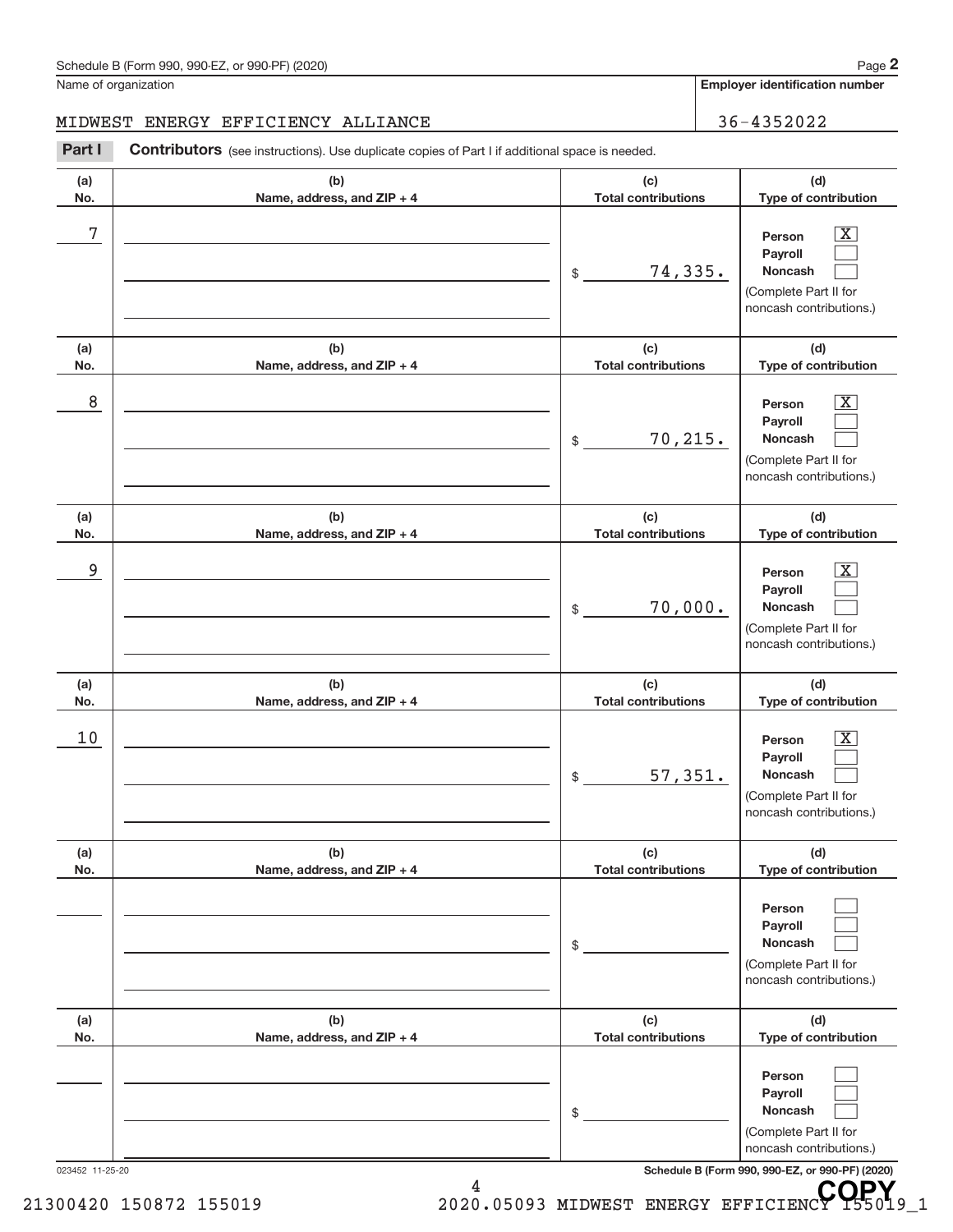**Employer identification number**

### MIDWEST ENERGY EFFICIENCY ALLIANCE | 36-4352022

Part II Noncash Property (see instructions). Use duplicate copies of Part II if additional space is needed.

| (a)<br>No.<br>from<br>Part I | (b)<br>Description of noncash property given | (c)<br>FMV (or estimate)<br>(See instructions.) | (d)<br>Date received                            |
|------------------------------|----------------------------------------------|-------------------------------------------------|-------------------------------------------------|
|                              |                                              |                                                 |                                                 |
|                              |                                              |                                                 |                                                 |
|                              |                                              | $$\circ$$                                       |                                                 |
| (a)<br>No.<br>from<br>Part I | (b)<br>Description of noncash property given | (c)<br>FMV (or estimate)<br>(See instructions.) | (d)<br>Date received                            |
|                              |                                              |                                                 |                                                 |
|                              |                                              |                                                 |                                                 |
|                              |                                              | $\frac{1}{2}$                                   |                                                 |
| (a)<br>No.<br>from<br>Part I | (b)<br>Description of noncash property given | (c)<br>FMV (or estimate)<br>(See instructions.) | (d)<br>Date received                            |
|                              |                                              |                                                 |                                                 |
|                              |                                              |                                                 |                                                 |
|                              |                                              | $$\mathbb{S}$$                                  |                                                 |
|                              |                                              |                                                 |                                                 |
| (a)<br>No.<br>from<br>Part I | (b)<br>Description of noncash property given | (c)<br>FMV (or estimate)<br>(See instructions.) | (d)<br>Date received                            |
|                              |                                              |                                                 |                                                 |
|                              |                                              |                                                 |                                                 |
|                              |                                              | \$                                              |                                                 |
|                              |                                              |                                                 |                                                 |
| (a)<br>No.<br>from<br>Part I | (b)<br>Description of noncash property given | (c)<br>FMV (or estimate)<br>(See instructions.) | (d)<br>Date received                            |
|                              |                                              |                                                 |                                                 |
|                              |                                              |                                                 |                                                 |
|                              |                                              | \$                                              |                                                 |
| (a)                          |                                              |                                                 |                                                 |
| No.                          | (b)                                          | (c)<br>FMV (or estimate)                        | (d)                                             |
| from<br>Part I               | Description of noncash property given        | (See instructions.)                             | Date received                                   |
|                              |                                              |                                                 |                                                 |
|                              |                                              |                                                 |                                                 |
|                              |                                              | \$                                              |                                                 |
| 023453 11-25-20              |                                              |                                                 | Schedule B (Form 990, 990-EZ, or 990-PF) (2020) |

5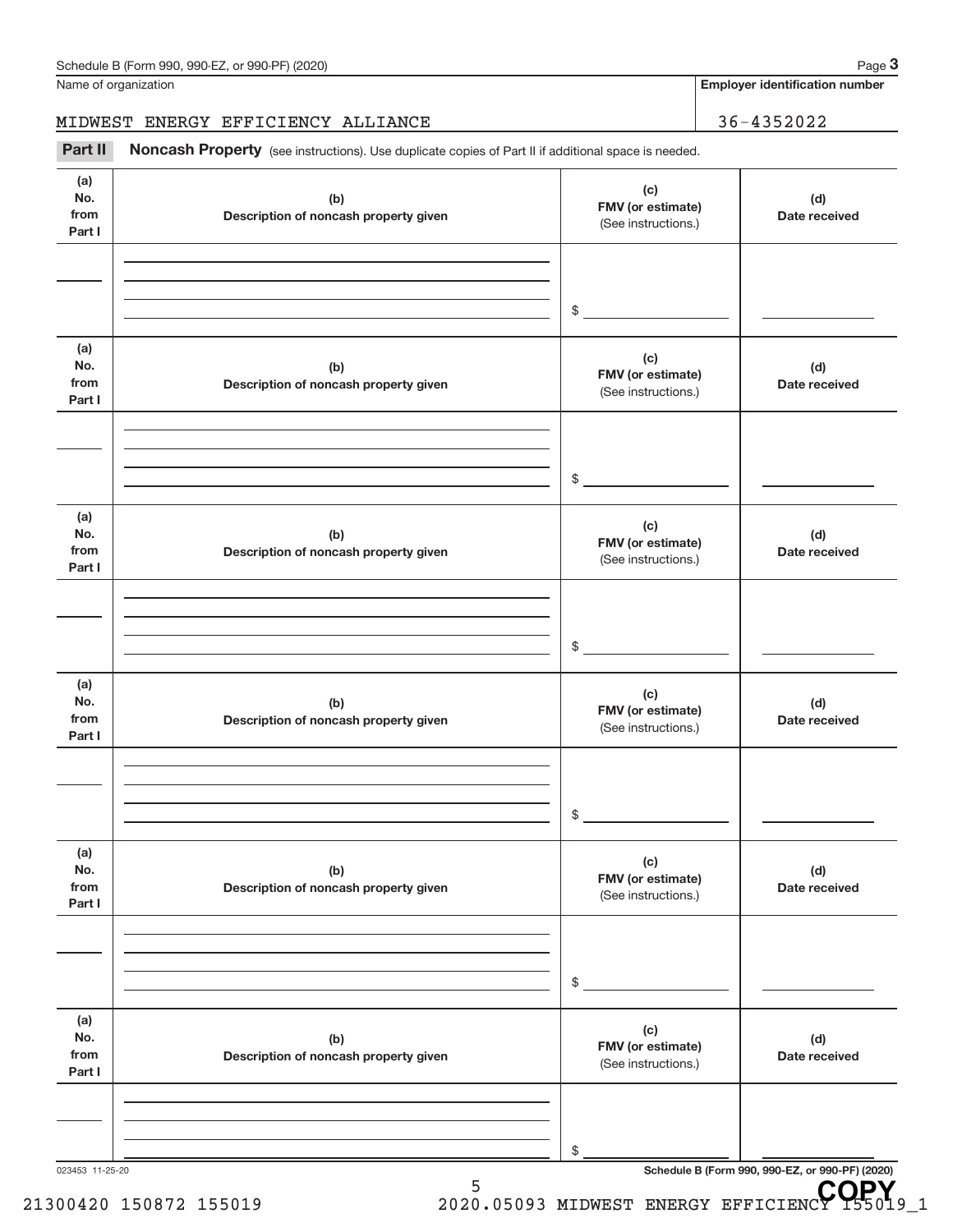| Name of organization      |                                                                                                                                                                                                                                                                                                                                                                                                                                                                                                                  |                      |  |  | <b>Employer identification number</b>    |  |
|---------------------------|------------------------------------------------------------------------------------------------------------------------------------------------------------------------------------------------------------------------------------------------------------------------------------------------------------------------------------------------------------------------------------------------------------------------------------------------------------------------------------------------------------------|----------------------|--|--|------------------------------------------|--|
|                           | MIDWEST ENERGY EFFICIENCY ALLIANCE                                                                                                                                                                                                                                                                                                                                                                                                                                                                               |                      |  |  | 36-4352022                               |  |
| Part III                  | Exclusively religious, charitable, etc., contributions to organizations described in section 501(c)(7), (8), or (10) that total more than \$1,000 for the year<br>from any one contributor. Complete columns (a) through (e) and the following line entry. For organizations<br>completing Part III, enter the total of exclusively religious, charitable, etc., contributions of $$1,000$ or less for the year. (Enter this info. once.) $$$<br>Use duplicate copies of Part III if additional space is needed. |                      |  |  |                                          |  |
| (a) No.<br>from<br>Part I | (b) Purpose of gift                                                                                                                                                                                                                                                                                                                                                                                                                                                                                              | (c) Use of gift      |  |  | (d) Description of how gift is held      |  |
|                           |                                                                                                                                                                                                                                                                                                                                                                                                                                                                                                                  |                      |  |  |                                          |  |
|                           |                                                                                                                                                                                                                                                                                                                                                                                                                                                                                                                  | (e) Transfer of gift |  |  |                                          |  |
|                           | Transferee's name, address, and ZIP + 4                                                                                                                                                                                                                                                                                                                                                                                                                                                                          |                      |  |  | Relationship of transferor to transferee |  |
|                           |                                                                                                                                                                                                                                                                                                                                                                                                                                                                                                                  |                      |  |  |                                          |  |
| (a) No.<br>from<br>Part I | (b) Purpose of gift                                                                                                                                                                                                                                                                                                                                                                                                                                                                                              | (c) Use of gift      |  |  | (d) Description of how gift is held      |  |
|                           |                                                                                                                                                                                                                                                                                                                                                                                                                                                                                                                  | (e) Transfer of gift |  |  |                                          |  |
|                           | Transferee's name, address, and ZIP + 4                                                                                                                                                                                                                                                                                                                                                                                                                                                                          |                      |  |  | Relationship of transferor to transferee |  |
|                           |                                                                                                                                                                                                                                                                                                                                                                                                                                                                                                                  |                      |  |  |                                          |  |
| (a) No.<br>from<br>Part I | (b) Purpose of gift                                                                                                                                                                                                                                                                                                                                                                                                                                                                                              | (c) Use of gift      |  |  | (d) Description of how gift is held      |  |
|                           |                                                                                                                                                                                                                                                                                                                                                                                                                                                                                                                  |                      |  |  |                                          |  |
|                           |                                                                                                                                                                                                                                                                                                                                                                                                                                                                                                                  | (e) Transfer of gift |  |  |                                          |  |
|                           | Transferee's name, address, and ZIP + 4                                                                                                                                                                                                                                                                                                                                                                                                                                                                          |                      |  |  | Relationship of transferor to transferee |  |
|                           |                                                                                                                                                                                                                                                                                                                                                                                                                                                                                                                  |                      |  |  |                                          |  |
| (a) No.<br>from<br>Part I | (b) Purpose of gift                                                                                                                                                                                                                                                                                                                                                                                                                                                                                              | (c) Use of gift      |  |  | (d) Description of how gift is held      |  |
|                           |                                                                                                                                                                                                                                                                                                                                                                                                                                                                                                                  |                      |  |  |                                          |  |
|                           | (e) Transfer of gift                                                                                                                                                                                                                                                                                                                                                                                                                                                                                             |                      |  |  |                                          |  |
|                           | Transferee's name, address, and ZIP + 4                                                                                                                                                                                                                                                                                                                                                                                                                                                                          |                      |  |  | Relationship of transferor to transferee |  |
|                           |                                                                                                                                                                                                                                                                                                                                                                                                                                                                                                                  |                      |  |  |                                          |  |
|                           |                                                                                                                                                                                                                                                                                                                                                                                                                                                                                                                  |                      |  |  |                                          |  |

6

**Schedule B (Form 990, 990-EZ, or 990-PF) (2020)**

**4**

Schedule B (Form 990, 990-EZ, or 990-PF) (2020)

Name of organization

21300420 150872 155019 2020.05093 MIDWEST ENERGY EFFICIENCY **QPY**<sub>9\_1</sub>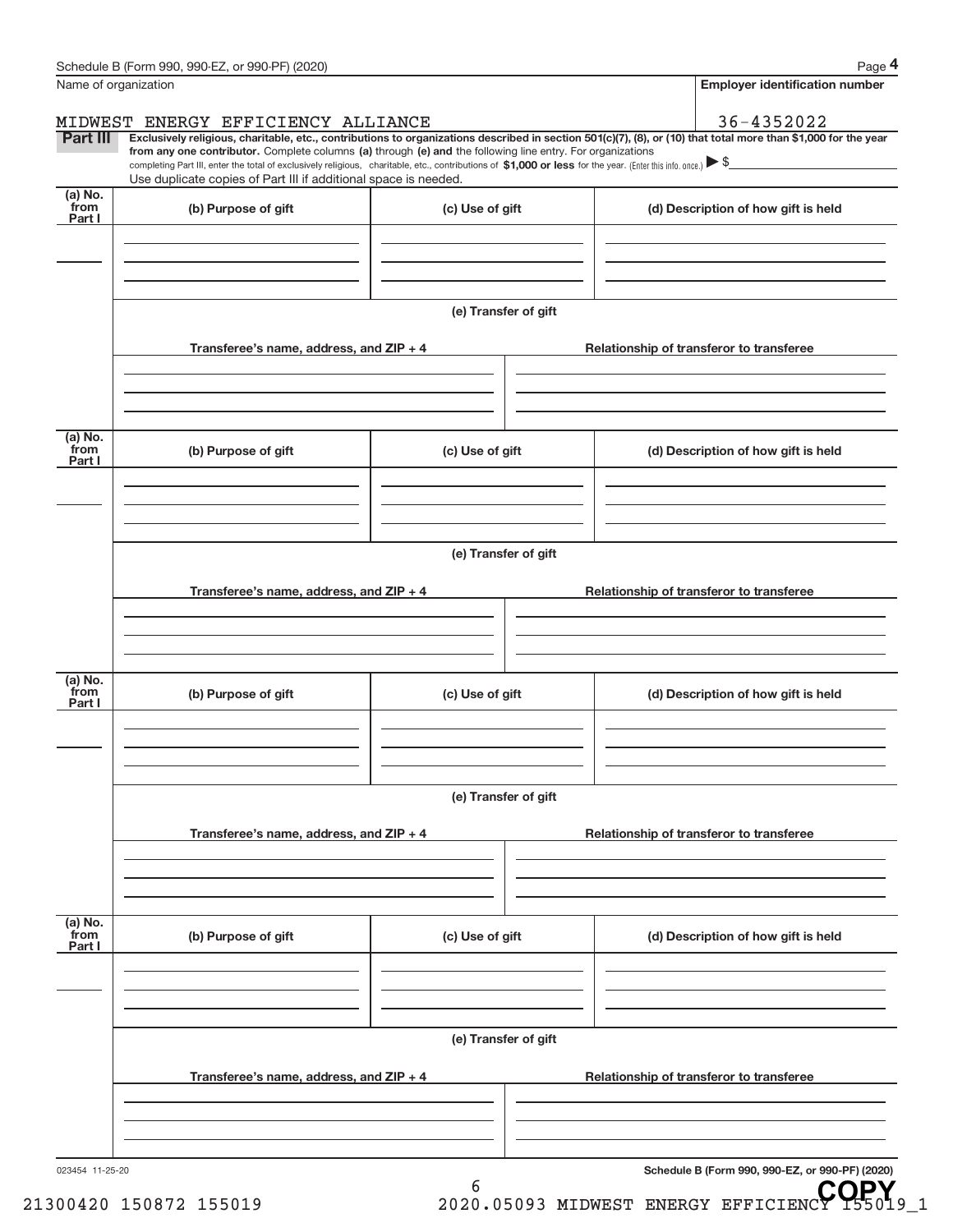| <b>SCHEDULE D</b> |  |  |  |
|-------------------|--|--|--|
|-------------------|--|--|--|

| (Form 990) |  |
|------------|--|
|------------|--|

**(Form 990) | Complete if the organization answered "Yes" on Form 990, Part IV, line 6, 7, 8, 9, 10, 11a, 11b, 11c, 11d, 11e, 11f, 12a, or 12b. SCHEDULE D Supplemental Financial Statements**<br> **Example to the organization answered "Yes" on Form 990,**<br>
Part IV, line 6, 7, 8, 9, 10, 11a, 11b, 11c, 11d, 11e, 11f, 12a, or 12b.



Department of the Treasury Internal Revenue Service Name of the organization<br>**Name of the organization**<br>**Employer identification number**<br>  $\begin{bmatrix} 1 & 0 & 0 & 0 \\ 0 & 0 & 0 & 0 \\ 0 & 0 & 0 & 0 \\ 0 & 0 & 0 & 0 \end{bmatrix}$ 

**| Attach to Form 990. |Go to www.irs.gov/Form990 for instructions and the latest information.**

|    | organization answered "Yes" on Form 990, Part IV, line 6.                                                                                                       | (a) Donor advised funds |                                                |                | (b) Funds and other accounts                       |           |
|----|-----------------------------------------------------------------------------------------------------------------------------------------------------------------|-------------------------|------------------------------------------------|----------------|----------------------------------------------------|-----------|
| 1  |                                                                                                                                                                 |                         |                                                |                |                                                    |           |
| 2  | Aggregate value of contributions to (during year)                                                                                                               |                         |                                                |                |                                                    |           |
| 3  |                                                                                                                                                                 |                         |                                                |                |                                                    |           |
| 4  |                                                                                                                                                                 |                         |                                                |                |                                                    |           |
| 5  | Did the organization inform all donors and donor advisors in writing that the assets held in donor advised funds                                                |                         |                                                |                |                                                    |           |
|    |                                                                                                                                                                 |                         |                                                |                | Yes                                                | <b>No</b> |
| 6  | Did the organization inform all grantees, donors, and donor advisors in writing that grant funds can be used only                                               |                         |                                                |                |                                                    |           |
|    | for charitable purposes and not for the benefit of the donor or donor advisor, or for any other purpose conferring                                              |                         |                                                |                |                                                    |           |
|    |                                                                                                                                                                 |                         |                                                |                | Yes                                                | No        |
|    | Part II<br>Conservation Easements. Complete if the organization answered "Yes" on Form 990, Part IV, line 7.                                                    |                         |                                                |                |                                                    |           |
| 1. | Purpose(s) of conservation easements held by the organization (check all that apply).                                                                           |                         |                                                |                |                                                    |           |
|    | Preservation of land for public use (for example, recreation or education)                                                                                      |                         |                                                |                | Preservation of a historically important land area |           |
|    | Protection of natural habitat                                                                                                                                   |                         | Preservation of a certified historic structure |                |                                                    |           |
|    | Preservation of open space                                                                                                                                      |                         |                                                |                |                                                    |           |
| 2  | Complete lines 2a through 2d if the organization held a qualified conservation contribution in the form of a conservation easement on the last                  |                         |                                                |                |                                                    |           |
|    | day of the tax year.                                                                                                                                            |                         |                                                |                | Held at the End of the Tax Year                    |           |
|    |                                                                                                                                                                 |                         |                                                | 2a             |                                                    |           |
| b  |                                                                                                                                                                 |                         |                                                | 2 <sub>b</sub> |                                                    |           |
| С  |                                                                                                                                                                 |                         |                                                | 2c             |                                                    |           |
|    | d Number of conservation easements included in (c) acquired after 7/25/06, and not on a historic structure                                                      |                         |                                                |                |                                                    |           |
|    |                                                                                                                                                                 |                         |                                                | 2d             |                                                    |           |
| 3  | Number of conservation easements modified, transferred, released, extinguished, or terminated by the organization during the tax                                |                         |                                                |                |                                                    |           |
|    | year                                                                                                                                                            |                         |                                                |                |                                                    |           |
| 4  | Number of states where property subject to conservation easement is located                                                                                     |                         |                                                |                |                                                    |           |
| 5  | Does the organization have a written policy regarding the periodic monitoring, inspection, handling of                                                          |                         |                                                |                |                                                    |           |
|    | violations, and enforcement of the conservation easements it holds?                                                                                             |                         |                                                |                | Yes                                                | <b>No</b> |
| 6  | Staff and volunteer hours devoted to monitoring, inspecting, handling of violations, and enforcing conservation easements during the year                       |                         |                                                |                |                                                    |           |
|    |                                                                                                                                                                 |                         |                                                |                |                                                    |           |
| 7  | Amount of expenses incurred in monitoring, inspecting, handling of violations, and enforcing conservation easements during the year<br>$\blacktriangleright$ \$ |                         |                                                |                |                                                    |           |
| 8  | Does each conservation easement reported on line 2(d) above satisfy the requirements of section 170(h)(4)(B)(i)                                                 |                         |                                                |                | Yes                                                | <b>No</b> |
| 9  | In Part XIII, describe how the organization reports conservation easements in its revenue and expense statement and                                             |                         |                                                |                |                                                    |           |
|    | balance sheet, and include, if applicable, the text of the footnote to the organization's financial statements that describes the                               |                         |                                                |                |                                                    |           |
|    | organization's accounting for conservation easements.                                                                                                           |                         |                                                |                |                                                    |           |
|    | Organizations Maintaining Collections of Art, Historical Treasures, or Other Similar Assets.<br>Part III                                                        |                         |                                                |                |                                                    |           |
|    | Complete if the organization answered "Yes" on Form 990, Part IV, line 8.                                                                                       |                         |                                                |                |                                                    |           |
|    | 1a If the organization elected, as permitted under FASB ASC 958, not to report in its revenue statement and balance sheet works                                 |                         |                                                |                |                                                    |           |
|    | of art, historical treasures, or other similar assets held for public exhibition, education, or research in furtherance of public                               |                         |                                                |                |                                                    |           |
|    | service, provide in Part XIII the text of the footnote to its financial statements that describes these items.                                                  |                         |                                                |                |                                                    |           |
|    | <b>b</b> If the organization elected, as permitted under FASB ASC 958, to report in its revenue statement and balance sheet works of                            |                         |                                                |                |                                                    |           |
|    | art, historical treasures, or other similar assets held for public exhibition, education, or research in furtherance of public service,                         |                         |                                                |                |                                                    |           |
|    | provide the following amounts relating to these items:                                                                                                          |                         |                                                |                |                                                    |           |
|    |                                                                                                                                                                 |                         |                                                |                | $\frac{1}{2}$                                      |           |
|    | (ii) Assets included in Form 990, Part X                                                                                                                        |                         |                                                |                | $\triangleright$ \$                                |           |
| 2  | If the organization received or held works of art, historical treasures, or other similar assets for financial gain, provide                                    |                         |                                                |                |                                                    |           |
|    | the following amounts required to be reported under FASB ASC 958 relating to these items:                                                                       |                         |                                                |                |                                                    |           |
|    |                                                                                                                                                                 |                         |                                                | ▶              |                                                    |           |
|    |                                                                                                                                                                 |                         |                                                |                |                                                    |           |
|    |                                                                                                                                                                 |                         |                                                |                |                                                    |           |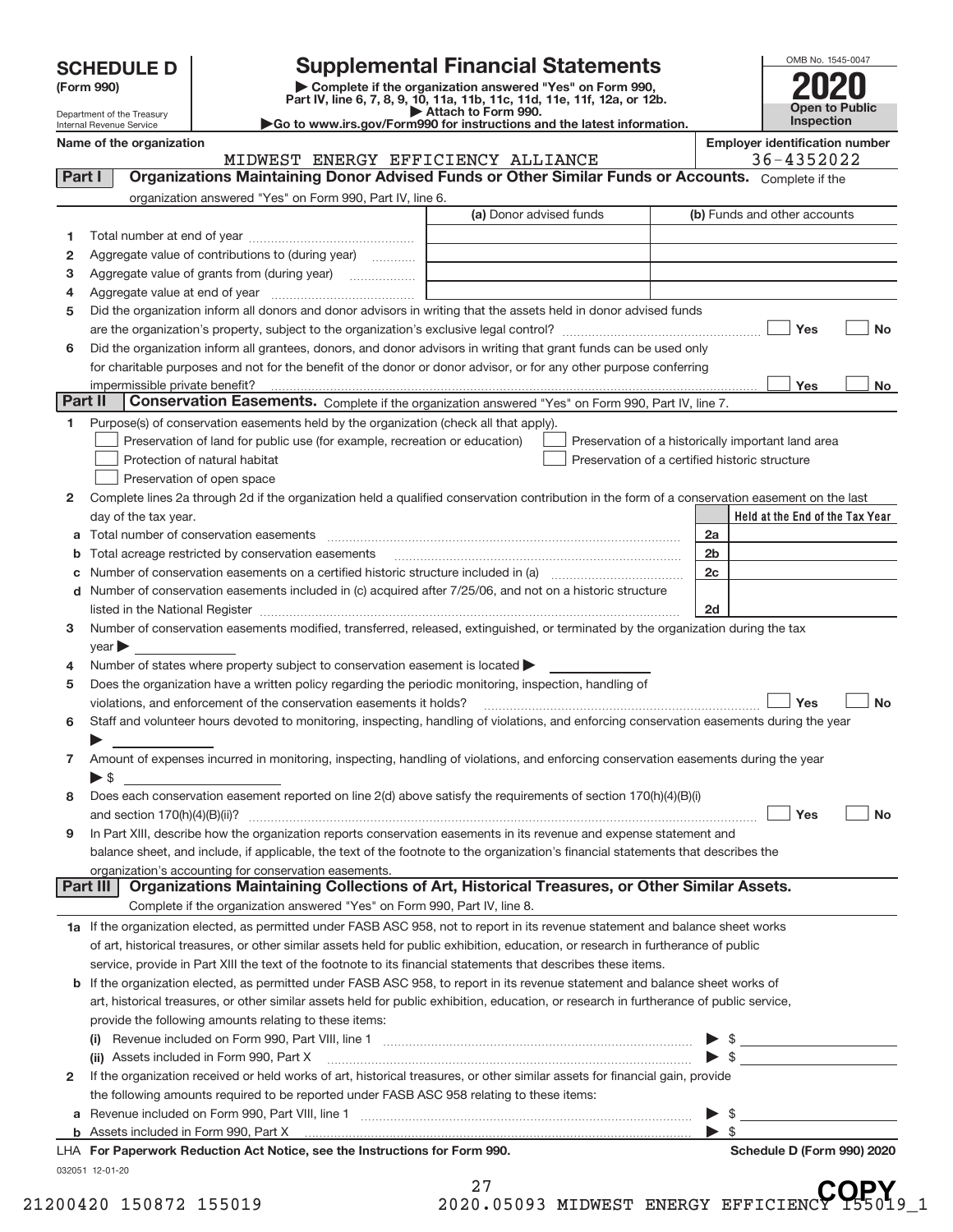|        | Schedule D (Form 990) 2020                                                                                                                                                                                                         | MIDWEST ENERGY EFFICIENCY ALLIANCE      |   |                |                                    |                                 | 36-4352022 Page 2                          |                |         |      |
|--------|------------------------------------------------------------------------------------------------------------------------------------------------------------------------------------------------------------------------------------|-----------------------------------------|---|----------------|------------------------------------|---------------------------------|--------------------------------------------|----------------|---------|------|
|        | Part III<br>Organizations Maintaining Collections of Art, Historical Treasures, or Other Similar Assets (continued)                                                                                                                |                                         |   |                |                                    |                                 |                                            |                |         |      |
| з      | Using the organization's acquisition, accession, and other records, check any of the following that make significant use of its                                                                                                    |                                         |   |                |                                    |                                 |                                            |                |         |      |
|        | collection items (check all that apply):                                                                                                                                                                                           |                                         |   |                |                                    |                                 |                                            |                |         |      |
| a      | Public exhibition                                                                                                                                                                                                                  |                                         |   |                | Loan or exchange program           |                                 |                                            |                |         |      |
| b      | Scholarly research                                                                                                                                                                                                                 |                                         |   |                | Other <b>Communication</b>         |                                 |                                            |                |         |      |
| с      | Preservation for future generations                                                                                                                                                                                                |                                         |   |                |                                    |                                 |                                            |                |         |      |
| 4      | Provide a description of the organization's collections and explain how they further the organization's exempt purpose in Part XIII.                                                                                               |                                         |   |                |                                    |                                 |                                            |                |         |      |
| 5      | During the year, did the organization solicit or receive donations of art, historical treasures, or other similar assets                                                                                                           |                                         |   |                |                                    |                                 |                                            |                |         |      |
|        |                                                                                                                                                                                                                                    |                                         |   |                |                                    |                                 |                                            | Yes            |         | No   |
|        | <b>Part IV</b><br>Escrow and Custodial Arrangements. Complete if the organization answered "Yes" on Form 990, Part IV, line 9, or                                                                                                  |                                         |   |                |                                    |                                 |                                            |                |         |      |
|        | reported an amount on Form 990, Part X, line 21.                                                                                                                                                                                   |                                         |   |                |                                    |                                 |                                            |                |         |      |
|        | 1a Is the organization an agent, trustee, custodian or other intermediary for contributions or other assets not included                                                                                                           |                                         |   |                |                                    |                                 |                                            |                |         |      |
|        | on Form 990, Part X? [11] matter contracts and contracts and contracts are contracted as a form 990, Part X?                                                                                                                       |                                         |   |                |                                    |                                 |                                            | Yes            |         | No   |
|        | b If "Yes," explain the arrangement in Part XIII and complete the following table:                                                                                                                                                 |                                         |   |                |                                    |                                 |                                            |                |         |      |
|        |                                                                                                                                                                                                                                    |                                         |   |                |                                    |                                 |                                            | Amount         |         |      |
| С      | Beginning balance <u>manual membershare communication</u> and the set of the set of the set of the set of the set of the set of the set of the set of the set of the set of the set of the set of the set of the set of the set of |                                         |   |                |                                    | 1c                              |                                            |                |         |      |
|        |                                                                                                                                                                                                                                    |                                         |   |                |                                    | 1d                              |                                            |                |         |      |
|        | e Distributions during the year manufactured and continuum control of the control of the control of the state of the control of the control of the control of the control of the control of the control of the control of the      |                                         |   |                |                                    | 1e                              |                                            |                |         |      |
| f.     | Ending balance measurements are all the contract of the contract of the contract of the contract of the contract of the contract of the contract of the contract of the contract of the contract of the contract of the contra     |                                         |   |                |                                    | 1f                              |                                            |                |         |      |
|        | 2a Did the organization include an amount on Form 990, Part X, line 21, for escrow or custodial account liability?                                                                                                                 |                                         |   |                |                                    |                                 |                                            | Yes            |         | No   |
| Part V | <b>b</b> If "Yes," explain the arrangement in Part XIII. Check here if the explanation has been provided on Part XIII<br>Endowment Funds. Complete if the organization answered "Yes" on Form 990, Part IV, line 10.               |                                         |   |                |                                    |                                 |                                            |                |         |      |
|        |                                                                                                                                                                                                                                    | (a) Current year                        |   | (b) Prior year | (c) Two years back                 |                                 | (d) Three years back   (e) Four years back |                |         |      |
|        | Beginning of year balance                                                                                                                                                                                                          |                                         |   |                |                                    |                                 |                                            |                |         |      |
| 1а     |                                                                                                                                                                                                                                    |                                         |   |                |                                    |                                 |                                            |                |         |      |
| b      |                                                                                                                                                                                                                                    |                                         |   |                |                                    |                                 |                                            |                |         |      |
|        | Net investment earnings, gains, and losses                                                                                                                                                                                         |                                         |   |                |                                    |                                 |                                            |                |         |      |
|        | e Other expenditures for facilities                                                                                                                                                                                                |                                         |   |                |                                    |                                 |                                            |                |         |      |
|        |                                                                                                                                                                                                                                    |                                         |   |                |                                    |                                 |                                            |                |         |      |
|        | f Administrative expenses                                                                                                                                                                                                          |                                         |   |                |                                    |                                 |                                            |                |         |      |
|        | End of year balance <i>manually contained</i>                                                                                                                                                                                      |                                         |   |                |                                    |                                 |                                            |                |         |      |
| g<br>2 | Provide the estimated percentage of the current year end balance (line 1g, column (a)) held as:                                                                                                                                    |                                         |   |                |                                    |                                 |                                            |                |         |      |
| а      | Board designated or quasi-endowment > _____                                                                                                                                                                                        |                                         | % |                |                                    |                                 |                                            |                |         |      |
| b      | Permanent endowment > 1                                                                                                                                                                                                            | $\%$                                    |   |                |                                    |                                 |                                            |                |         |      |
|        | $\mathbf c$ Term endowment $\blacktriangleright$                                                                                                                                                                                   | %                                       |   |                |                                    |                                 |                                            |                |         |      |
|        | The percentages on lines 2a, 2b, and 2c should equal 100%.                                                                                                                                                                         |                                         |   |                |                                    |                                 |                                            |                |         |      |
|        | 3a Are there endowment funds not in the possession of the organization that are held and administered for the organization                                                                                                         |                                         |   |                |                                    |                                 |                                            |                |         |      |
|        | by:                                                                                                                                                                                                                                |                                         |   |                |                                    |                                 |                                            |                | Yes     | No   |
|        | (i)                                                                                                                                                                                                                                |                                         |   |                |                                    |                                 |                                            | 3a(i)          |         |      |
|        |                                                                                                                                                                                                                                    |                                         |   |                |                                    |                                 |                                            | 3a(ii)         |         |      |
|        |                                                                                                                                                                                                                                    |                                         |   |                |                                    |                                 |                                            | 3b             |         |      |
| 4      | Describe in Part XIII the intended uses of the organization's endowment funds.                                                                                                                                                     |                                         |   |                |                                    |                                 |                                            |                |         |      |
|        | Land, Buildings, and Equipment.<br><b>Part VI</b>                                                                                                                                                                                  |                                         |   |                |                                    |                                 |                                            |                |         |      |
|        | Complete if the organization answered "Yes" on Form 990, Part IV, line 11a. See Form 990, Part X, line 10.                                                                                                                         |                                         |   |                |                                    |                                 |                                            |                |         |      |
|        | Description of property                                                                                                                                                                                                            | (a) Cost or other<br>basis (investment) |   |                | (b) Cost or other<br>basis (other) | (c) Accumulated<br>depreciation |                                            | (d) Book value |         |      |
|        |                                                                                                                                                                                                                                    |                                         |   |                |                                    |                                 |                                            |                |         |      |
| b      |                                                                                                                                                                                                                                    |                                         |   |                |                                    |                                 |                                            |                |         |      |
|        |                                                                                                                                                                                                                                    |                                         |   |                | 532,680.                           | 528,419.                        |                                            |                | 4,261.  |      |
|        |                                                                                                                                                                                                                                    |                                         |   |                | 105, 380.                          | 98,522.                         |                                            |                | 6,858.  |      |
|        |                                                                                                                                                                                                                                    |                                         |   |                | 140,979.                           | 140,174.                        |                                            |                |         | 805. |
|        |                                                                                                                                                                                                                                    |                                         |   |                |                                    |                                 |                                            |                | 11,924. |      |

**Schedule D (Form 990) 2020**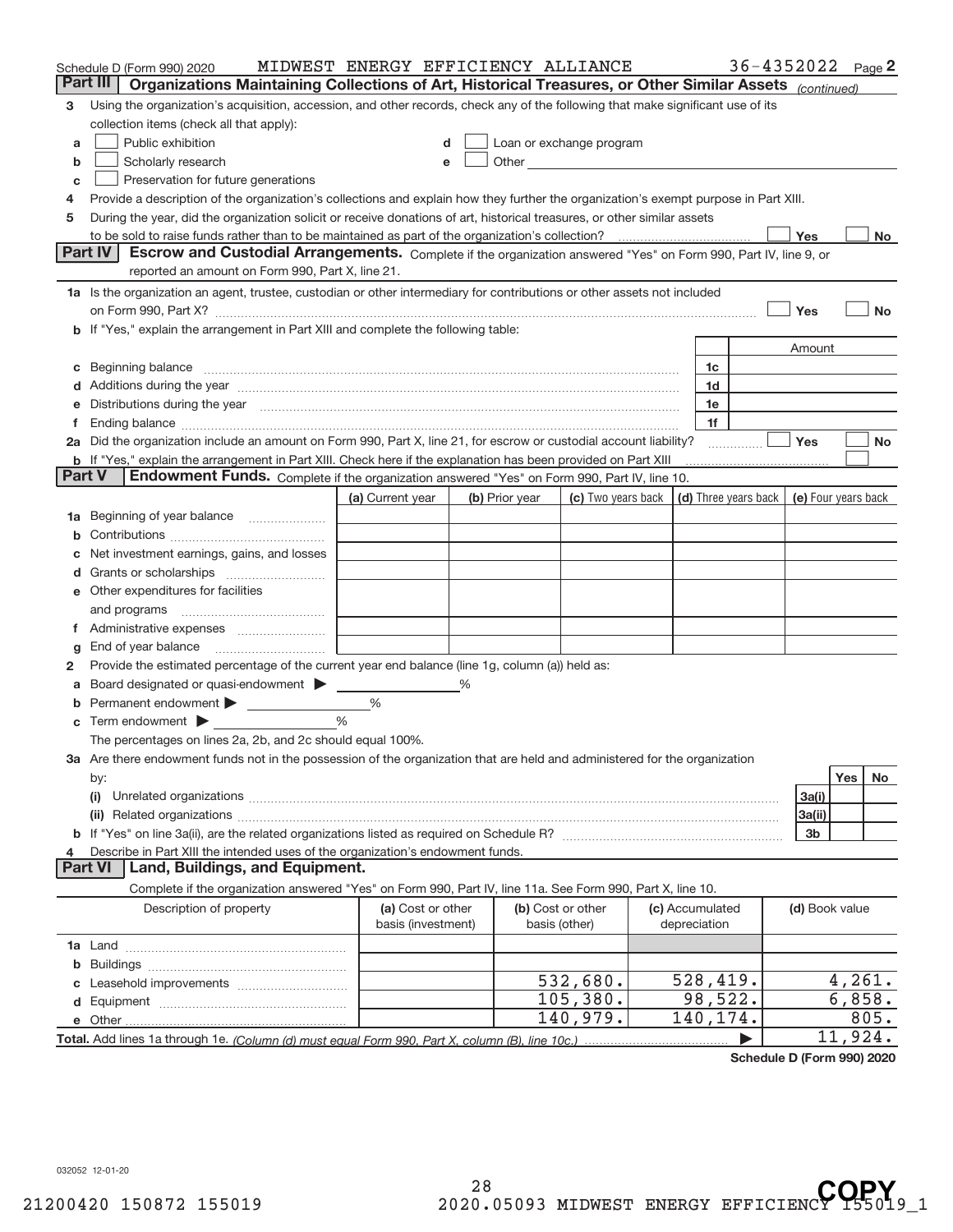| Complete if the organization answered "Yes" on Form 990, Part IV, line 11b. See Form 990, Part X, line 12.                                  |                                                    |                                                           |                |
|---------------------------------------------------------------------------------------------------------------------------------------------|----------------------------------------------------|-----------------------------------------------------------|----------------|
| (a) Description of security or category (including name of security)                                                                        | (b) Book value                                     | (c) Method of valuation: Cost or end-of-year market value |                |
| (1) Financial derivatives                                                                                                                   |                                                    |                                                           |                |
|                                                                                                                                             |                                                    |                                                           |                |
| $(3)$ Other                                                                                                                                 |                                                    |                                                           |                |
| (A)                                                                                                                                         |                                                    |                                                           |                |
| (B)                                                                                                                                         |                                                    |                                                           |                |
| (C)                                                                                                                                         |                                                    |                                                           |                |
| (D)                                                                                                                                         |                                                    |                                                           |                |
| (E)                                                                                                                                         |                                                    |                                                           |                |
| (F)                                                                                                                                         |                                                    |                                                           |                |
| (G)                                                                                                                                         |                                                    |                                                           |                |
| (H)                                                                                                                                         |                                                    |                                                           |                |
| Total. (Col. (b) must equal Form 990, Part X, col. (B) line 12.) $\blacktriangleright$                                                      |                                                    |                                                           |                |
| Part VIII Investments - Program Related.                                                                                                    |                                                    |                                                           |                |
|                                                                                                                                             |                                                    |                                                           |                |
| Complete if the organization answered "Yes" on Form 990, Part IV, line 11c. See Form 990, Part X, line 13.<br>(a) Description of investment | (b) Book value                                     | (c) Method of valuation: Cost or end-of-year market value |                |
|                                                                                                                                             |                                                    |                                                           |                |
| (1)                                                                                                                                         |                                                    |                                                           |                |
| (2)                                                                                                                                         |                                                    |                                                           |                |
| (3)                                                                                                                                         |                                                    |                                                           |                |
| (4)                                                                                                                                         |                                                    |                                                           |                |
| (5)                                                                                                                                         |                                                    |                                                           |                |
| (6)                                                                                                                                         |                                                    |                                                           |                |
| (7)                                                                                                                                         |                                                    |                                                           |                |
| (8)                                                                                                                                         |                                                    |                                                           |                |
| (9)                                                                                                                                         |                                                    |                                                           |                |
| Total. (Col. (b) must equal Form 990, Part X, col. (B) line 13.)                                                                            |                                                    |                                                           |                |
| Part IX<br><b>Other Assets.</b>                                                                                                             |                                                    |                                                           |                |
| Complete if the organization answered "Yes" on Form 990, Part IV, line 11d. See Form 990, Part X, line 15.                                  |                                                    |                                                           |                |
|                                                                                                                                             | (a) Description                                    |                                                           | (b) Book value |
| (1)                                                                                                                                         |                                                    |                                                           |                |
| (2)                                                                                                                                         |                                                    |                                                           |                |
| (3)                                                                                                                                         |                                                    |                                                           |                |
| (4)                                                                                                                                         |                                                    |                                                           |                |
| (5)                                                                                                                                         |                                                    |                                                           |                |
|                                                                                                                                             |                                                    |                                                           |                |
| (6)                                                                                                                                         |                                                    |                                                           |                |
| (7)                                                                                                                                         |                                                    |                                                           |                |
| (8)                                                                                                                                         |                                                    |                                                           |                |
| (9)                                                                                                                                         |                                                    |                                                           |                |
| <b>Other Liabilities.</b><br>Part X                                                                                                         |                                                    |                                                           |                |
| Complete if the organization answered "Yes" on Form 990, Part IV, line 11e or 11f. See Form 990, Part X, line 25.                           |                                                    |                                                           |                |
| (a) Description of liability<br>1.                                                                                                          |                                                    |                                                           | (b) Book value |
| Federal income taxes<br>(1)                                                                                                                 |                                                    |                                                           |                |
| (2) GRANTS PAYABLE                                                                                                                          |                                                    |                                                           | 82,704.        |
| (3) DEFFERED MEMBERSHIP DUES                                                                                                                |                                                    |                                                           | 210,494.       |
| (4) DEFERRED RENT PAYABLE                                                                                                                   |                                                    |                                                           | 9,569.         |
| DEFERRED REVENUE -<br>TUITION<br>(5)                                                                                                        |                                                    |                                                           | 39,797.        |
|                                                                                                                                             |                                                    |                                                           |                |
| (6)                                                                                                                                         |                                                    |                                                           |                |
| (7)                                                                                                                                         |                                                    |                                                           |                |
| (8)                                                                                                                                         |                                                    |                                                           |                |
| (9)                                                                                                                                         |                                                    |                                                           |                |
| <u>Total. (Column (b) must equal Form 990. Part X. col. (B) line 25.)</u>                                                                   | toin toy pooitions, In Dart VIII, provide the tout |                                                           | 342,564.       |

**2.** Liability for uncertain tax positions. In Part XIII, provide the text of the footnote to the organization's financial statements that reports the organization's liability for uncertain tax positions under FASB ASC 740. Check here if the text of the footnote has been provided in Part XIII  $\boxed{\text{X}}$ 

**Schedule D (Form 990) 2020**

032053 12‐01‐20

#### **Part VIII** Investments - Other Securities.

| (a) Description of security or category (including name of security)   | (b) Book value | (c) Method of valuation: Cost or end-of-year market value |
|------------------------------------------------------------------------|----------------|-----------------------------------------------------------|
| 1) Financial derivatives                                               |                |                                                           |
| 2) Closely held equity interests                                       |                |                                                           |
| 3) Other                                                               |                |                                                           |
| (A)                                                                    |                |                                                           |
| (B)                                                                    |                |                                                           |
| (C)                                                                    |                |                                                           |
| (D)                                                                    |                |                                                           |
| (E)                                                                    |                |                                                           |
| (F                                                                     |                |                                                           |
| (G)                                                                    |                |                                                           |
| (H)                                                                    |                |                                                           |
| <b>otal.</b> (Col. (b) must equal Form 990, Part X, col. (B) line 12.) |                |                                                           |
| <b>Dart VIII Investments Dreaman Delated</b>                           |                |                                                           |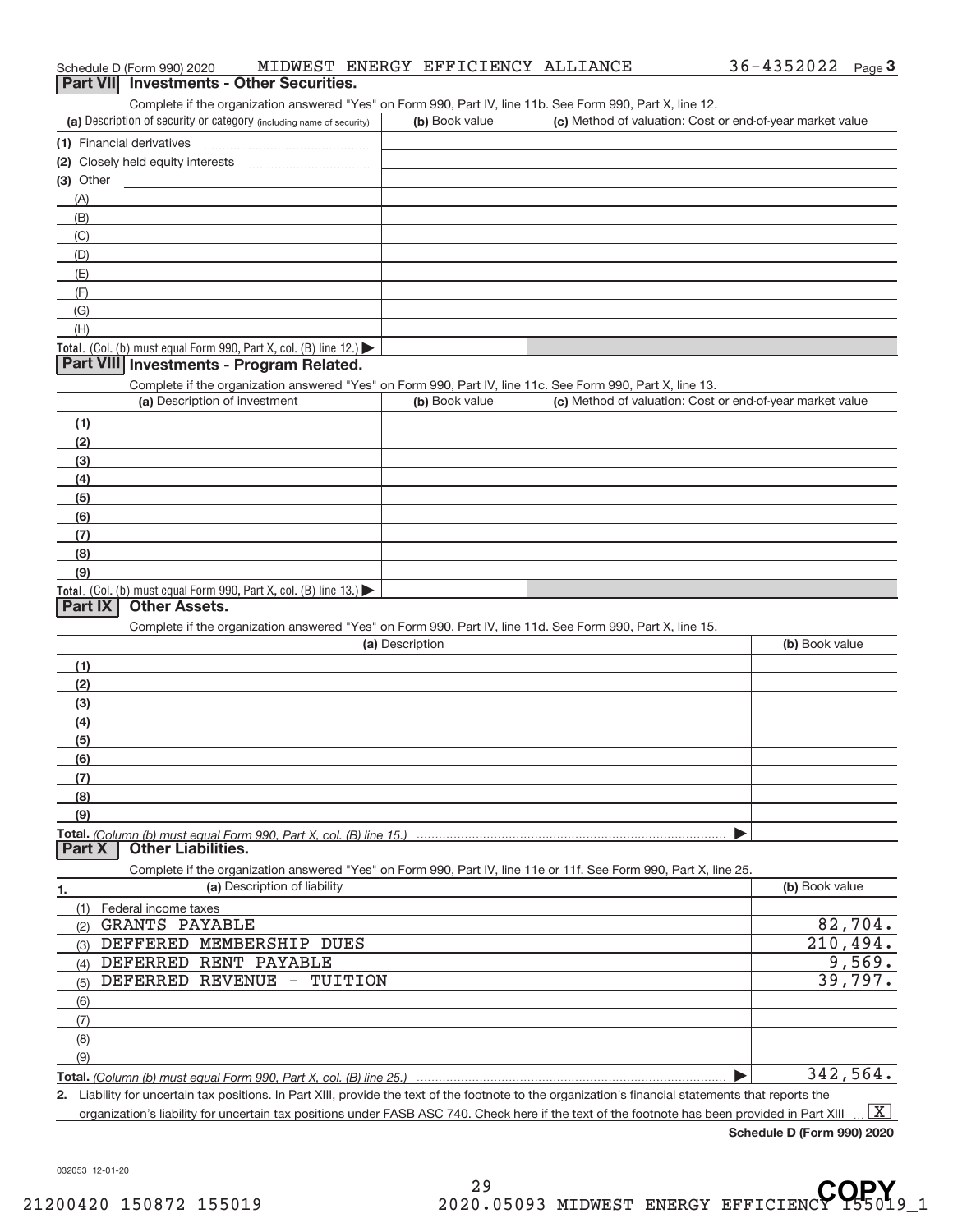|              | MIDWEST ENERGY EFFICIENCY ALLIANCE<br>Schedule D (Form 990) 2020                                                                                                                                                                                   |                                                                                                                                                                                                                               |                | $36 - 4352022$ Page 4 |
|--------------|----------------------------------------------------------------------------------------------------------------------------------------------------------------------------------------------------------------------------------------------------|-------------------------------------------------------------------------------------------------------------------------------------------------------------------------------------------------------------------------------|----------------|-----------------------|
|              | Reconciliation of Revenue per Audited Financial Statements With Revenue per Return.<br>Part XI                                                                                                                                                     |                                                                                                                                                                                                                               |                |                       |
|              | Complete if the organization answered "Yes" on Form 990, Part IV, line 12a.                                                                                                                                                                        |                                                                                                                                                                                                                               |                |                       |
| 1            | Total revenue, gains, and other support per audited financial statements                                                                                                                                                                           | and a construction of the construction of the construction of the construction of the construction of the construction of the construction of the construction of the construction of the construction of the construction of | $\blacksquare$ | 3,338,954.            |
| 2            | Amounts included on line 1 but not on Form 990, Part VIII, line 12:                                                                                                                                                                                |                                                                                                                                                                                                                               |                |                       |
| a            | Net unrealized gains (losses) on investments [11] matter contracts and the unrealized gains (losses) on investments                                                                                                                                | 2a                                                                                                                                                                                                                            |                |                       |
|              |                                                                                                                                                                                                                                                    | 2 <sub>b</sub>                                                                                                                                                                                                                |                |                       |
| c            |                                                                                                                                                                                                                                                    | 2 <sub>c</sub>                                                                                                                                                                                                                |                |                       |
| d            | Other (Describe in Part XIII.) <b>Construction Construction</b> Chern Construction Chern Chern Chern Chern Chern Chern                                                                                                                             | 2d                                                                                                                                                                                                                            |                |                       |
| е            | Add lines 2a through 2d <b>contained a contained a contained a contained a</b> contained a contained a contained a contained a contained a contained a contained a contained a contained a contained a contained a contained a cont                |                                                                                                                                                                                                                               | <b>2e</b>      |                       |
| 3            |                                                                                                                                                                                                                                                    |                                                                                                                                                                                                                               | $\overline{3}$ | 3,338,954.            |
| 4            | Amounts included on Form 990, Part VIII, line 12, but not on line 1:                                                                                                                                                                               |                                                                                                                                                                                                                               |                |                       |
|              | Investment expenses not included on Form 990, Part VIII, line 7b [1000000000000000000000000000000000                                                                                                                                               | 4а                                                                                                                                                                                                                            |                |                       |
| b            | Other (Describe in Part XIII.) <b>Construction Contract Construction</b> Chemistry Chemistry Chemistry Chemistry Chemistry                                                                                                                         | 4 <sub>h</sub>                                                                                                                                                                                                                |                |                       |
| $\mathbf{c}$ | Add lines 4a and 4b                                                                                                                                                                                                                                |                                                                                                                                                                                                                               | 4c             |                       |
|              |                                                                                                                                                                                                                                                    |                                                                                                                                                                                                                               | 5              | 3,338,954.            |
|              |                                                                                                                                                                                                                                                    |                                                                                                                                                                                                                               |                |                       |
|              | 5 Total revenue. Add lines 3 and 4c. (This must equal Form 990, Part I, line 12.)<br><b>Part XII</b>   Reconciliation of Expenses per Audited Financial Statements With Expenses per Return.                                                       |                                                                                                                                                                                                                               |                |                       |
|              | Complete if the organization answered "Yes" on Form 990, Part IV, line 12a.                                                                                                                                                                        |                                                                                                                                                                                                                               |                |                       |
| 1            |                                                                                                                                                                                                                                                    |                                                                                                                                                                                                                               | $\mathbf{1}$   | 2,965,747.            |
| 2            | Amounts included on line 1 but not on Form 990, Part IX, line 25:                                                                                                                                                                                  |                                                                                                                                                                                                                               |                |                       |
| a            |                                                                                                                                                                                                                                                    | 2a                                                                                                                                                                                                                            |                |                       |
| b            | Prior year adjustments <i>www.www.www.www.www.www.www.www.www.</i> ww.                                                                                                                                                                             | 2 <sub>b</sub>                                                                                                                                                                                                                |                |                       |
| c            |                                                                                                                                                                                                                                                    | 2 <sub>c</sub>                                                                                                                                                                                                                |                |                       |
| d            |                                                                                                                                                                                                                                                    | 2d                                                                                                                                                                                                                            |                |                       |
|              | e Add lines 2a through 2d <b>[16]</b> Manuscription and the Add lines 2a through 2d <b>[16]</b> Manuscription and the Add lines 2a through 2d <b>[16]</b> Manuscription and the Add lines 2a through 2d <b>[16]</b> Manuscription and the Add line |                                                                                                                                                                                                                               | 2e             |                       |
| 3            |                                                                                                                                                                                                                                                    |                                                                                                                                                                                                                               | $\mathbf{R}$   | 2,965,747.            |
| 4            | Amounts included on Form 990, Part IX, line 25, but not on line 1:                                                                                                                                                                                 |                                                                                                                                                                                                                               |                |                       |
|              |                                                                                                                                                                                                                                                    | 4a                                                                                                                                                                                                                            |                |                       |
| b            |                                                                                                                                                                                                                                                    | 4 <sub>b</sub>                                                                                                                                                                                                                |                |                       |
|              | Add lines 4a and 4b                                                                                                                                                                                                                                |                                                                                                                                                                                                                               | 4с             | 0.                    |
|              | Part XIII Supplemental Information.                                                                                                                                                                                                                |                                                                                                                                                                                                                               | 5              | 2,965,747.            |

Provide the descriptions required for Part II, lines 3, 5, and 9; Part III, lines 1a and 4; Part IV, lines 1b and 2b; Part V, line 4; Part X, line 2; Part XI, lines 2d and 4b; and Part XII, lines 2d and 4b. Also complete this part to provide any additional information.

PART X, LINE 2:

| MEEA IS EXEMPT FROM FEDERAL INCOME TAXES UNDER SECTION $501(C)(3)$ OF THE |
|---------------------------------------------------------------------------|
| INTERNAL REVENUE CODE. IN ADDITION, MEEA HAS BEEN DETERMINED BY THE       |
| INTERNAL REVENUE SERVICE NOT TO BE A "PRIVATE FOUNDATION" WITHIN THE      |
| MEANING OF SECTION 509(A) OF THE INTERNAL REVENUE CODE. MANAGEMENT HAS    |
| ANALYZED THE TAX POSITIONS TAKEN BY MEEA, AND HAS CONCLUDED THAT AS OF    |
| JUNE 30, 2021, THERE ARE NO UNCERTAIN TAX POSITIONS TAKEN OR EXPECTED TO  |
| BE TAKEN THAT WOULD REQUIRE RECOGNITION OF A LIABILITY (OR ASSET) OR      |
| DISCLOSURE IN THE FINANCIAL STATEMENTS.                                   |

032054 12‐01‐20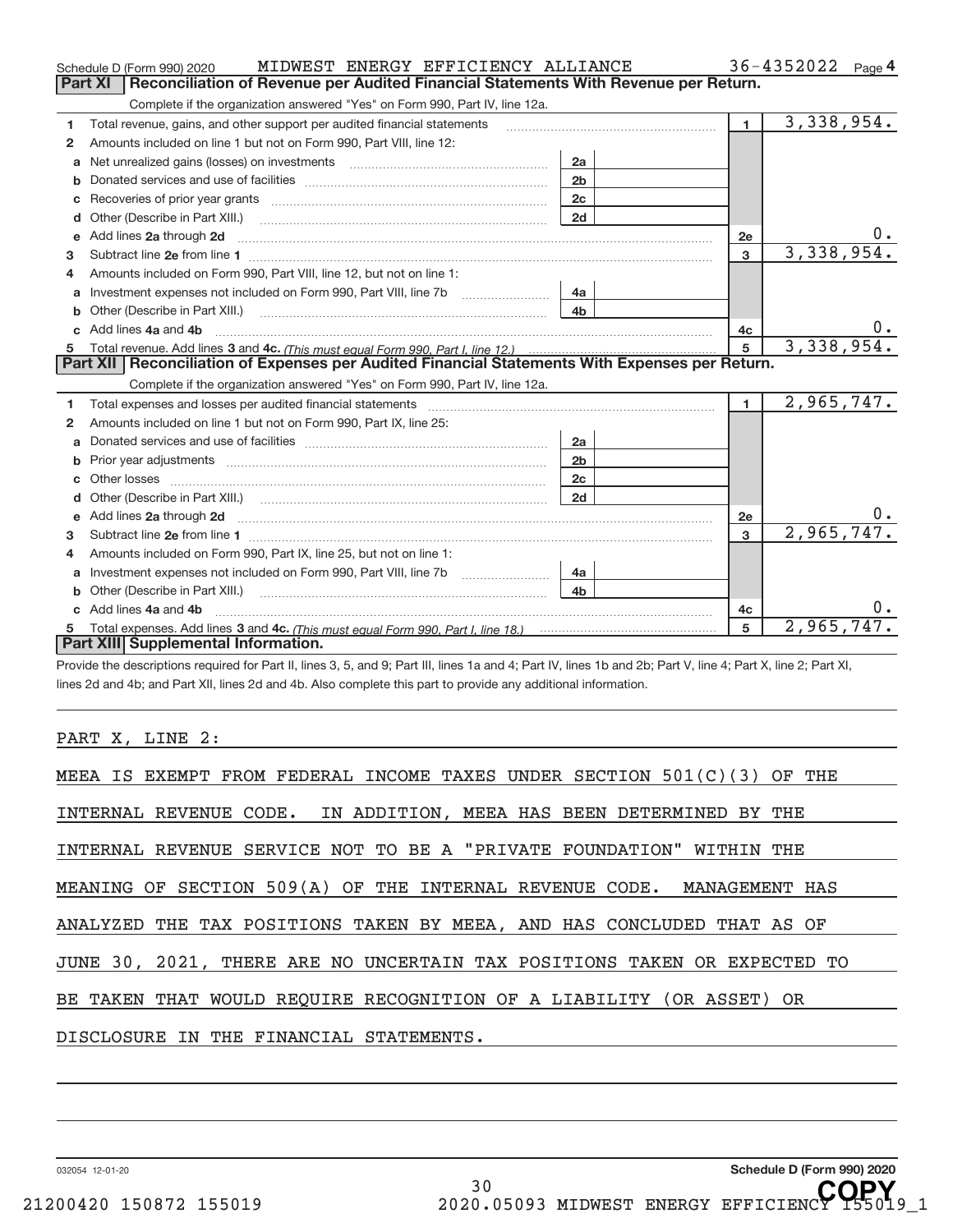| Schedule D (Form 990) 2020 MIDWEST ENI<br>Part XIII Supplemental Information (continued) |  | MIDWEST ENERGY EFFICIENCY ALLIANCE | 36-4352022 Page 5 |  |
|------------------------------------------------------------------------------------------|--|------------------------------------|-------------------|--|
|                                                                                          |  |                                    |                   |  |
|                                                                                          |  |                                    |                   |  |
|                                                                                          |  |                                    |                   |  |
|                                                                                          |  |                                    |                   |  |
|                                                                                          |  |                                    |                   |  |
|                                                                                          |  |                                    |                   |  |
|                                                                                          |  |                                    |                   |  |
|                                                                                          |  |                                    |                   |  |
|                                                                                          |  |                                    |                   |  |
|                                                                                          |  |                                    |                   |  |
|                                                                                          |  |                                    |                   |  |
|                                                                                          |  |                                    |                   |  |
|                                                                                          |  |                                    |                   |  |
|                                                                                          |  |                                    |                   |  |
|                                                                                          |  |                                    |                   |  |
|                                                                                          |  |                                    |                   |  |
|                                                                                          |  |                                    |                   |  |
|                                                                                          |  |                                    |                   |  |
|                                                                                          |  |                                    |                   |  |
|                                                                                          |  |                                    |                   |  |
|                                                                                          |  |                                    |                   |  |
|                                                                                          |  |                                    |                   |  |
|                                                                                          |  |                                    |                   |  |
|                                                                                          |  |                                    |                   |  |
|                                                                                          |  |                                    |                   |  |
|                                                                                          |  |                                    |                   |  |
|                                                                                          |  |                                    |                   |  |
|                                                                                          |  |                                    |                   |  |
|                                                                                          |  |                                    |                   |  |
|                                                                                          |  |                                    |                   |  |
|                                                                                          |  |                                    |                   |  |
|                                                                                          |  |                                    |                   |  |
|                                                                                          |  |                                    |                   |  |

032055 12‐01‐20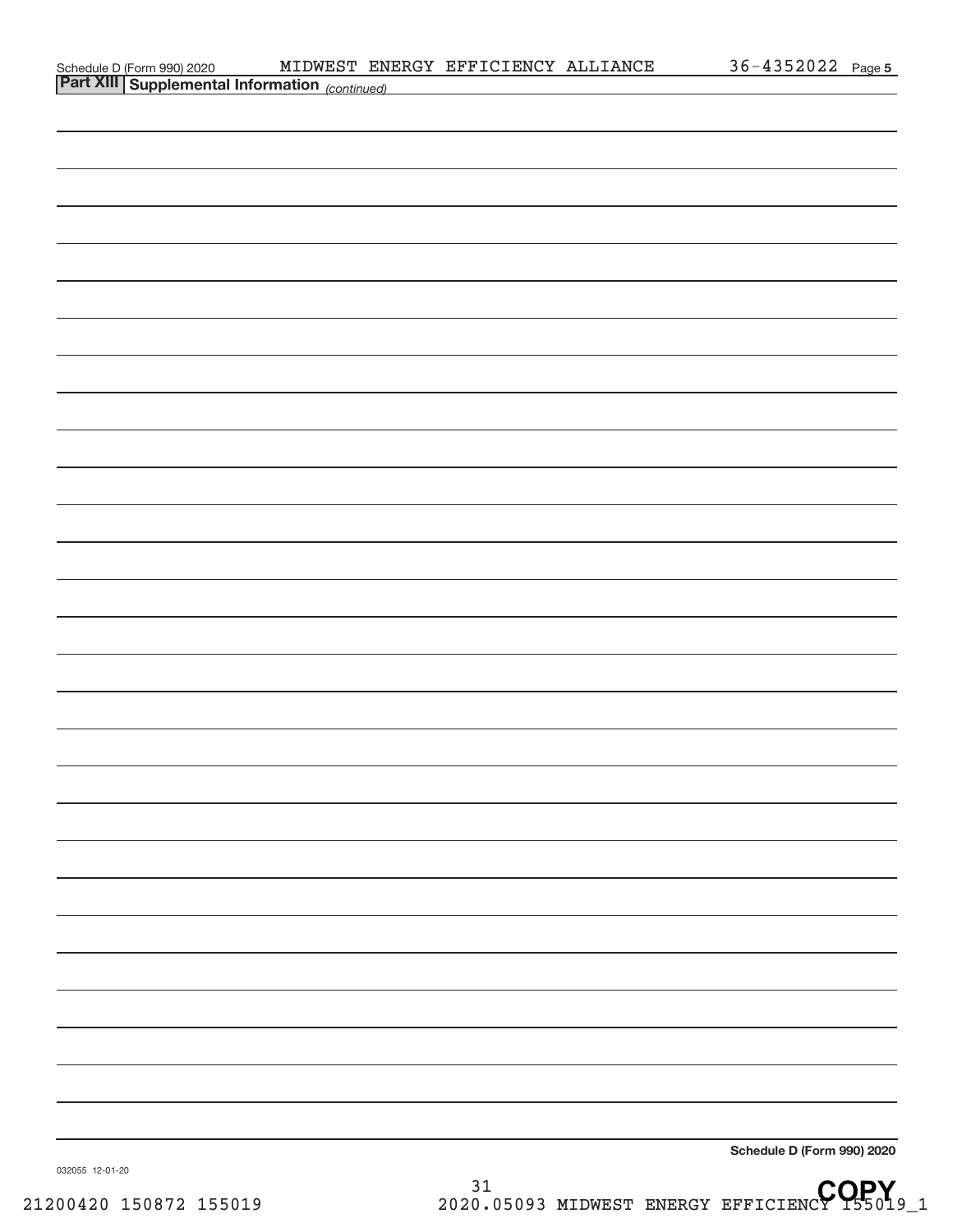|        | <b>Compensation Information</b><br><b>SCHEDULE J</b>                                                                                                    | OMB No. 1545-0047     |     |                   |
|--------|---------------------------------------------------------------------------------------------------------------------------------------------------------|-----------------------|-----|-------------------|
|        | (Form 990)<br>For certain Officers, Directors, Trustees, Key Employees, and Highest                                                                     |                       |     |                   |
|        | <b>Compensated Employees</b>                                                                                                                            | 2020                  |     |                   |
|        | Complete if the organization answered "Yes" on Form 990, Part IV, line 23.                                                                              | <b>Open to Public</b> |     |                   |
|        | Attach to Form 990.<br>Department of the Treasury<br>Go to www.irs.gov/Form990 for instructions and the latest information.<br>Internal Revenue Service | Inspection            |     |                   |
|        | <b>Employer identification number</b><br>Name of the organization                                                                                       |                       |     |                   |
|        | 36-4352022<br>MIDWEST ENERGY EFFICIENCY ALLIANCE                                                                                                        |                       |     |                   |
| Part I | <b>Questions Regarding Compensation</b>                                                                                                                 |                       |     |                   |
|        |                                                                                                                                                         |                       | Yes | No                |
|        | Check the appropriate box(es) if the organization provided any of the following to or for a person listed on Form 990,                                  |                       |     |                   |
|        | Part VII, Section A, line 1a. Complete Part III to provide any relevant information regarding these items.                                              |                       |     |                   |
|        | First-class or charter travel<br>Housing allowance or residence for personal use                                                                        |                       |     |                   |
|        | Travel for companions<br>Payments for business use of personal residence                                                                                |                       |     |                   |
|        | Tax indemnification and gross-up payments<br>Health or social club dues or initiation fees                                                              |                       |     |                   |
|        | Discretionary spending account<br>Personal services (such as maid, chauffeur, chef)                                                                     |                       |     |                   |
|        |                                                                                                                                                         |                       |     |                   |
|        | <b>b</b> If any of the boxes on line 1a are checked, did the organization follow a written policy regarding payment or                                  |                       |     |                   |
|        | reimbursement or provision of all of the expenses described above? If "No," complete Part III to explain                                                | 1b                    |     |                   |
| 2      | Did the organization require substantiation prior to reimbursing or allowing expenses incurred by all directors,                                        |                       |     |                   |
|        |                                                                                                                                                         | $\overline{2}$        |     |                   |
|        |                                                                                                                                                         |                       |     |                   |
| з      | Indicate which, if any, of the following the organization used to establish the compensation of the organization's                                      |                       |     |                   |
|        | CEO/Executive Director. Check all that apply. Do not check any boxes for methods used by a related organization to                                      |                       |     |                   |
|        | establish compensation of the CEO/Executive Director, but explain in Part III.                                                                          |                       |     |                   |
|        | Compensation committee<br>Written employment contract                                                                                                   |                       |     |                   |
|        | Independent compensation consultant<br>Compensation survey or study                                                                                     |                       |     |                   |
|        | Form 990 of other organizations<br>Approval by the board or compensation committee                                                                      |                       |     |                   |
|        |                                                                                                                                                         |                       |     |                   |
| 4      | During the year, did any person listed on Form 990, Part VII, Section A, line 1a, with respect to the filing                                            |                       |     |                   |
|        | organization or a related organization:                                                                                                                 |                       |     |                   |
| а      | Receive a severance payment or change-of-control payment?                                                                                               | 4a                    |     | х                 |
| b      | Participate in or receive payment from a supplemental nonqualified retirement plan?                                                                     | 4b                    |     | X                 |
| с      | Participate in or receive payment from an equity-based compensation arrangement?                                                                        | 4c                    |     | $\mathbf x$       |
|        | If "Yes" to any of lines 4a-c, list the persons and provide the applicable amounts for each item in Part III.                                           |                       |     |                   |
|        |                                                                                                                                                         |                       |     |                   |
|        | Only section 501(c)(3), 501(c)(4), and 501(c)(29) organizations must complete lines 5-9.                                                                |                       |     |                   |
|        | For persons listed on Form 990, Part VII, Section A, line 1a, did the organization pay or accrue any compensation                                       |                       |     |                   |
|        | contingent on the revenues of:                                                                                                                          |                       |     |                   |
| a      |                                                                                                                                                         | 5a                    |     | х                 |
|        |                                                                                                                                                         | 5b                    |     | X                 |
|        | If "Yes" on line 5a or 5b, describe in Part III.                                                                                                        |                       |     |                   |
| 6.     | For persons listed on Form 990, Part VII, Section A, line 1a, did the organization pay or accrue any compensation                                       |                       |     |                   |
|        | contingent on the net earnings of:                                                                                                                      |                       |     |                   |
| a      |                                                                                                                                                         | 6а                    |     | х<br>$\mathbf{x}$ |
|        |                                                                                                                                                         | 6b                    |     |                   |
|        | If "Yes" on line 6a or 6b, describe in Part III.                                                                                                        |                       |     |                   |
|        | 7 For persons listed on Form 990, Part VII, Section A, line 1a, did the organization provide any nonfixed payments                                      |                       |     | x                 |
|        |                                                                                                                                                         | $\overline{7}$        |     |                   |
| 8      | Were any amounts reported on Form 990, Part VII, paid or accrued pursuant to a contract that was subject to the                                         |                       |     | х                 |
|        | initial contract exception described in Regulations section 53.4958-4(a)(3)? If "Yes," describe in Part III                                             | 8                     |     |                   |
| 9      | If "Yes" on line 8, did the organization also follow the rebuttable presumption procedure described in                                                  |                       |     |                   |
|        | Regulations section 53.4958-6(c)?<br><b>Departments Reduction Act Notice, can the Instructions for Ferm 000</b><br>Schodule I (Form 000) 2020           | 9                     |     |                   |

LHA For Paperwork Reduction Act Notice, see the Instructions for Form 990. **In the case of the Schedule J (Form 990) 2020** 

032111 12‐07‐20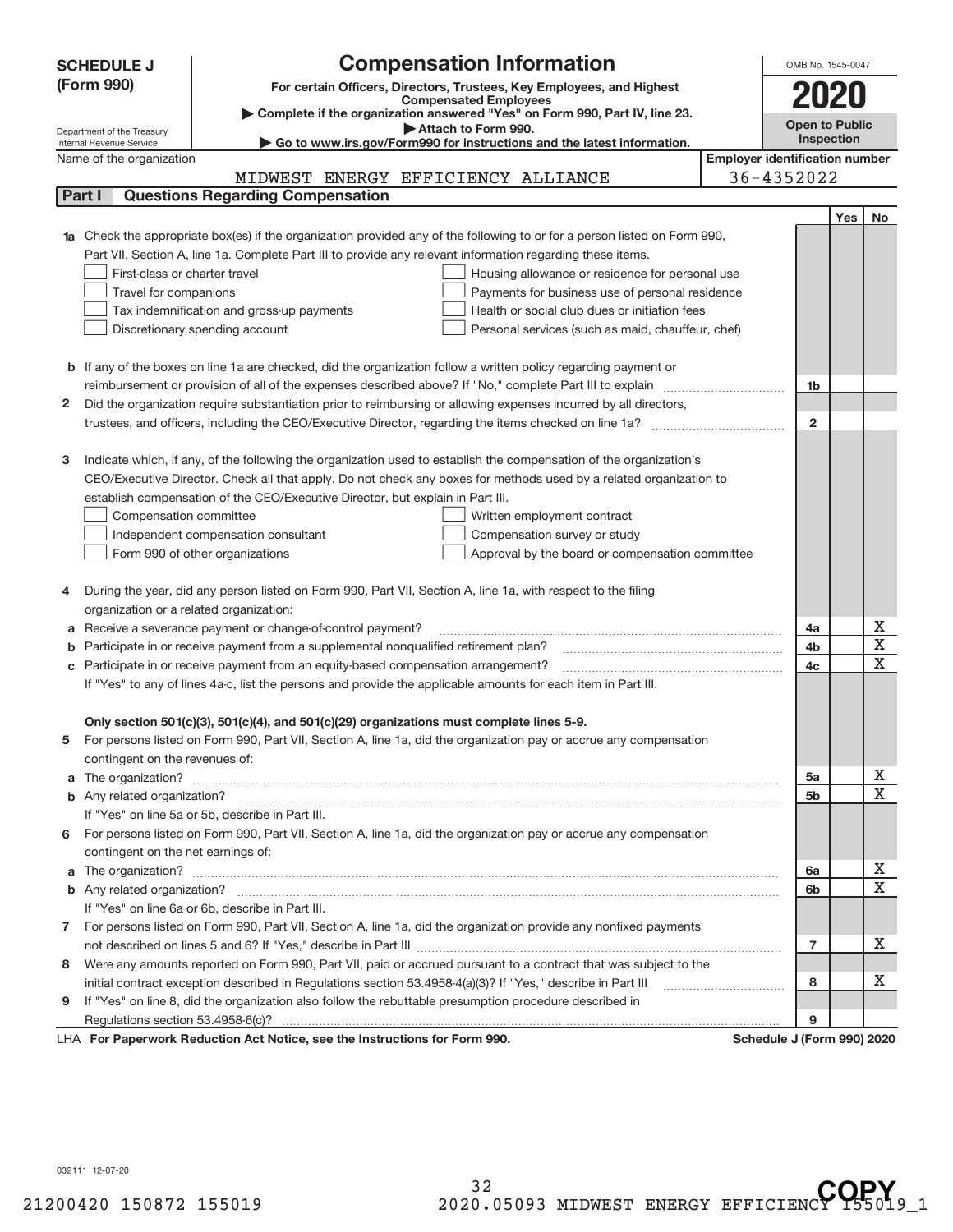36‐4352022

**2**

#### **Part II Officers, Directors, Trustees, Key Employees, and Highest Compensated Employees.** Use duplicate copies if additional space is needed.

For each individual whose compensation must be reported on Schedule J, report compensation from the organization on row (i) and from related organizations, described in the instructions, on row (ii). Do not list any individuals that aren't listed on Form 990, Part VII.

**Note:** The sum of columns (B)(i)‐(iii) for each listed individual must equal the total amount of Form 990, Part VII, Section A, line 1a, applicable column (D) and (E) amounts for that individual.

| (A) Name and Title    |                                   | (B) Breakdown of W-2 and/or 1099-MISC compensation |                                           |                                           | (C) Retirement and<br>(D) Nontaxable<br>other deferred<br>benefits | (E) Total of columns<br>$(B)(i)-(D)$ | (F) Compensation<br>in column (B) |                                           |
|-----------------------|-----------------------------------|----------------------------------------------------|-------------------------------------------|-------------------------------------------|--------------------------------------------------------------------|--------------------------------------|-----------------------------------|-------------------------------------------|
|                       |                                   | (i) Base<br>compensation                           | (ii) Bonus &<br>incentive<br>compensation | (iii) Other<br>reportable<br>compensation | compensation                                                       |                                      |                                   | reported as deferred<br>on prior Form 990 |
| STACEY PARADIS<br>(1) | (i)                               | 167,000.                                           | $\overline{0}$ .                          | $\overline{0}$ .                          | 4,169.                                                             | $0$ .                                | 171,169.                          | 0.                                        |
| EXECUTIVE DIRECTOR    | $\overline{(\mathsf{ii})}$        | 0.                                                 | 0.                                        | 0.                                        | $\overline{0}$ .                                                   | $\overline{0}$ .                     | $\overline{0}$ .                  | 0.                                        |
|                       | (i)                               |                                                    |                                           |                                           |                                                                    |                                      |                                   |                                           |
|                       | $\overline{(\mathsf{ii})}$        |                                                    |                                           |                                           |                                                                    |                                      |                                   |                                           |
|                       | (i)                               |                                                    |                                           |                                           |                                                                    |                                      |                                   |                                           |
|                       | $\overline{(\mathsf{ii})}$        |                                                    |                                           |                                           |                                                                    |                                      |                                   |                                           |
|                       | (i)                               |                                                    |                                           |                                           |                                                                    |                                      |                                   |                                           |
|                       | $\overline{(\mathsf{ii})}$        |                                                    |                                           |                                           |                                                                    |                                      |                                   |                                           |
|                       | (i)                               |                                                    |                                           |                                           |                                                                    |                                      |                                   |                                           |
|                       | $\overline{(\mathsf{ii})}$        |                                                    |                                           |                                           |                                                                    |                                      |                                   |                                           |
|                       | (i)                               |                                                    |                                           |                                           |                                                                    |                                      |                                   |                                           |
|                       | $\overline{(\mathsf{ii})}$        |                                                    |                                           |                                           |                                                                    |                                      |                                   |                                           |
|                       | (i)                               |                                                    |                                           |                                           |                                                                    |                                      |                                   |                                           |
|                       | $\overline{(\mathsf{ii})}$        |                                                    |                                           |                                           |                                                                    |                                      |                                   |                                           |
|                       | (i)<br>$\overline{(\mathsf{ii})}$ |                                                    |                                           |                                           |                                                                    |                                      |                                   |                                           |
|                       | (i)                               |                                                    |                                           |                                           |                                                                    |                                      |                                   |                                           |
|                       | $\overline{(\mathsf{ii})}$        |                                                    |                                           |                                           |                                                                    |                                      |                                   |                                           |
|                       | (i)                               |                                                    |                                           |                                           |                                                                    |                                      |                                   |                                           |
|                       | $\overline{(\mathsf{ii})}$        |                                                    |                                           |                                           |                                                                    |                                      |                                   |                                           |
|                       | (i)                               |                                                    |                                           |                                           |                                                                    |                                      |                                   |                                           |
|                       | $\overline{(\mathsf{ii})}$        |                                                    |                                           |                                           |                                                                    |                                      |                                   |                                           |
|                       | (i)                               |                                                    |                                           |                                           |                                                                    |                                      |                                   |                                           |
|                       | $\overline{(\mathsf{ii})}$        |                                                    |                                           |                                           |                                                                    |                                      |                                   |                                           |
|                       | (i)                               |                                                    |                                           |                                           |                                                                    |                                      |                                   |                                           |
|                       | $\overline{(\mathsf{ii})}$        |                                                    |                                           |                                           |                                                                    |                                      |                                   |                                           |
|                       | (i)                               |                                                    |                                           |                                           |                                                                    |                                      |                                   |                                           |
|                       | $\overline{(\mathsf{ii})}$        |                                                    |                                           |                                           |                                                                    |                                      |                                   |                                           |
|                       | (i)                               |                                                    |                                           |                                           |                                                                    |                                      |                                   |                                           |
|                       | $\overline{(\mathsf{ii})}$        |                                                    |                                           |                                           |                                                                    |                                      |                                   |                                           |
|                       | (i)                               |                                                    |                                           |                                           |                                                                    |                                      |                                   |                                           |
|                       | (iii)                             |                                                    |                                           |                                           |                                                                    |                                      |                                   |                                           |

**Schedule J (Form 990) 2020**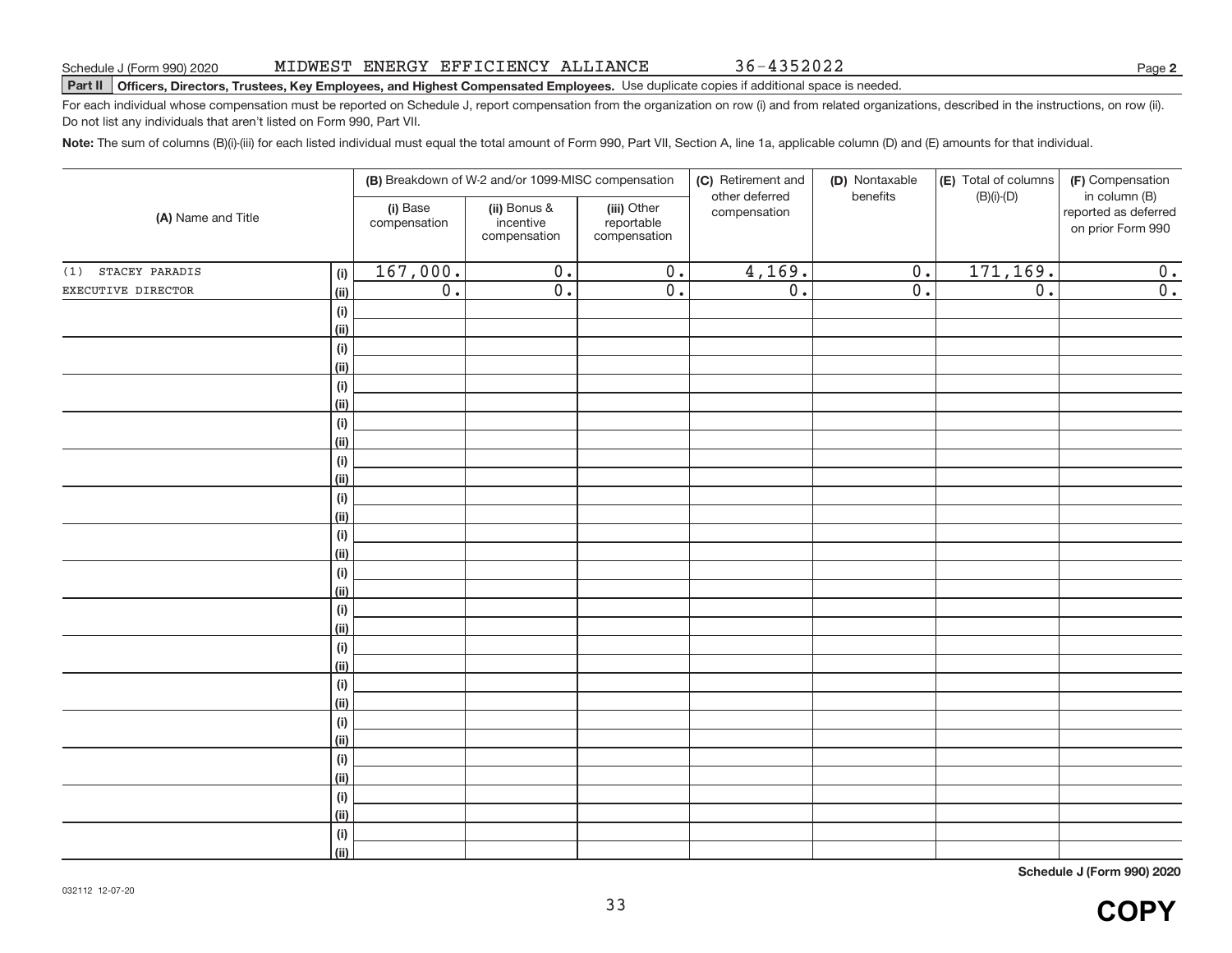#### **Part III Supplemental Information**

Provide the information, explanation, or descriptions required for Part I, lines 1a, 1b, 3, 4a, 4b, 4c, 5a, 5b, 6a, 6b, 7, and 8, and for Part II. Also complete this part for any additional information.

**Schedule J (Form 990) 2020**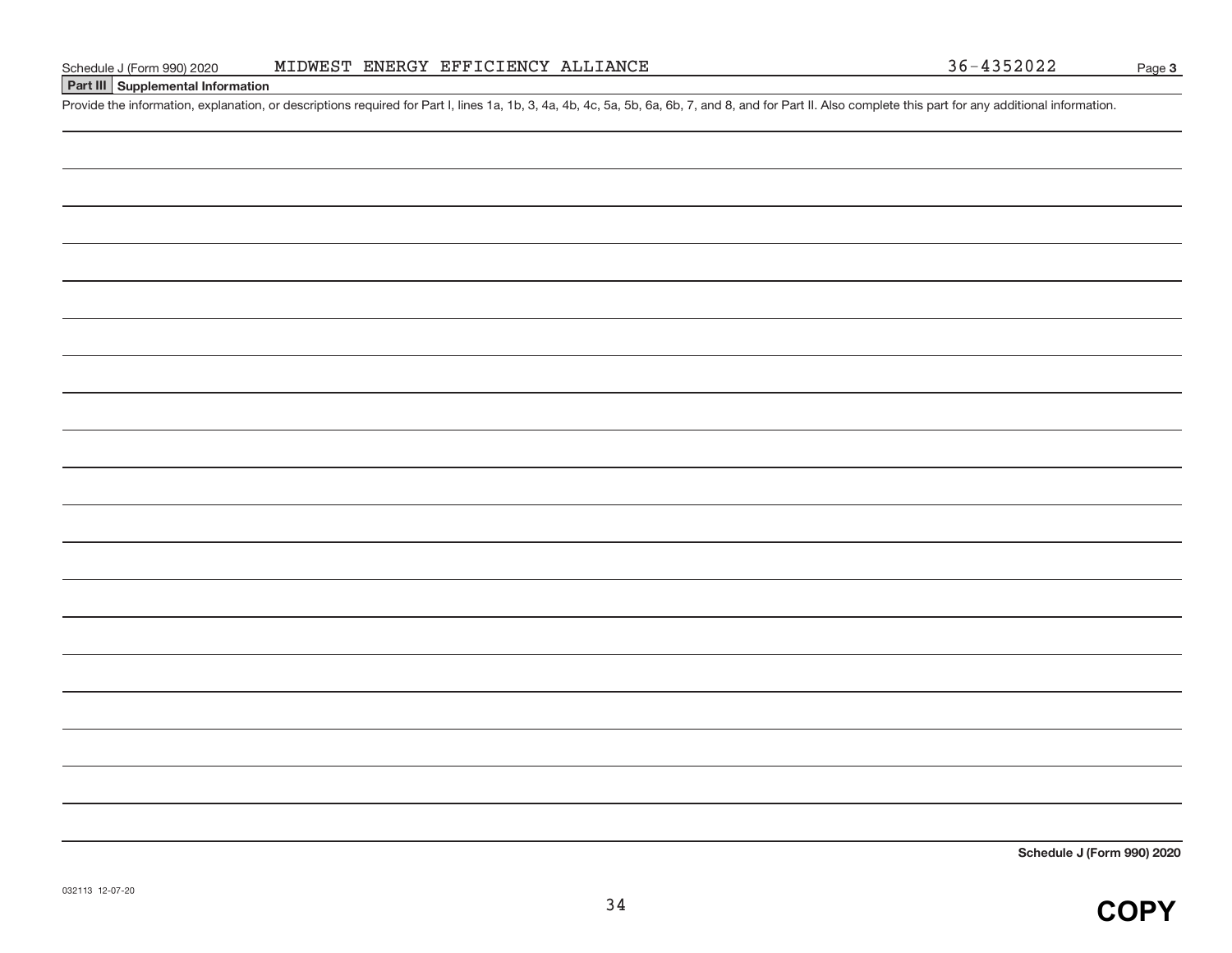**(Form 990 or 990‐EZ)**

Department of the Treasury Internal Revenue Service Name of the organization

**Complete to provide information for responses to specific questions on SCHEDULE O Supplemental Information to Form 990 or 990‐EZ 2020**

**Form 990 or 990‐EZ or to provide any additional information. | Attach to Form 990 or 990‐EZ. | Go to www.irs.gov/Form990 for the latest information.**

MIDWEST ENERGY EFFICIENCY ALLIANCE | 36-4352022

**Employer identification number**

OMB No. 1545‐0047

**Open to Public Inspection**

**COPY**

FORM 990, PART VI, SECTION A, LINE 6:

THE CORPORATION IS ORGANIZED UNDER AND SHALL OPERATE AS AN ILLINOIS

NOT‐FOR‐PROFIT CORPORATION, AND SHALL HAVE SUCH POWERS AS ARE NOW OR AS MAY

HEREAFTER BE GRANTED BY THE GENERAL NOT‐FOR‐PROFIT CORPORATION ACT OF THE

STATE OF ILLINOIS.

FORM 990, PART VI, SECTION A, LINE 7A:

THE BOARD GOVERNANCE COMMITTEE CHOOSES A SLATE OF CANDIDATES AND THE MEMBER

ORGANIZATIONS VOTE UP OR DOWN ON THE SLATE.

FORM 990, PART VI, SECTION B, LINE 11B:

THE FINANCE COMMITTEE PERFORMS AN INITIAL REVIEW OF THE FORM 990 AND THEN

THE EXECUTIVE COMMITTEE PERFORMS AN ADDITIONAL REVIEW BEFORE THE RETURN IS FILED.

FORM 990, PART VI, SECTION B, LINE 12C:

THE ORGANIZATION PERIODICALLY REVIEWS ANY CONNECTIONS BETWEEN DIRECTORS/KEY

EMPLOYEES AND THEIR BUSINESS RELATIONSHIPS WITH THE ORGANIZATION.

FORM 990, PART VI, SECTION B, LINE 15:

THE DIRECTOR'S COMPENSATION IS SET BY THE EXECUTIVE DIRECTOR, AND THE

EXECUTIVE DIRECTOR'S COMPENSATION IS SET BY THE BOARD OF DIRECTORS. BOTH

USE AN INDUSTRY BENCHMARK TO DETERMINE COMPENSATION.

FORM 990, PART VI, SECTION C, LINE 19:

MAKING GOVERNING DOCUMENTS, CONFLICT OF INTEREST, & FINANCIAL STATEMENTS

032211 11‐20‐20 **For Paperwork Reduction Act Notice, see the Instructions for Form 990 or 990‐EZ. Schedule O (Form 990 or 990‐EZ) 2020** LHA